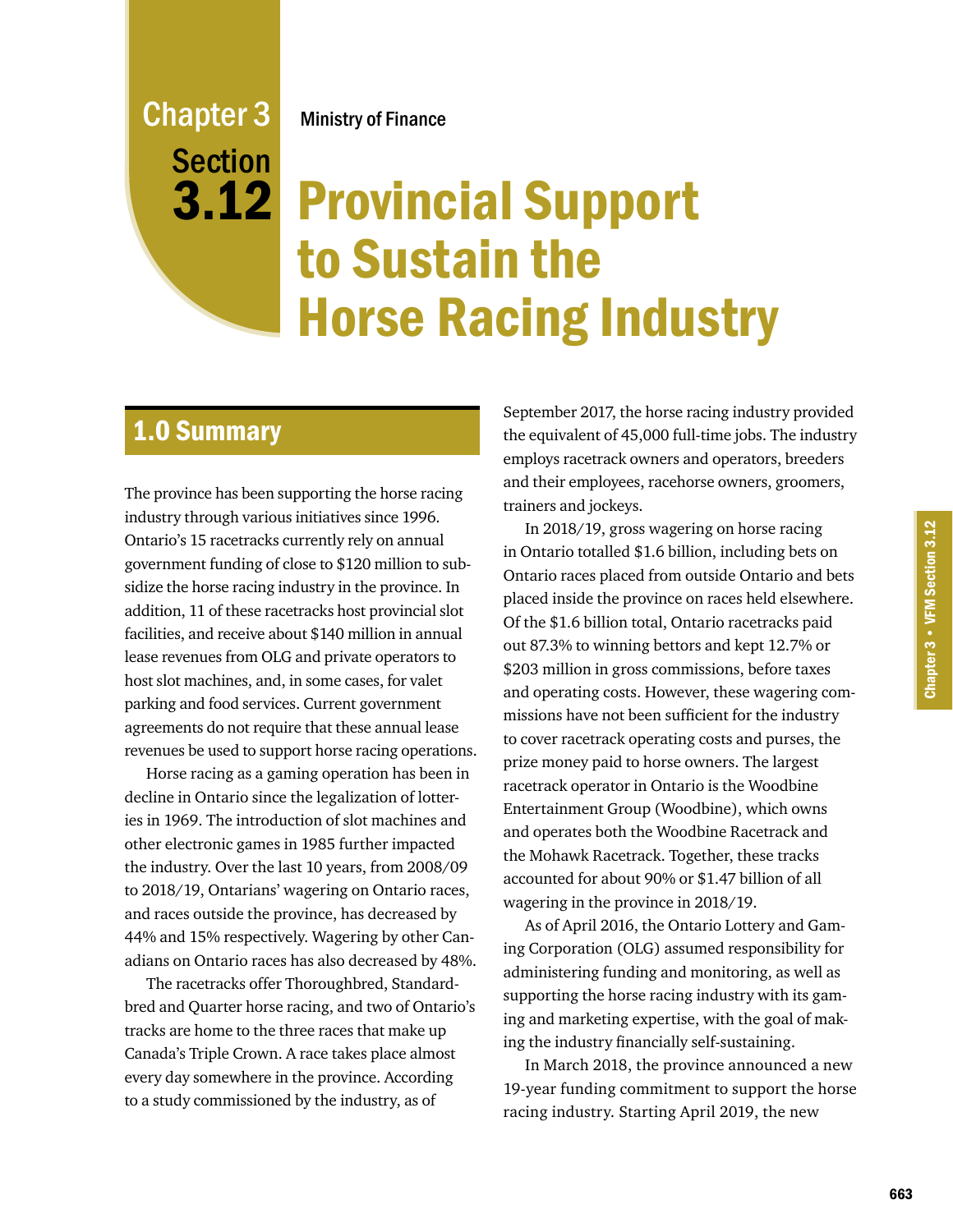long-term agreement provides about \$120 million to the industry annually for the first two years and is expected to drop to about \$65 million in the fifth year and to \$63.4 million by the eighth year. However, the latest funding agreement does not encourage the industry to become self-sustaining.

Oversight for the industry is divided between two provincial agencies and one federal agency. OLG is responsible for oversight of government funding through the 19-year funding agreement. The Alcohol and Gaming Commission of Ontario (AGCO) is responsible for licensing all participants in horse racing, including racetracks, and regulating the conduct of horse racing. A federal agency, the Canadian Pari-Mutuel Agency, is responsible for oversight of wagering.

Although the horse racing industry receives a significant amount of public funding, it lacks transparency and public accountability. Of the 15 racetracks, only one posts its financial statements on its website. There is no public reporting of gross wagers collected and wagering commissions by racetrack, how the provincial tax reduction on wagering is shared between the various racetracks and horse people, purses paid by racetracks, revenue and expenses related to racing operations separate from other operations, and key statistics such as the current number of people working in the industry.

Our audit found these significant concerns:

• **The horse racing industry is no closer to self-sustainment after a history of various government funding programs.** The goal of the five-year, \$500 million Horse Racing Partnership Funding Program in existence from 2014/15 to 2018/19 was to support racetracks in becoming more self-sustaining. However, the industry is not significantly closer to that goal than it was in 2013. Over the last five years, total wagering has remained relatively unchanged, while purses have slightly increased. Between 2014/15 and 2018/19, about 60% of total purses was funded through provincial support. All key

stakeholders we spoke with agreed that the horse racing industry would not be sustainable without the current level of provincial support now being provided by OLG.

- **Despite OLG's horse racing awareness campaign, wagering in Ontario on horse racing continues to decline.** Specifically, wagering in Ontario on races in and outside Ontario has decreased from \$882 million in 2016/17 to \$833 million in 2018/19. As part of its marketing strategy in 2015, OLG created a new horse racing brand under the Ontario Racing name in consultation with the industry association. It was launched in 2016. Based on the findings from a third-party researcher contracted by OLG to measure the effectiveness of OLG's marketing initiatives for the horse racing industry, awareness of horse racing by the Ontario adult population has grown from 13% in 2016 to 22% in 2018. However, although awareness increased, wagering did not. At the time of our audit, OLG had not set a target for the level of awareness it wanted to achieve or the level of wagering growth it wanted to result from the increased awareness.
- **Focus of provincial funding shifts from self-sustainment to sustaining the industry.** With the introduction of the new 19-year funding agreement on April 1, 2019, the objective of government funding changed from transitioning the industry to become self-sustaining to sustaining the industry for a long period of time. Although one of the key objectives of the new long-term agreement continues to be to reduce reliance on government funding, with 19 years of guaranteed funding until the end of fiscal 2037/38, it is difficult to see how the new agreement will reduce the industry's reliance on provincial support. For 2018/19, provincial funding covered 60% (or \$84.8 million) of total purses paid of \$142.3 million to winning horse owners.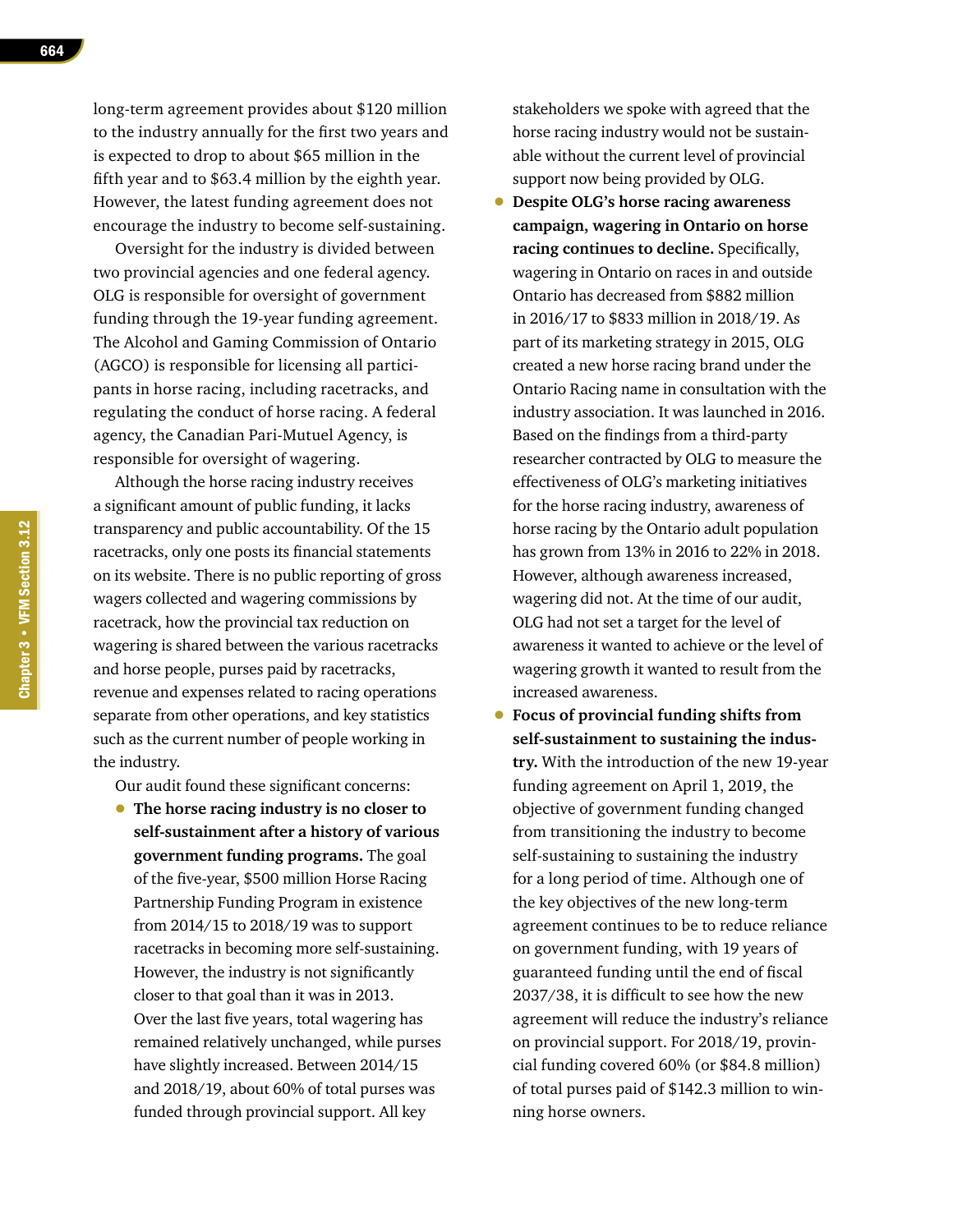- **Provincial support is guaranteed for 19 years.** The new long-term funding agreement does not include any clauses that would allow the province to terminate the agreement without cause. Furthermore, the total annual funding will not be reduced if a racetrack closes down. Because the funding levels are not tied to the number of racetracks, the money would be redistributed amongst the remaining racetracks.
- **Provincial funding reductions in the new long-term funding agreement related to wagering increases are likely unattainable.** Total funding over the 19-year term of the agreement is likely to reach \$1.4 billion. According to the terms in the new long-term funding agreement between OLG, Ontario Racing (horse racing's industry association) and Woodbine, the industry (including racetracks and horse people) could receive almost \$120 million in annual funding from OLG for two years. After that, funding would be reduced if wagering revenue increases significantly. For this reduction to occur, wagering within Ontario would need to increase by 44%, and wagering outside of Ontario would need to increase by 30%. Since overall wagering has increased by only 1% over the last 10 years, it appears unlikely that funding will be reduced due to wagering increases. However, OLG's funding obligations are more likely to decrease by \$51.4 million when Woodbine receives incremental casino lease revenues from its racetracks.
- **Lack of federal government oversight to guard against money laundering at Ontario racetracks.** For a sector that is vulnerable to money laundering, the horse racing industry in Canada is not accountable to any regulatory body to monitor its operations for this type of crime. In contrast, the *Proceeds of Crime (Money Laundering) and Terrorist Financing Act* has covered the casino sector since 2007. All Canadian casinos are required to report

transactions over \$10,000 and any suspicious transactions to the Financial Transactions and Reports Analysis Centre of Canada (FINTRAC). As part of our review, we noted some deficiencies in Woodbine's recordkeeping of suspicious transactions, including payments to customers over \$10,000.

- **Ontario has more racetracks than comparable jurisdictions, without sufficient wagering income to support them.** Ontario currently has 15 racetracks—two that race Thoroughbred horses, 12 that race Standardbred horses, and one that races Quarter horses. When compared to racetracks in the United States, Ontario serves fewer people per racetrack than the states of California, Florida, New York, Pennsylvania and Ohio. Ontario has nine more racetracks than Pennsylvania, and six more than Florida, which has a 46% higher population than Ontario. For 2018/19, revenues totalled about \$200 million, including wagering commission for racetracks, while racetrack expenses and purses totalled about \$370 million. This leaves an estimated operating shortfall of about \$170 million before considering any government support (including lease revenue for hosting provincial slot facilities).
- **The Woodbine Entertainment Group (Woodbine) has a significant role in the latest long-term funding agreement with OLG.** The funding agreement negotiated between OLG and Woodbine includes language that effectively cancels the agreement if Woodbine's role is changed or eliminated. Specifically, the funding agreement ceases to be valid if Woodbine ceases to be a member of Ontario Racing; Woodbine's subsidiary (Ontario Racing Management) ceases to be owned 100% by Woodbine; or Woodbine's subsidiary ceases to be responsible for the management of Ontario Racing. Woodbine holds two of the five racetrack representative positions on the 11-member Ontario Racing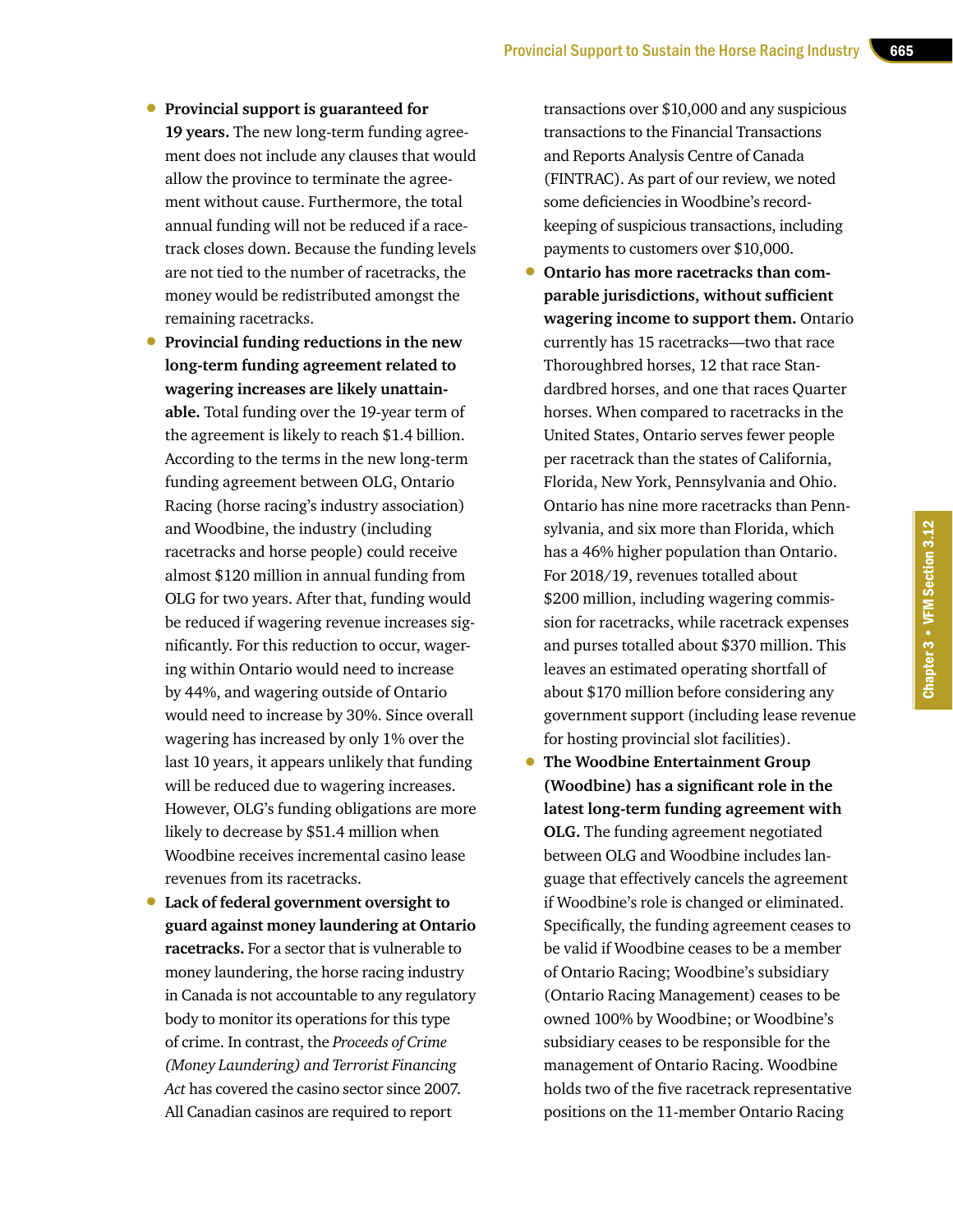Board, which is responsible for administering the new long-term funding agreement, setting race days and distributing funding to racetracks. Ontario Racing Management, which supports operations for the Ontario Racing's Board, is a wholly owned subsidiary of Woodbine. It will be paid \$3.4 million annually to help the Ontario Racing Board administer the new long-term funding agreement. Key members of the management team of Ontario Racing Management are also employees of Woodbine.

This report contains nine recommendations, with 16 action items, to address our audit findings.

### Overall Conclusion

Provincial funding to the horse racing industry has not helped the industry become self-sustaining as historically intended in various funding agreements. Income from wagering continues to decline and is not sufficient to cover racetrack operating costs and purses. Specifically, over the last ten years, wagering on Ontario horse races by Ontarians and other Canadians has dropped by 44% and 48%, respectively. In contrast, foreign wagering on Ontario races has seen a significant increase of 108% over the same period. However, since commissions are significantly lower on foreign wagering, overall wagering commissions have not increased. Government funding continues to support about 60% of total purses paid. In fact, the objective of the new 19-year funding agreement that came into effect April 1, 2019, is to sustain the industry. Critical decisions about how provincial funding is to be allocated amongst racetracks and which racetracks to close, if any, are in the hands of the industry.

Although the horse racing industry is licensed, regulated and receives a significant amount of public funding, it lacks transparency and public accountability. Ontario Racing publicly reports on how much wagering is collected in total and how provincial funding is distributed among industry

parties or industry groups, there is no public reporting of gross wagers collected and wagering commissions by racetrack, how the provincial tax reduction on wagering is shared between the various racetracks and horse people, purses paid by racetracks, revenue and expenses related to racing operations separate from other operations, and key statistics regarding people working in the industry. As well, racetracks receiving government funding are no longer required to disclose the salaries of employees making more than \$100,000.

After taking over the oversight of government funding of the horse racing industry in 2016, the Ontario Lottery and Gaming Corporation implemented a marketing strategy to help increase awareness of the industry. Although awareness of horse racing by Ontario adults has increased from 13% in 2016 to 22% in 2018, wagering by Ontarians and other Canadians on races in Ontario has continued to decline as noted above.

Based on our sample testing of the Horse Racing Partnership Funding Program which ended on March 31, 2019, we confirmed that provincial funding provided for purses was spent on purses, and that the provincial tax break to the industry of 6.9% was shared with specific industry parties in the correct amounts as intended by the program.

### OVERALL RESPONSE FROM OLG

The Ontario Lottery and Gaming Corporation (OLG) thanks the Office of the Auditor General for its review of public funding of the horse racing industry.

For a number of years, the province has funded live horse racing in support of a strong horse racing industry that creates jobs, investments and economic development in rural communities throughout Ontario.

In 2016/17, the province directed OLG to administer transfer payments to the industry, in addition to the provision of marketing and responsible gambling support. The province also asked OLG to develop a long-term funding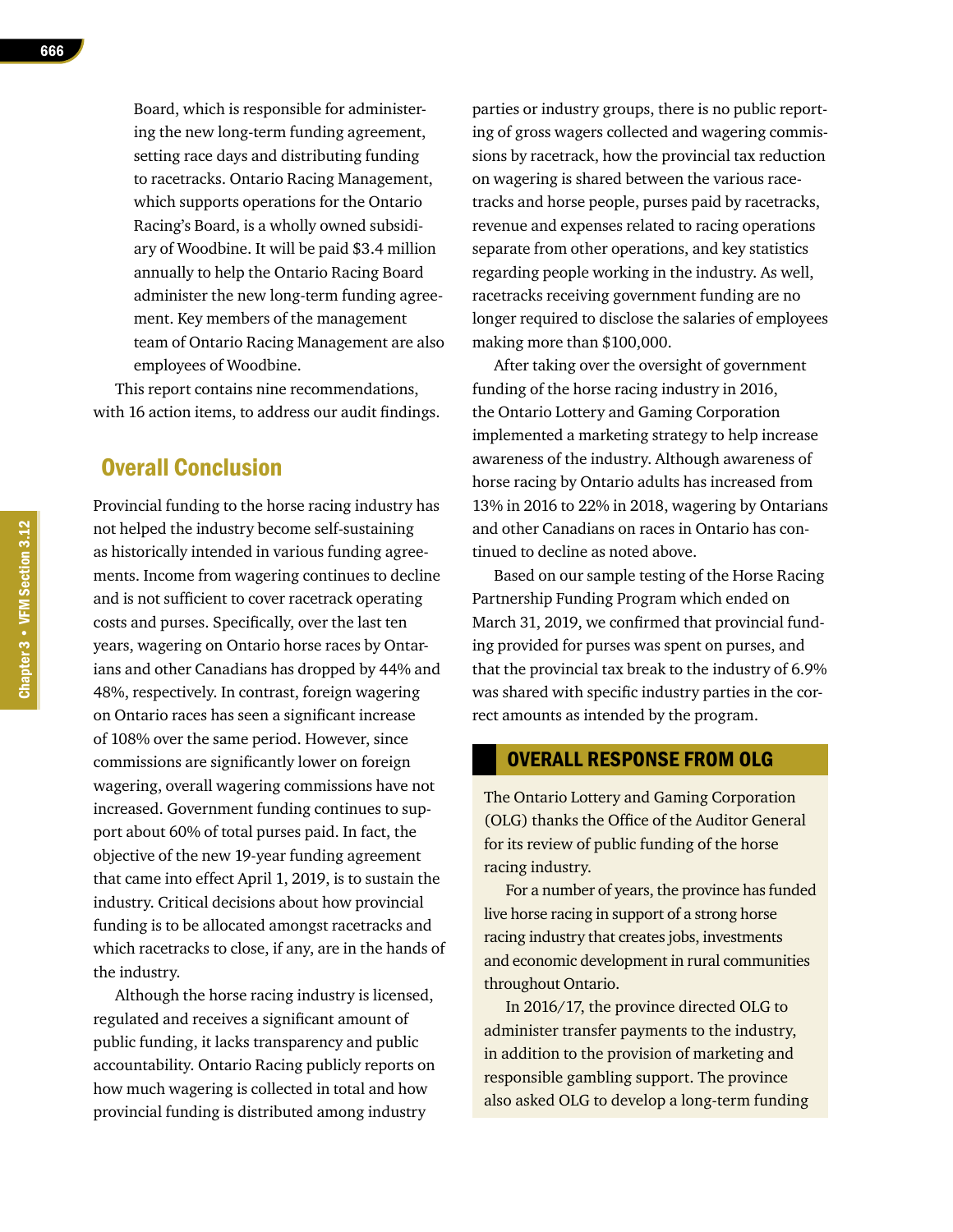agreement to replace the transfer payment program. The goal was to foster a sustainable industry that would be less reliant on public funds. For two years, OLG worked closely with all areas of the horse racing sector to create an agreement that achieved these objectives. This agreement garnered buy-in from most industry stakeholders, and secured governance with broad representation from racetracks, breeders, and horse people.

Effective April 1, 2019, the long-term funding agreement provides funding stability for horse racing, including racetracks that lost or would lose slots, in exchange for a reduction in public funding over time. After the first year of the agreement, OLG will review 12 months of industry data and reports to help inform fact-based decisions in future years. Overall, the long-term funding agreement provides a framework for the industry to manage its own affairs in the marketplace, grow wagering and quality horse supply, while being held accountable for the public funds it receives.

The intent of the long-term funding agreement is to ensure the vitality of the horse racing industry in Ontario for generations to come. OLG welcomes the work and advice of the Office of the Auditor General of Ontario as we continue to build a sustainable future for horse racing in Ontario.

### 2.0 Background

### 2.1 Overview of Horse Racing Industry

The horse racing industry provided the equivalent of 45,000 full time jobs in September 2017, the latest date for which data is available, based on a study commissioned by the Ontario Racing Association on the economic impacts of horse racing and breeding in Ontario. The industry employs

racetrack owners and operators, breeders and their employees, racehorse owners and horse people like grooms, jockeys, and trainers. According to the study, racetrack employees accounted for 21% (9,500) of horse racing jobs, while the other 79% (35,900) were in breeding, training, etc. Ontario is one of the few areas in North America that races three breeds – Thoroughbred, Standardbred and Quarter horses. Two of Ontario's tracks are home to the three Thoroughbred races that make up Canada's Triple Crown. The Queen's Plate and the Breeders' Stakes have been run at Woodbine since 1860 and 1889 respectively. Fort Erie's track began hosting the Prince of Wales Stakes in 1929.

Ontario has 15 licensed horse racing tracks; 11 of these are co-located with provincial slot facilities. For the locations of racetracks, see **Appendix 2**.

In 2018/19, about half (48%) of industry revenues were generated from non-government sources. These revenue sources include gross commissions on wagering before taxes (\$203.5 million) and food sales at racetracks (\$75.4 million). The province provided the remaining 52% (\$299.4 million), including funding for purses, racetrack operating costs and breeding programs (\$100.3 million), a tax reduction on wagering (\$57.5 million), and lease revenue (\$141.6 million) provided by OLG and its service providers to racetracks for hosting casino and slot machines. **Figure 1** shows the types of government support to the horse racing industry for the period 2012/13 to 2018/19. **Section 2.2** details the evolution of recent government support for the horse racing industry.

Horse racing in Ontario has been in decline for more than a decade. **Figure 2** shows that the number of race horses and scheduled race days, as well as the amounts of wagering in Ontario and purses have all declined from 2008/09 to 2018/19.

### 2.2 History of Provincial Support to the Horse Racing Industry

Over the years, various government financial support programs have been put in place to provide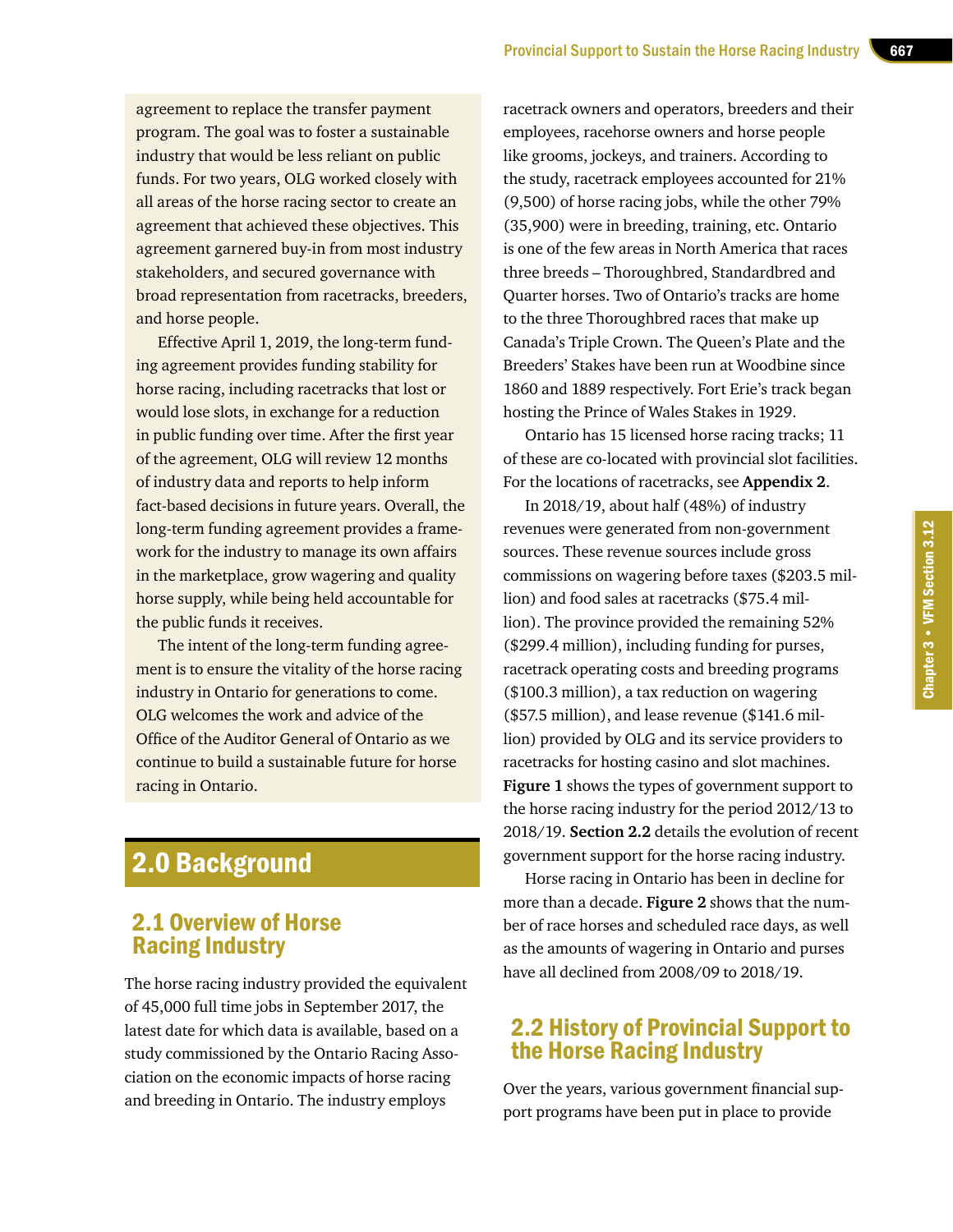Figure 1: Government Funding to Support the Horse Racing Industry in Ontario, by Provider and Program, 2012/13-2018/19 (\$ million) Figure 1: Government Funding to Support the Horse Racing Industry in Ontario, by Provider and Program, 2012/13–2018/19 (\$ million)

| ֚֬<br>ׇׇ֠֕֡                         |
|-------------------------------------|
|                                     |
|                                     |
| ı                                   |
|                                     |
|                                     |
| j                                   |
| ֠<br>֠                              |
| ֺ֚                                  |
|                                     |
| ׇ֚֘֝֬<br>j<br>$\overline{a}$        |
| ļ                                   |
|                                     |
| ֚֬֕֕                                |
| ֚֚֬                                 |
|                                     |
| j                                   |
| l<br>i                              |
| ۱                                   |
| Ċ                                   |
| S<br>Ó<br>١                         |
| ī<br>í<br>j<br>l<br>$\ddot{ }$<br>ł |
| I                                   |
|                                     |
|                                     |
|                                     |
|                                     |
|                                     |

|                                                  |                                                                  | <b>Direct</b>                  |         |       |                     |         |         |         |         |
|--------------------------------------------------|------------------------------------------------------------------|--------------------------------|---------|-------|---------------------|---------|---------|---------|---------|
| Provider                                         | Program/Support                                                  | Recipient                      | 2012/13 |       | $2013/14$ $2014/15$ | 2015/16 | 2016/17 | 2017/18 | 2018/19 |
| Gaming Corporation (OLG)<br>Ontario Lottery and  | Slots at Racetracks Program                                      | Racetracks                     | 333.1   |       |                     |         |         |         |         |
| OLG <sup>1</sup> and gaming service<br>providers | Lease and other payments                                         | Racetracks                     | 36.5    | 147.9 | 150.8               | 152.7   | 150.2   | 157.3   | 141.6   |
| OMAFRA                                           | Horse Racing Industry<br><b>Transition Program</b>               | Racetracks                     |         | 61.6  | 0.2                 |         |         |         |         |
| <b>OMAFRA</b>                                    | Funding Program <sup>2</sup> (HRPFP)<br>Horse Racing Partnership | Racetracks                     |         |       | 99.8                | 100.0   |         |         |         |
| Ministry of Finance                              | Funding Program <sup>2</sup> (HRPFP)<br>Horse Racing Partnership | Racetracks                     |         |       |                     |         | 93.4    | 91.6    | 94.4    |
| Ministry of Finance                              | Pari Mutuel Tax Reduction <sup>3</sup><br>(forgone taxes)        | Racetracks                     | 63.3    | 57.9  | 58.4                | 59.9    | 60.9    | 59.0    | 57.5    |
| OMAFRA                                           | Development Program<br>Horse Racing Industry<br>$(HRIDP)^4$      | Association<br><b>Breeders</b> |         |       |                     |         | 6.5     | 5.9     | 5.9     |
| <b>Total Provincial Support</b>                  |                                                                  |                                | 432.9   | 267.4 | 309.2               | 312.6   | 311.0   | 313.8   | 299.4   |
|                                                  |                                                                  |                                |         | i     |                     |         |         | i       |         |

- Racetracks Program was cancelled. OLG sold gaming sites to private operators starting primarily in 2017/18. These operators pay lease payments directly to racetracks. The lease payments include an estimate of lease Racetracks Program was cancelled. OLG sold gaming sites to private operators starting primarily in 2017/18. These operators pay lease payments uncetracks. The lease payments include an estimate of lease 1. OLG lease payments: Rent paid to host slot machines and payments to cover the costs of valet parking and food services. OLG has paid racetrack operators rent to host OLG slot machines since 2014 after the Slots at 1. OLG lease payments: Rent paid to host slot machines and payments to cover the costs of valet parking and food services. OLG has paid racetrack operators rent to host OLG slot machines since 2014 after the Slots at payments to be paid by private operators to racetracks in 2017/18 (\$19.8 million) and 2018/19 (\$83.9 million). As of March 2019, 12 racetracks were hosting OLG slot machines and were receiving lease payments. payments to be paid by private operators to racetracks in 2017/18 (\$19.8 million) and 2018/19 (\$83.9 million). As of March 2019, 12 racetracks were hosting OLG slot machines and were receiving lease payments.
	- 2. Horse Racing Partnership Funding Program: Government support payments to help cover racetrack operating costs and increase purses (prize money for horse owners) since 2014/15. 2. Horse Racing Partnership Funding Program: Government support payments to help cover racetrack operating costs and increase purses (prize money for horse owners) since 2014/15.
- 3. Pari-mutuel tax reductions: Provincial tax reduction. Racetrack operators are required by law to collect provincial taxes on all bets placed in Ontario on horse races. The tax rate was 7.4% until 1996 when it was reduce 3. Pari-mutuel tax reductions: Provincial tax reduction. Racetrack operators are required by law to collect provincial taxes on all bets placed in Ontario on horse races. The tax rate was 74% until 1996 when it was reduced 0.5%. This 6.9% reduction is shared between racetracks and horse people under the 2014 Horse Racing Partnership Funding Program as follows: 0.5%. This 6.9% reduction is shared between racetracks and horse people under the 2014 Horse Racing Partnership Funding Program as follows:
	- 3.00% to the Horse Improvement Program for horse breeding 3.00% to the Horse Improvement Program for horse breeding
- 0.40% to horse people and associations 0.40% to horse people and associations
	- 1.25% to racetracks for operations 1.25% to racetracks for operations
- 1.50% to racetracks to provide customer benefits • 1.50% to racetracks to provide customer benefits
- 0.75% to the Alcohol and Gaming Commission of Ontario regulatory levy 0.75% to the Alcohol and Gaming Commission of Ontario regulatory levy
- 4. Program is comprised of the Enhanced Horse Improvement Program (EHIP) and Race Horse Welfare. 4. Program is comprised of the Enhanced Horse Improvement Program (EHIP) and Race Horse Welfare.
	- The Enhanced Horse Improvement Program The Enhanced Horse Improvement Program
- provides awards and incentives to promote the breeding of quality Ontario racehorses and ownership of Ontario-produced racehorses; there is a separate program for each type of racehorse. provides awards and incentives to promote the breeding of quality Ontario racehorses and ownership of Ontario-produced racehorses; there is a separate program for each type of racehorse.
	- · supports research related to the racing and breeding of racehorses. supports research related to the racing and breeding of racehorses.
		- Racehorse Welfare Racehorse Welfare
- $\bullet\,$  encourages industry leadership in racehorse lifecycle planning, and responsibility in preventing racehorse cruelty and neglect. encourages industry leadership in racehorse lifecycle planning, and responsibility in preventing racehorse cruelty and neglect.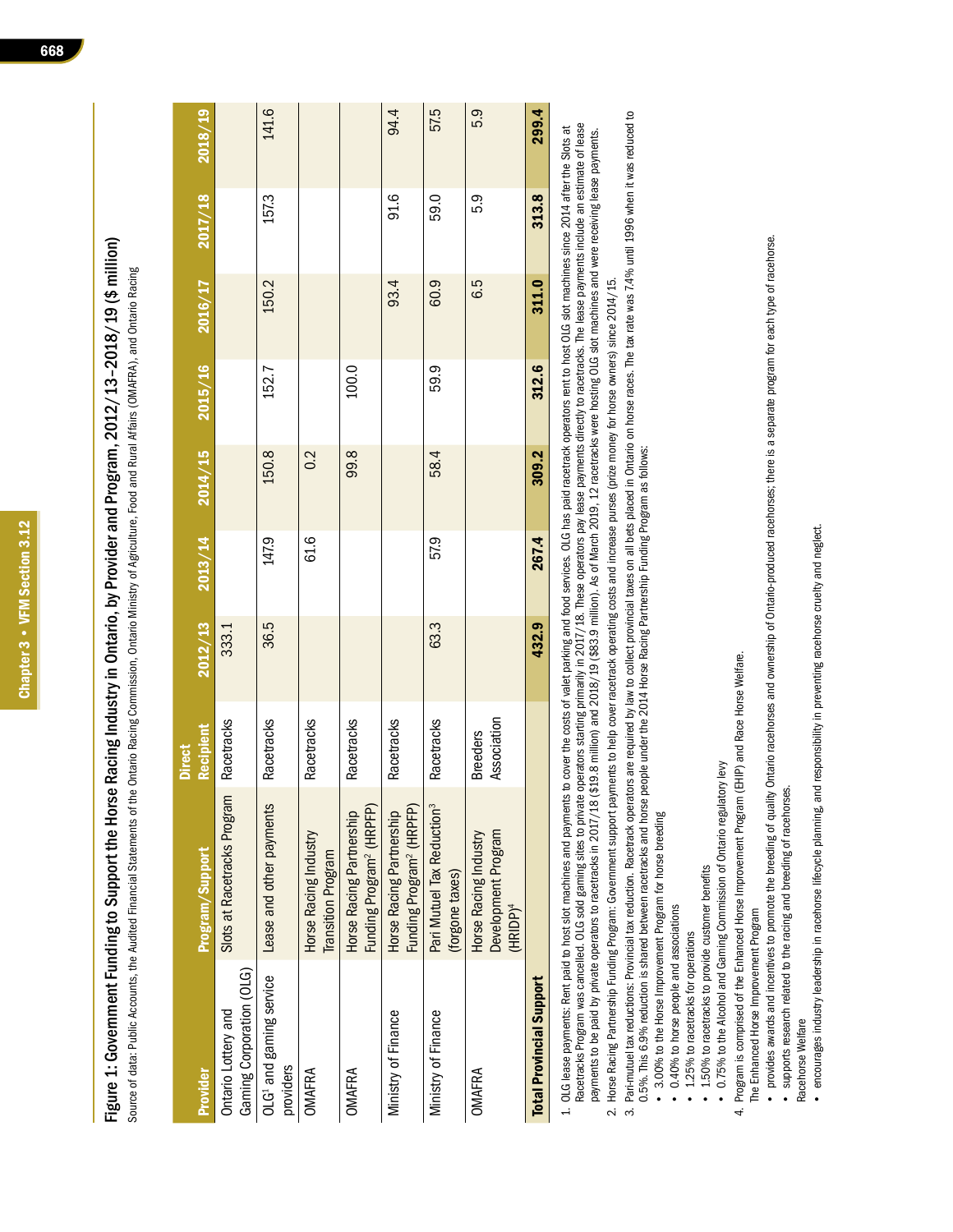### Figure 2: Comparison of Key Statistics from 2008/09 to 2018/19 for Ontario's Horse Racing Industry

Source of data: Ontario Lottery and Gaming Corporation and the Alcohol and Gaming Commission of Ontario

|                                                                 | 2008/09         | 2018/19         | Increase/<br>$($ Decrease $)$ $($ % $)$ |
|-----------------------------------------------------------------|-----------------|-----------------|-----------------------------------------|
| # of race horses                                                | 7,809           | 6,834           | (13)                                    |
| # of scheduled race days <sup>1</sup>                           | 1,613           | 929             | (42)                                    |
| Gross wagering (Ontario and non-Ontario customers) <sup>2</sup> | \$1,585 million | \$1,601 million |                                         |
| Amount wagered in Ontario on Ontario races                      | \$404 million   | \$226 million   | (44)                                    |
| Amount wagered in Ontario on races outside Ontario              | \$715 million   | \$606 million   | (15)                                    |
| Total purses <sup>1</sup> (prize money)                         | \$273 million   | \$142 million   | (48)                                    |

Note: Ten-year trend in wagering is provided in Figure 10.

1. Calendar years 2008 and 2018.

2. Wagering by Ontario customers on races anywhere and wagering by non-Ontario customers on Ontario races only.

3. Wagering by Ontario customers on races anywere.

support to the horse racing industry in Ontario. Since 2012, however, the province has communicated that the overall goal of these programs was industry self-sustainability through the growth of marketplace revenues.

In 1998, OLG started to place slot machines at racetracks through the Slots at Racetracks Program. Each racetrack received 20% of the gross revenues from the slots at their premises, split evenly between the racetrack and the horse people based at that racetrack. By 2012/13, the program was providing the horse racing industry with almost \$335 million annually.

In March 2012, OLG announced that the Slots at Racetracks Program was ending effective March 31, 2013 as part of OLG's modernization plan. The initiative followed a recommendation by the 2012 Commission on the Reform of Ontario's Public Services, also known as the Drummond Report, to discontinue provincial government subsidization of the horse racing industry through the Slots at Racetracks Program. The goal of OLG's modernization plan was to increase provincial revenues through the privatization and relocation of gaming facilities, including slots, closer to where customers live. However, OLG did not receive the municipal approvals required to relocate slot facilities closer to the downtown cores of major cities, as they had planned.

After receiving negative feedback from the horse racing industry, the government appointed a Horse Racing Transition Panel in June 2012, three months after the cancellation of the Slots at Racetracks Program, and announced \$50 million in transition funding over three years. In October 2012, the panel, comprised of three former Ontario cabinet ministers from three political parties, found that \$50 million was insufficient to transition the industry to self-sustainability and recommended an investment up to \$179.4 million over three years. As a result, the provincial government increased the transitional funding to \$180 million (or \$60 million per year) over three years. However, this funding only lasted one year, as a new funding program was announced.

In October 2013, the government announced a five-year Horse Racing Partnership Funding Program that provided up to \$400 million to support the horse racing industry through transfer payments to racetracks. The funding was increased to \$500 million in April 2014, and the Ontario Racing Commission, a government agency that reported to the Ministry of Agriculture, Food and Rural Affairs, signed five-year transfer payment agreements with 15 racetracks. The funding had two components: the Horse Racing Partnership Funding Program and the Horse Racing Industry Development Program. The first component was intended for racetrack operations and purses,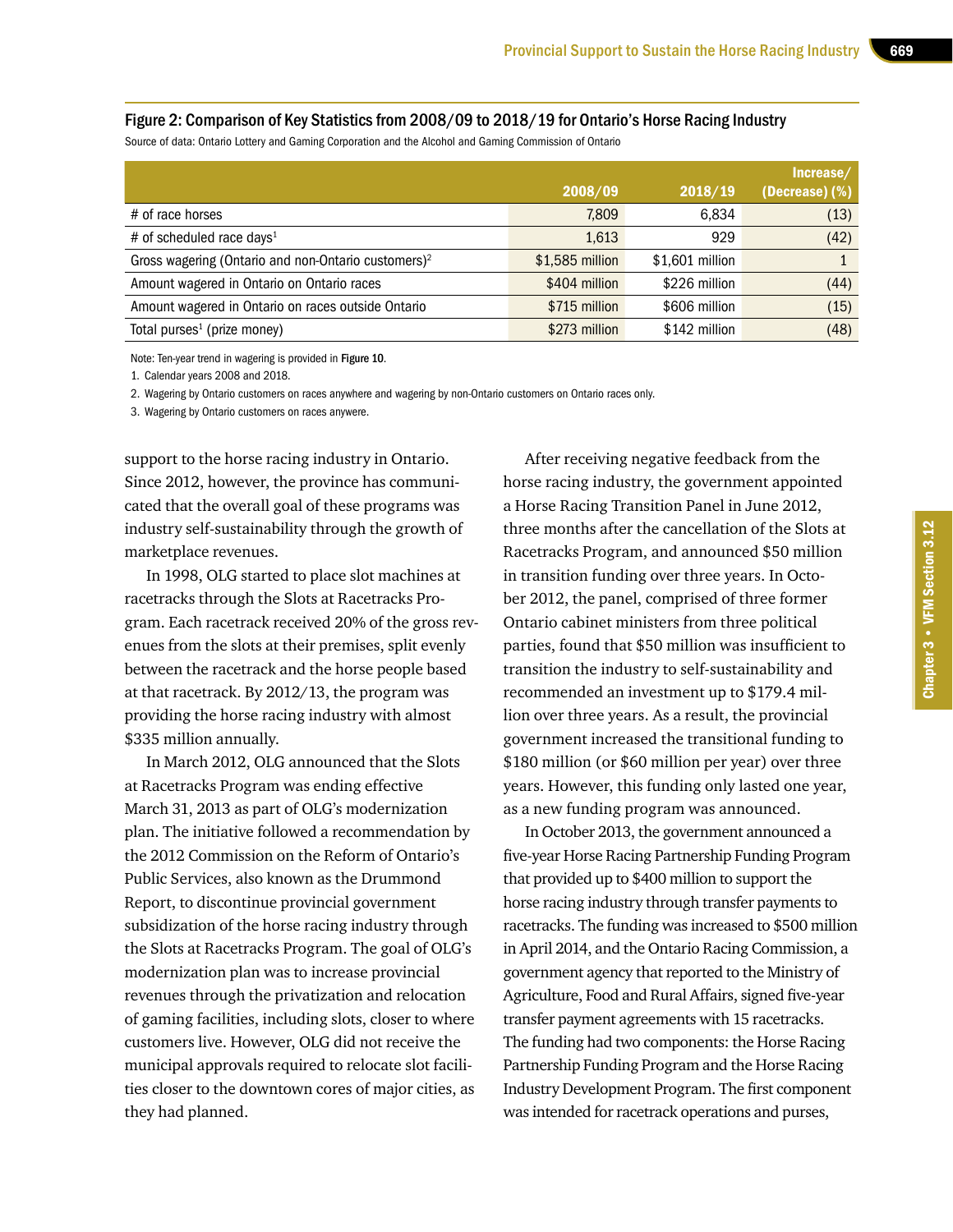670

depending on the needs of the racetrack. The second component was intended to improve the quality and value of Ontario bred racehorses, and to promote ownership of Ontario produced racehorses.

For a comparison of government funding to the industry before the cancellation of the Slots at Racetracks Program and after, see **Figure 3**.

In 2015/16, the government restructured horse racing regulation in Ontario. Regulatory responsibilities were transferred from the Ontario Racing Commission to the Alcohol and Gaming Commission of Ontario. *The Ontario Lottery and Gaming Corporation Act, 1999* was also amended to make the OLG responsible for supporting live horse racing in Ontario and for the Horse Racing Partnership Funding Program, starting April 1, 2016. In March 2016, Treasury Board extended the program until March 2021, two years past its original five-year term, and provided OLG with additional funding for industry development activities (\$900,000 per year) and administration costs to oversee the provincial funding program (\$1.1 million in 2016/17 and \$1.8 million in 2017/18).

### 2.3 New Long-Term Funding Agreement beginning April 1, 2019

In March 2016, Treasury Board directed the Ontario Lottery and Gaming Corporation (OLG) to work with the horse racing industry on a long-term funding arrangement. Based on industry consultations, in January 2018, OLG, Ontario Racing (a private industry association described in **Section 2.4**) and Woodbine reached an agreement-in-principle. The long-term funding agreement received Treasury Board approval in March 2018 and a public announcement of the agreement was made.

On May 7, 2018, the new 19-year long-term funding agreement was signed, and came into effect on April 1, 2019. The agreement has an initial seven-year term, plus two six-year extensions.

The objectives of the new long-term agreement are to reduce reliance on government funding, increase support for racetracks not operated by

Woodbine, improve access to revenue streams (for example, off-track betting) for all parts of the industry, provide a unified industry voice and improve industry transparency.

As a result of this new agreement, the previous two-year extension of the Horse Racing Partnership Funding Program (discussed in **Section 2.2**) was cancelled.

Provincial funding under the new agreement will be provided through OLG's gaming revenues and, therefore, will not be recorded in the province's Public Accounts as a transfer payment expense. It will likely be recorded as an expense in OLG's financial statements.

Over the 19-year term of the new agreement, OLG will provide up to \$120 million in annual payments to the industry from OLG revenues for the first two years (which includes \$3 million in annual transition payments to supplement purse and operating shortfalls), \$117 million per year for the next two years and approximately \$63-\$65 million per year after that. The maximum funding in each category (excluding the \$3 million in transition payments) is as follows:

- \$91.4 million to support purses and operating costs at racetracks (only \$9.1 million can be used to support operating costs after 2020/21);
- \$10 million to breeders to improve the quality and value of Ontario-bred horses;
- \$6 million for capital improvements at non-Woodbine racetracks;
- \$4 million to supplement purses at non-Woodbine racetracks;
- \$3.4 million to a subsidiary of Woodbine to administer the payments;
- \$2 million to provide financial assistance to Fort Erie and Dresden under the Optional Slots at Racetracks Program.

Under the Optional Slots at Racetracks Program, five racetracks that lost or were about to lose slot facilities were given the option to have slot machines and receive rental income, or to receive additional annual funding. Three tracks chose to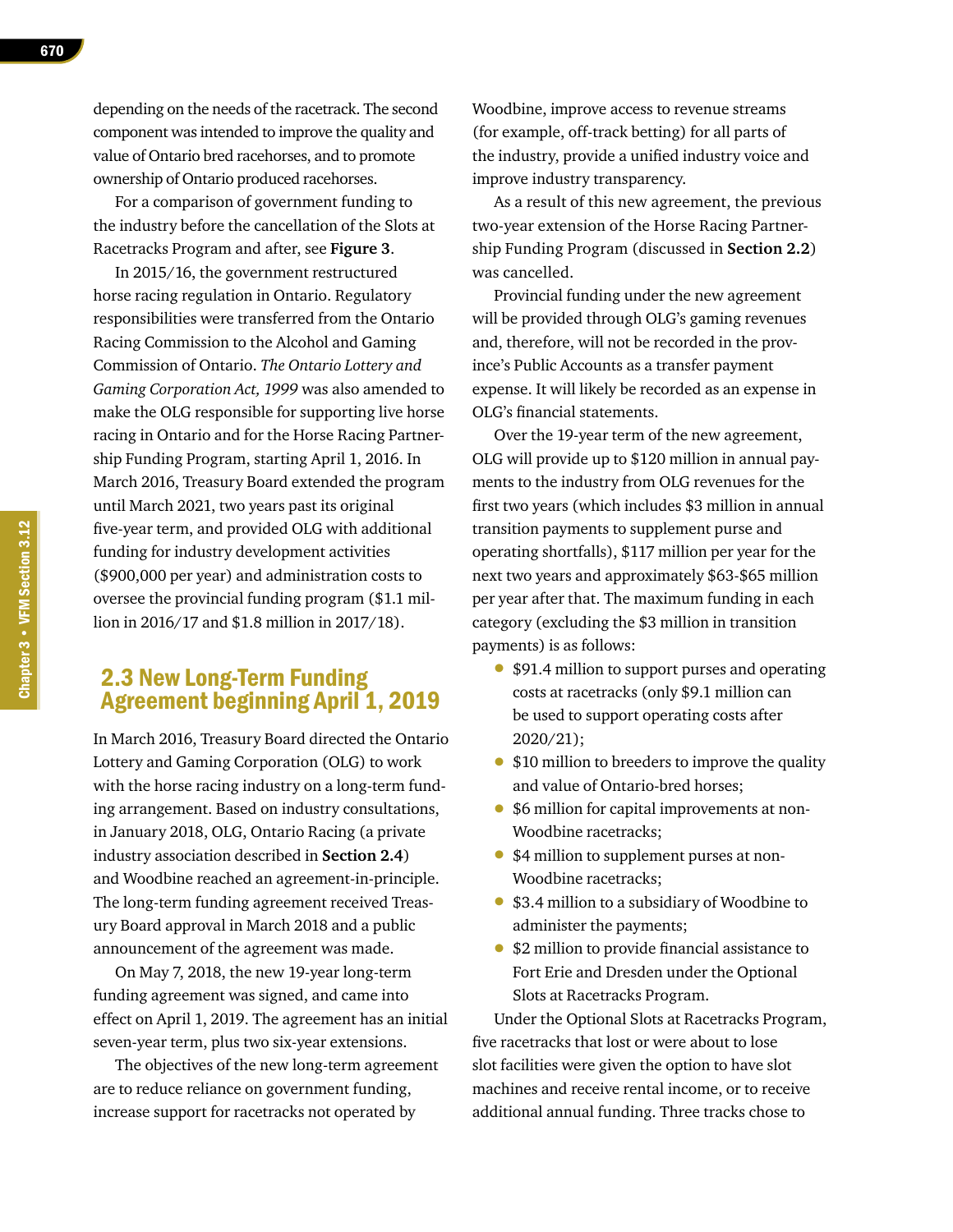### Figure 3: Trend in Revenues to Racetrack Owners and Horse People

Source of data: Ontario Lottery and Gaming Corporation and the Ministry of Agriculture, Food and Rural Affairs

### **Racetracks**



### Horse People

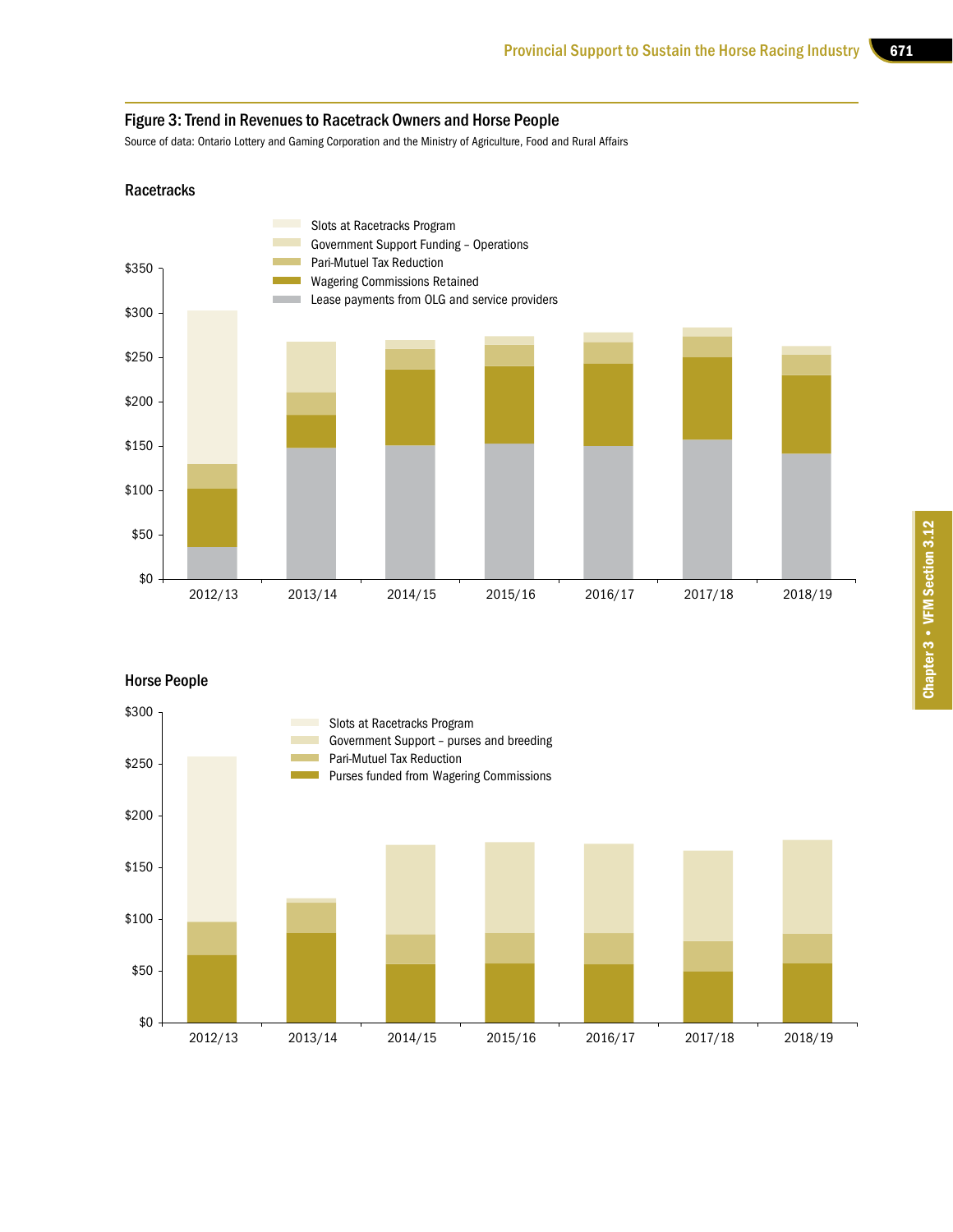have slot machines, and the other two (Fort Erie Racetrack and Dresden Raceway) elected to receive additional financial support for horse racing operations totalling \$2 million. The Fort Erie Racetrack will receive this funding in 2019/20, but Dresden will not receive its \$250,000 share until the Chatham Casino opens.

The new long-term funding agreement provides a 17% annualized funding increase from \$100 million provided by the former Horse Racing Partnership Funding Program, to \$117 million. See **Appendix 3** for the 2019/20 approved funding allocation (including \$3 million in transition payments). See **Appendix 4** for projected annual funding over the term of the agreement.

By 2021/22, OLG could reduce the maximum annual funding under the long-term agreement from \$117 million if certain wagering and lease revenues are achieved. This is described more fully in **Section 4.1.8**.

### Leasing Revenue for Woodbine Entertainment Group

As part of the OLG's modernization process for land-based gaming, the OLG combined all slots at racetracks and casino operations into eight regional gaming "bundles" throughout the province. Where procurement processes were completed, OLG transferred the bundles to private-sector service providers. Each transfer involved a formal, signed agreement between OLG and the service provider that won the bid, committing the provider to acquire assets and assume liabilities related to the sites in the bundle. The provider then signed a Casino Operating and Service Agreement with OLG to operate the casino and other services at the site. OLG continues to oversee the sites for the duration of the agreement, and the service provider has taken on the day-to-day operations.

In order to provide lease cost certainty to potential bidders for the GTA gaming bundle, OLG reached a long-term lease agreement with the Woodbine Entertainment Group (Woodbine) for

space at the Woodbine Racetrack to develop gaming and non-gaming operations prior to the bidding process. The lease agreement eliminated the risk of Woodbine affecting the bidding process by either participating in the bidding itself and thereby creating an unfair competitive procurement process, or by creating uncertainty in the future lease costs for the winning bidder who would have to negotiate these costs with Woodbine. The long-term leasing agreement allows the successful bidder for the GTA bundle (Ontario Gaming GTA LP) access to the Woodbine Racetrack site to develop a predetermined number of acres.

Under the long-term funding agreement, when the additional casino leasing revenues from the new gaming expansions at Woodbine and Mohawk racetracks reach \$51.4 million, both racetracks owned by Woodbine would no longer receive purse funding for horse racing from the government.

### 2.4 Ontario Racing: Horse Racing's New Private Industry Association

In April 2018, Horse Racing Ontario, operating as Ontario Racing, was incorporated as a not-for-profit corporation to represent the horse racing industry. Ontario Racing is responsible for setting an annual program of races for all racetracks, attracting new horse owners, implementing breed improvement programs (including horse improvement programs), growing the fan base and connecting the industry with the government and the general public. The goals of Ontario Racing are to attract competitive fields of high quality horses; to maximize the audience for live horse racing in Ontario, both on track and off track; and to increase wagering on the Ontario racing product, both domestically and internationally. The provincial government recognizes Ontario Racing as the authority for horse racing in Ontario.

Ontario Racing is the result of the government's initiative to transition responsibility for the industry from government to the industry itself. In 2016, the industry had set up the Ontario Racing Association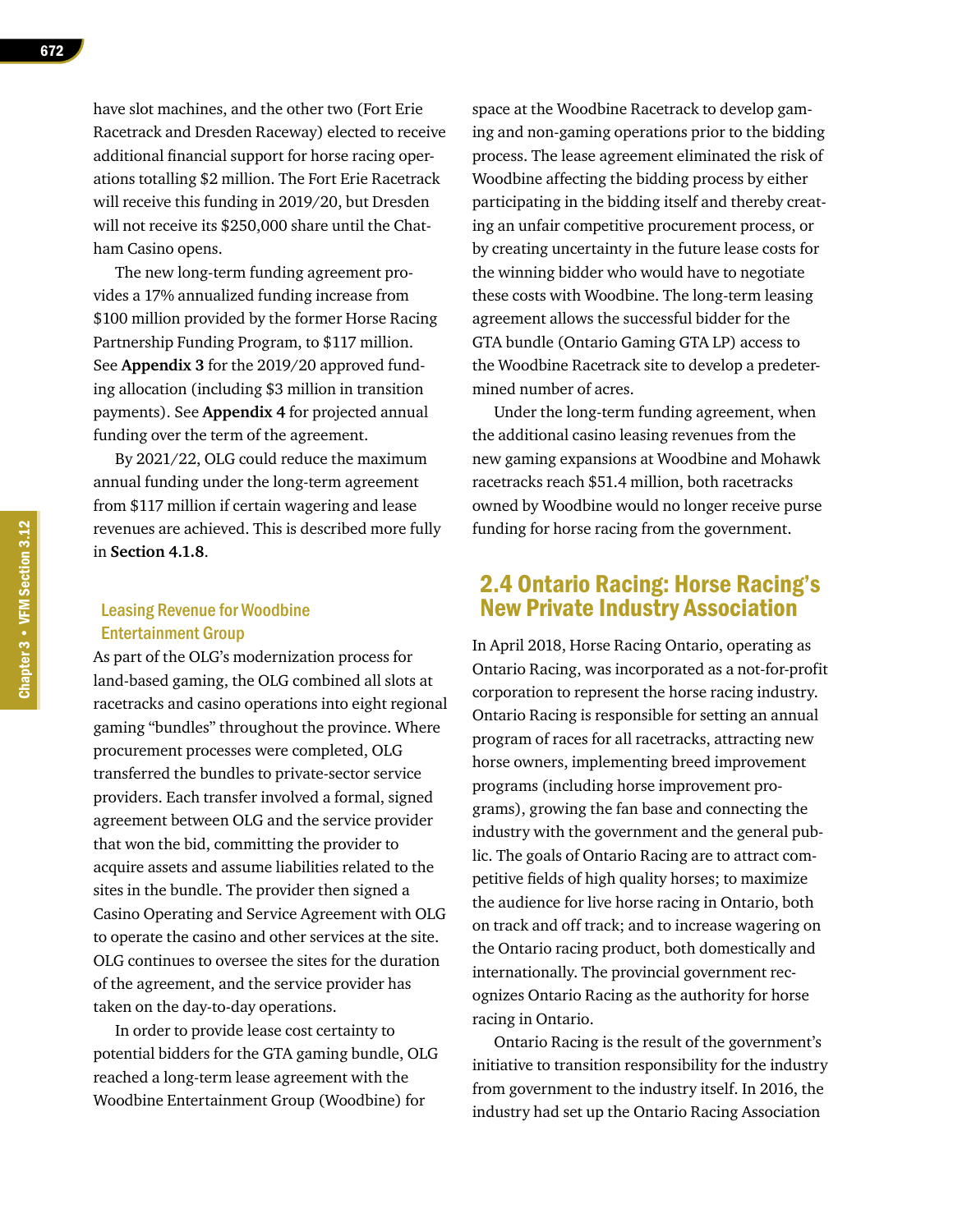as a not-for-profit organization to represent the horse racing industry after signing an agreement with the now-defunct Ontario Racing Commission (a government agency under the Ministry of Agriculture, Food and Rural Affairs). The association's board included former directors of the previous industry association, and was provided operational funding of \$1.8 million for two years by the Ministry of Finance through the Alcohol and Gaming Commission of Ontario (AGCO). In June 2018, Horse Racing Ontario purchased the assets and liabilities of the Ontario Racing Association and began operating as Ontario Racing.

There are 11 seats on Ontario Racing's Board of Directors—five from industry associations, five from racetracks, and an independent chair. The Board is responsible for setting race dates (subject to approval from OLG and the AGCO), allocating industry funds (subject to approval from OLG), marketing and promotion, and identifying opportunities for operational efficiencies. See **Figure 4** for a list of the current board members.

Ontario Racing Management, a wholly-owned subsidiary of Woodbine under contract with Ontario Racing, now provides all material management and operational services for Ontario Racing. According to OLG, Woodbine was made the administrator for Ontario Racing because it was a logical choice given its expertise in gaming and how well it managed the Standardbred Alliance.

### 2.5 Responsibility for the Horse Racing Industry

The responsibilities for the horse racing industry have changed significantly in the last five years since the dissolution of the Ontario Racing Commission. **Appendix 5** illustrates the governance model of the industry prior to April 1, 2016 and **Appendix 6** illustrates the current governance model as of April 2019. **Figure 5** lists the parties responsible for various functions in the horse racing industry.

• **Industry regulation, licensing and licensing appeals.** Before its dissolution, the

|                                | Figure 4: Ontario Racing Board of Directors as of September 2019 |
|--------------------------------|------------------------------------------------------------------|
| Source of data: Ontario Racing |                                                                  |

|     | <b>Board Member</b>     | <b>Position</b>                                          | <b>Repesenting</b>                        |
|-----|-------------------------|----------------------------------------------------------|-------------------------------------------|
| 1.  | John Hayes (Chair)      | (Industry-related experience)                            | Independent                               |
|     |                         | former and most recently, an At-Large Director of<br>٠   |                                           |
|     |                         | <b>Ontario Racing</b>                                    |                                           |
|     |                         | former Gaming Director with OLG<br>٠                     |                                           |
|     |                         | Standardbred race horse owner                            |                                           |
| 2.  | Jim Lawson              | <b>CEO, Woodbine Entertainment Group</b>                 | <b>Premier Thoroughbred Racetracks</b>    |
| 3.  | Jessica Buckley         | CEO, Woodbine Mohawk Park                                | <b>Premier Standardbred Racetracks</b>    |
| 4.  | lan Fleming             | General Manager, Clinton Raceway                         | <b>Grassroots Standardbred Racetracks</b> |
| 5.  | <b>Bruce Barbour</b>    | Executive Director, Flamboro Downs and Georgian Downs    | Signature Standardbred Racetracks         |
| 6.  | <b>Jim Thibert</b>      | CEO, Fort Erie Live Racing Consortium                    | Signature Thoroughbred Racetracks         |
| 7.  | <b>Bob Broadstock</b>   | President, Quarter Racing Owners of Ontario Inc. (QROOI) | Quarter horse Horse people                |
| 8.  | Sue Leslie              | President, Horsemen's Benevolent and Protective          | Thoroughbred Horse people                 |
|     |                         | Association (HBPA) of Ontario                            |                                           |
| 9.  | <b>Bill O'Donnell</b>   | President, Central Ontario Standardbred Association      | Standardbred Horse people                 |
|     |                         | (COSA)                                                   |                                           |
| 10. | <b>Walter Parkinson</b> | President, Standardbred Breeders of Ontario Association  | <b>Standardbred Breeders</b>              |
|     |                         | (SBOA)                                                   |                                           |
| 11. | David Anderson          | <b>Anderson Farms</b>                                    | <b>Thoroughbred Breeders</b>              |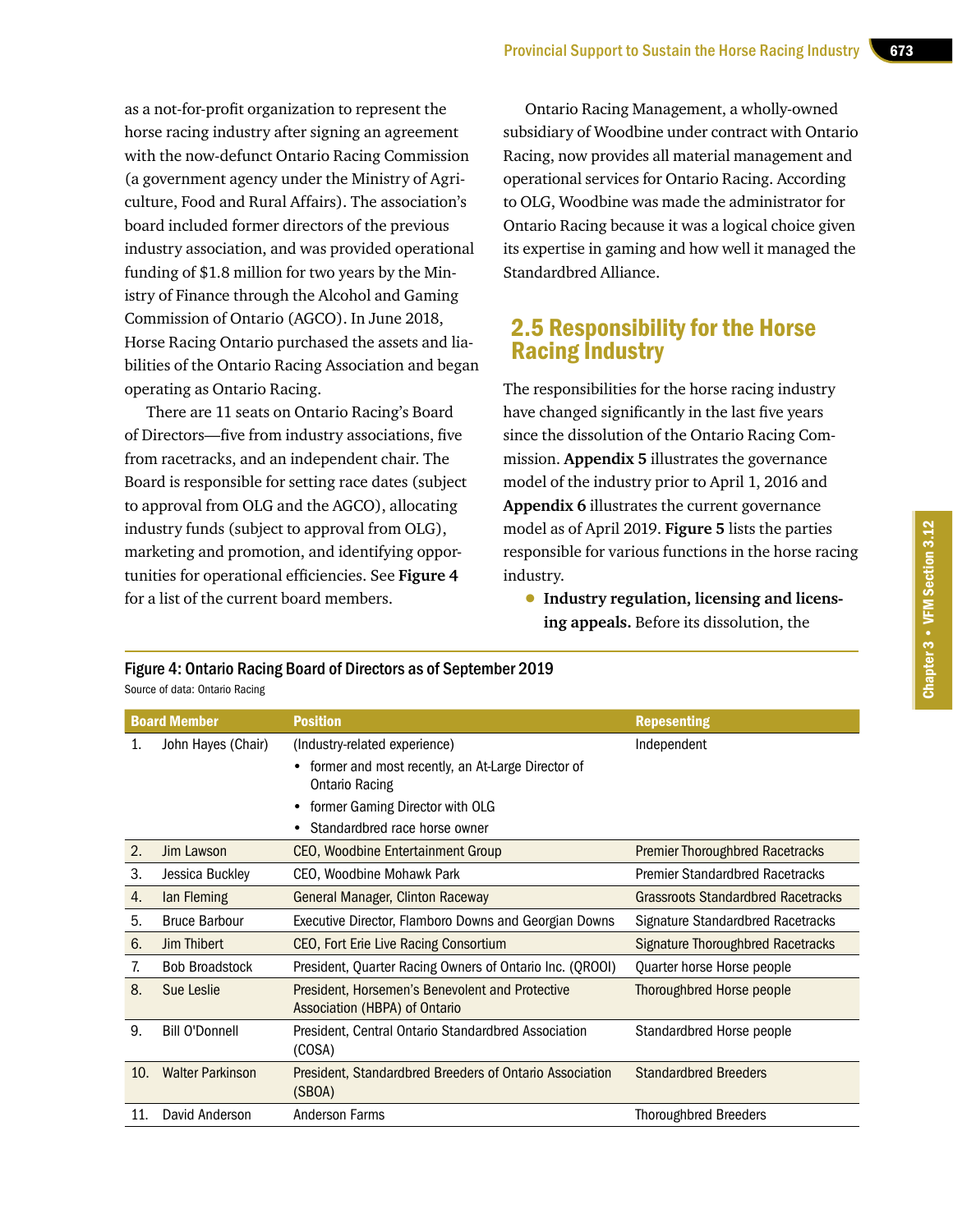### Figure 5: Change in Responsibility for the Horse Racing Industry, 2015/16–2019/20

Prepared by the Office of the Auditor General of Ontario

| <b>Responsibility</b>                                      | 2015/16                             | 2016/17                                                             | 2017/18               | 2018/19 | 2019/20 |
|------------------------------------------------------------|-------------------------------------|---------------------------------------------------------------------|-----------------------|---------|---------|
| Industry regulation, licensing<br>and licensing appeals    | <b>Ontario Racing</b><br>Commission | Alcohol and Gaming Commission of Ontario                            |                       |         |         |
| Marketing, performance metrics<br>and responsible gambling | Various industry<br>associations*   | <b>Ontario Lottery and Gaming Corporation</b>                       |                       |         |         |
| Purse and Operational Support<br>for Racetracks            | <b>Ontario Racing</b><br>Commission | <b>Ontario Lottery and Gaming Corporation</b>                       | <b>Ontario Racing</b> |         |         |
| Horse Improvement Program -<br>Thoroughbreds               |                                     | <b>Canadian Thoroughbred Horse Society</b><br><b>Ontario Racing</b> |                       |         |         |
| Horse Improvement Program -<br><b>Standardbreds</b>        | <b>Ontario Racing</b><br>Commission | <b>Ontario Racing</b>                                               |                       |         |         |
| Horse Improvement Program -<br><b>Quarter horses</b>       | <b>Ontario Racing</b><br>Commission | <b>Ontario Racing</b>                                               |                       |         |         |

Government agency, crown corporation or regulatory agency

Private industry association

\* Includes associations such as the Canadian Thoroughbred Horsepersons Society, Standardbred Canada and Standardbred Breeders of Ontario.

- Ontario Racing Commission was responsible for horse racing industry regulation, licensing and licensing appeals. Starting April 1, 2016, the Alcohol and Gaming Commission of Ontario took over the industry regulation and licensing responsibilities and the Licence Appeal Tribunal became responsible for licensing appeals.
- **Horse Improvement Programs.** Before April 1, 2016, the Ontario Racing Commission administered the Horse Improvement Programs for Standardbred and Quarter horses and delegated the responsibilities for administering the Thoroughbred Horse Improvement Program to the Canadian Thoroughbred Horse Society (a private industry association). Starting in April 2016, Ontario Racing assumed the administration of the Quarter horse and Standardbred Horse Improvement Programs, and the Canadian Thoroughbred Horse Society continued to be responsible for the Thoroughbred Horse Improvement Program. Starting April 1, 2019, Ontario Racing also assumed responsibility for all horse improvement programs.
- **Marketing, performance metrics and responsible gambling.** Before April 1, 2016, various industry associations were responsible for marketing and performance metrics for the horse racing industry. Starting April 1, 2016, the Ontario Lottery and Gaming Corporation became responsible for marketing, performance metrics and responsible gambling for the horse racing industry.
- **Purse and operational support.** Before April 1, 2016, the Ontario Racing Commission administered the Horse Racing Partnership Funding Program. Starting April 1, 2016, the Ontario Lottery and Gaming Corporation has administered funding to racetracks. With the end of the Horse Racing Partnership Funding Program, and the start of the new 19-year, long-term funding agreement on April 1, 2019, Ontario Racing became responsible for administering purse and operational support to racetracks. Ontario Racing was expected to represent the interests of all key stakeholders and allow the industry to manage itself.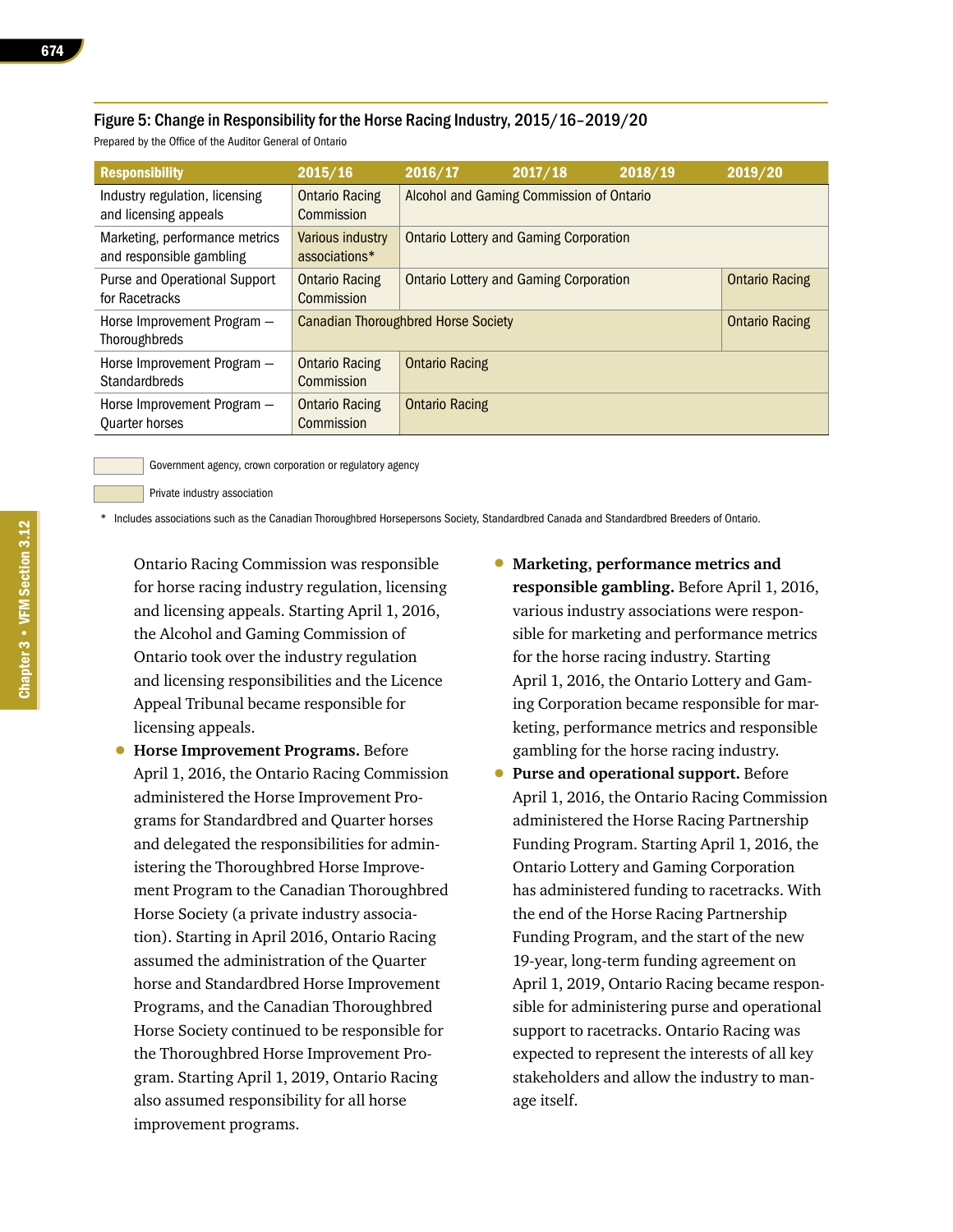### 2.6 Alliance of Standardbred Racetracks

In its final report in October 2013, the Horse Racing Transition Panel included a recommendation that an alliance of willing tracks formed to collectively set race dates and purses would be beneficial for industry self-sustainability. On January 14, 2014, a group of racetracks entered into an alliance of Standardbred racetracks known as the Standardbred Alliance. The alliance racetracks included Woodbine, Mohawk, Clinton, Grand River, Flamboro Downs, Georgian Downs, Hanover and Western Fair. Rideau-Carleton joined in October 2017.

These racetracks entered into a revenue-sharing agreement. All wagering income was shared based on each racetrack's share of live, on-track wagering revenues. The alliance chose the Woodbine Entertainment Group (Woodbine) to operate wagering for all alliance tracks by collecting all wagers on behalf of the member tracks and redistributing their shares to them.

Woodbine agreed to incur racing and wagering costs for all alliance tracks; for completing and submitting race date applications; race secretary duties related to scheduling races; accepting horse entries; and drawing post positions (i.e. selecting the gate from which each horse starts the race); processing purse payments; and on-track wagering related costs.

Woodbine also guaranteed purse funding for all alliance racetracks, if the government funding of purses and the track's wagering commission was not sufficient to support purses. Woodbine told us it has supported these tracks in order to maintain a reasonable supply of horses in the province and to increase provincial wagering. In 2018/19, Woodbine covered about \$10 million in purse shortfalls to other alliance racetracks using the provincial funds Woodbine receives for purses.

### 3.0 Audit Objective and Scope

Our audit objective was to assess whether provincial funding provided to the horse racing industry is:

- achieving the communicated public policy objective of helping the industry become selfsustainable through growth in marketplace revenue; and
- being administered with clear accountability provisions to ensure that intended recipients within the industry receive and use provincial funding for the purposes intended in accordance with agreements.

In planning for our work, we identified the audit criteria (see **Appendix 7**) we would use to address our audit objective. These criteria were established based on a review of applicable agreements, and best practices. Senior management at the Ministry of Finance and OLG reviewed and agreed with the suitability of our objectives and associated criteria.

We conducted our audit between December 2018 and August 2019. We obtained written representation from management at the Ministry of Finance and the Ontario Lottery and Gaming Corporation that, effective November 12, 2019, they had provided us with all the information they were aware of that could significantly affect the findings or the conclusion of this report.

Our audit work was conducted mainly at the Ontario Lottery and Gaming Corporation (OLG) and the Woodbine Entertainment Group (Woodbine), which owns and operates the only two premiere racetracks in Ontario (Woodbine Racetrack and Mohawk Racetrack) and received about 60% of government funding over the last five years under the Horse Racing Partnership Funding Program.

We focused on three key areas of the horse racing industry: growth and sustainment of the industry, allocation of government funding, and use of government funding. Our work included: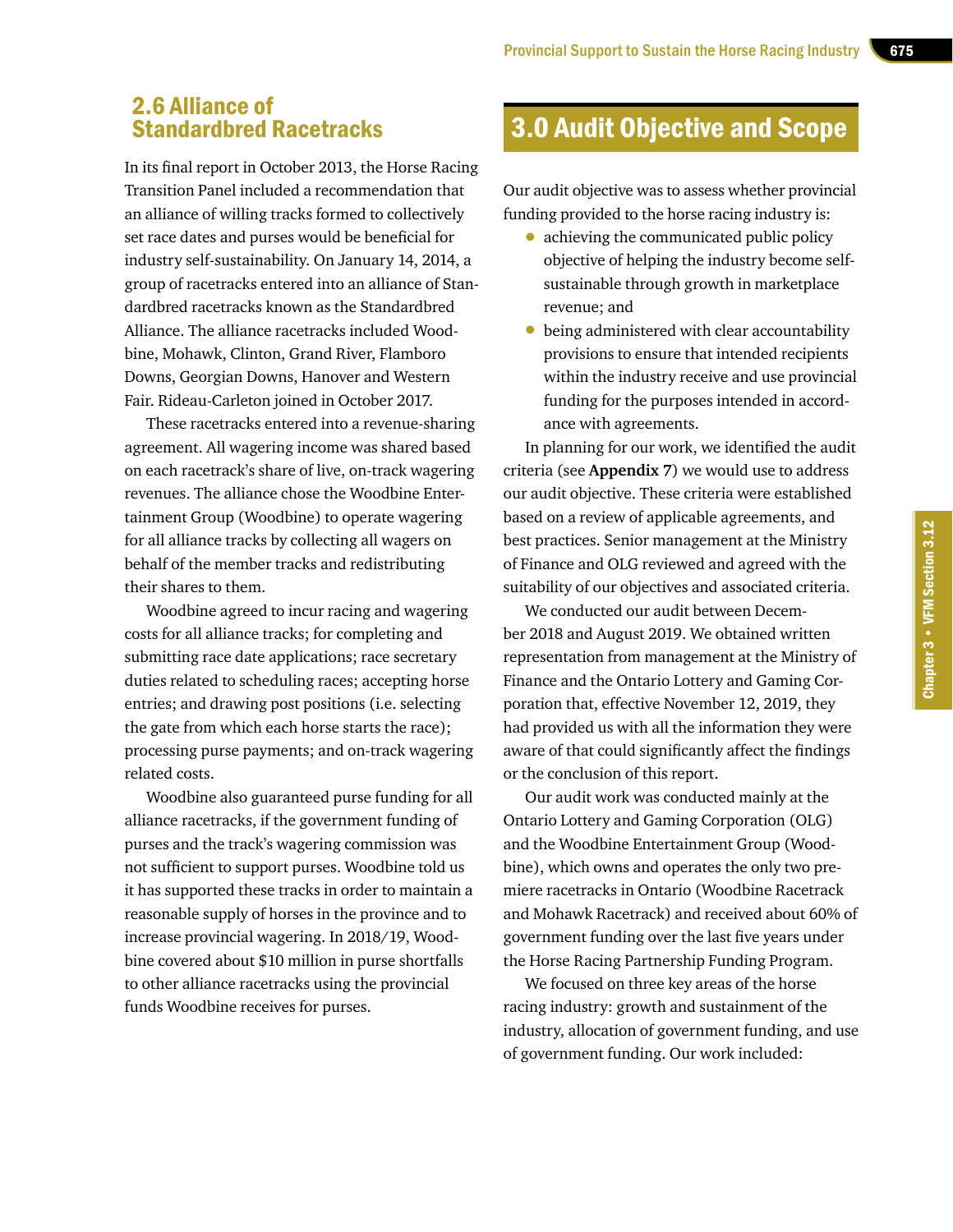- Interviewing senior management and staff at OLG, Ministry of Finance and Woodbine, including Ontario Racing Management;
- Reviewing applicable agreements, policies and procedures;
- Reviewing reports provided by racetracks to OLG to assess the use of funding;
- Visiting Woodbine to assess the use of government funding by Woodbine tracks through detailed testing of supporting documents;
- Reviewing Woodbine's anti-money laundering controls; and
- Visiting three other racetracks (Fort Erie, Flamboro Downs and Grand River) to review their operating costs.

We also contacted the Ontario Ministry of Agriculture, Food and Rural Affairs to obtain information on the history of funding for the industry including the Horse Improvement Program. We met with the Alcohol and Gaming Commission of Ontario (AGCO) to gather information on the oversight of government funding and regulation of the horse racing industry.

We met with key stakeholder groups representing horse people. These groups include the Canadian Thoroughbred Horse Society (representing Thoroughbred breeders), the Standardbred Breeders of Ontario Association, the Central Ontario Standardbred Association (representing Standardbred horse people), and the Ontario Harness Horse Association (also representing Standardbred horse people).

We contacted the Canadian Pari-Mutuel Agency to discuss oversight over horse racing wagering, and we contacted the Financial Transactions and Reports Analysis Centre of Canada (FINTRAC) to discuss potential risks of money laundering in the industry.

### Disclosure Limitation

As part of our report, we wanted to provide members of the Legislature with information about the net financial position (revenues less expenses) for 2018/19 for each racetrack, with and without

government support, to present more complete and transparent information about racetrack sustainability. However, to disclose this information for racetracks owned and operated by Woodbine Entertainment Group (Woodbine), we required the written consent of Woodbine under section 10.6 of the provincially negotiated funding agreement for the Horse Racing Partnership Funding Program. Woodbine did not provide its consent. According to Woodbine, its financial statements are prepared on the understanding that they are for limited distribution. As Woodbine accounts for about 90% of wagering income and over 70% of purses, presenting information without including Woodbine would not be informative.

### 4.0 Detailed Audit **Observations**

### 4.1 Self-Sustainment of Horse Racing Through Marketplace Revenues

### 4.1.1 Ontario Has More Tracks Per Capita than Comparable Jurisdictions

Ontario currently has 15 racetracks across the province—two that race Thoroughbred horses, 12 that race Standardbred horses, and one that races Quarter horses. When we compared the number of racetracks to a sample of U.S. states and other Canadian provinces as shown in **Appendix 8**, we noted that each racetrack in Ontario serves fewer people than racetracks in the states of California, Florida, New York, Pennsylvania and Ohio. For example, Ontario has nine more racetracks than Pennsylvania, and six more than Florida, which has a 46% higher population than Ontario.

Also, despite the smaller number of racetracks in Pennsylvania, the total number of race days is similar to those in Ontario. However, race days are divided among many more tracks in Ontario then Pennsylvania. On average, Ontario has 61 race days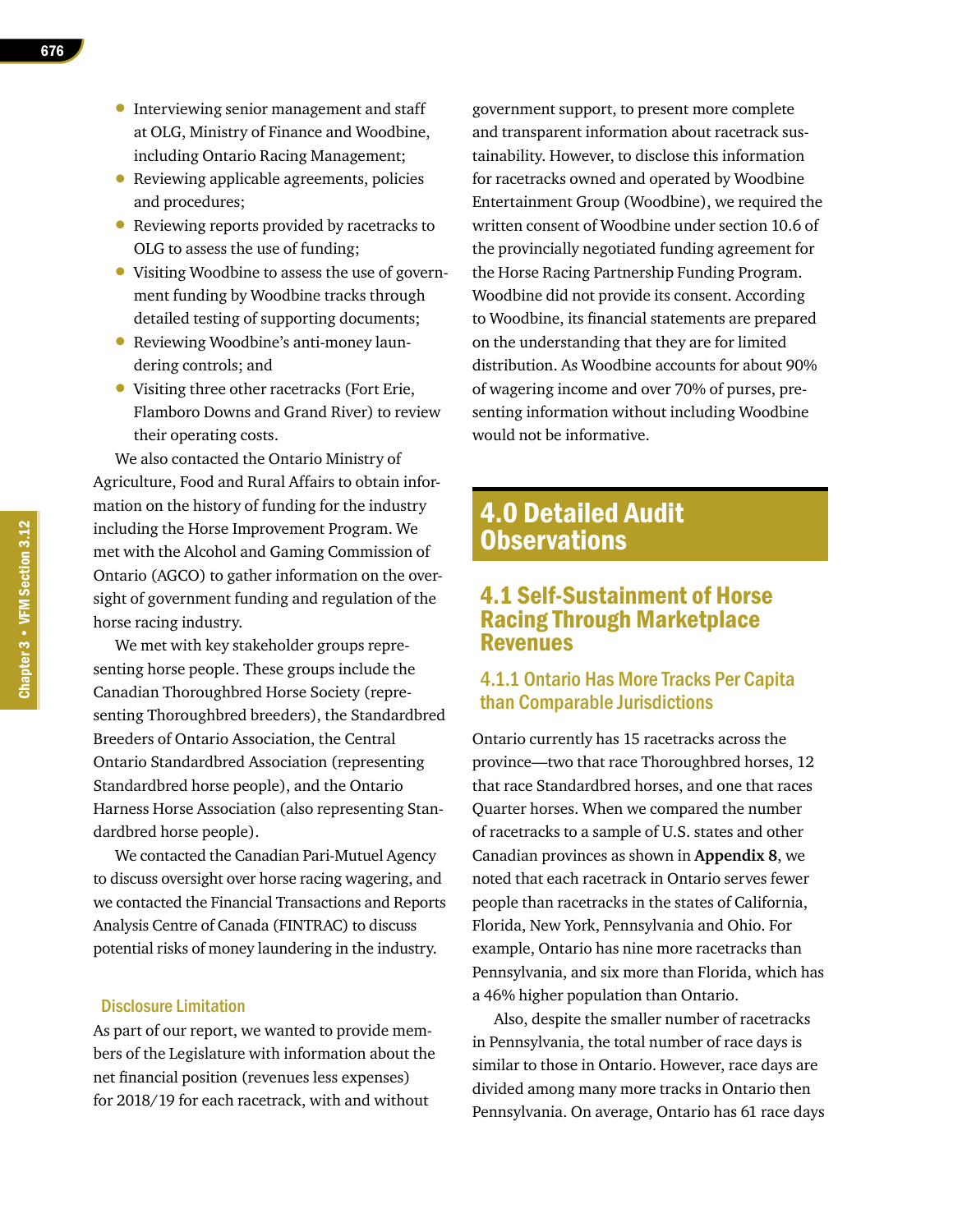per track while Pennsylvania has 151 race days per track. In fact, the number of approved race days for seven Ontario racetracks range from 11 to 25 days per year, as shown in **Appendix 3**.

### 4.1.2 Only one or two racetracks operating on most days

A horse race is run somewhere in Ontario 363 days of the year. However, when we analyzed the number of racetracks operating on a single day by type of horse race, we noted that on most days, only one or two racetracks are scheduled to hold races. For example, for the 12 racetracks that race only Standardbred horses, we noted that only one or two were scheduled to hold races on the same day on almost 300 (83%) of race days in 2019.In addition, the highest number of Standardbred racetracks scheduled to run races on the same day was five of the 12 tracks. This occurred on only 15 days in 2019 (4% of the year's race days). For all types of horse racing, the highest number of racetracks scheduled to be open on a single day in 2019 is seven of the 15 tracks. Currently, seven racetracks have races one day a week, and two others are opened in the summer months only. This shows that Ontario can support a similar number of races with fewer racetracks.

Three of the four horse people associations we met with were in favour of consolidating racetracks in Ontario. They believe that with fewer tracks, horses will be re-allocated between fewer tracks, which would increase the number of horses running in any race. According to these associations, the number of horses per race, or field size, has a positive impact on wagering. Even if the number of tracks decrease, they believe that wagering revenue would increase. However, one stakeholder mentioned that without rural tracks, the horse supply in Ontario would likely decrease, as the industry would become less attractive to rural horse owners if they have to travel long distances to race their horses.

### 4.1.3 Focus of Government Funding Shifts from Self-Sustainment to Sustaining the Industry

A government study recommended that the horse racing industry become self-sustaining. In February 2012, the Drummond Report stated that "Ontario's approach [of sharing slot revenues with racetracks] is unsustainable and it is time for the [horse-racing] industry to rationalize its presence in the gaming marketplace so that the industry is more appropriately sustained by the wagering revenues it generates." The report characterized sharing slot machine revenue as a subsidy to the horse racing industry. The Drummond Report also recommended allowing slots-only gaming facilities "at sites that are not co-located with horse racing venues."

As stated in our 2014 special report on the Ontario Lottery and Gaming Corporation's Modernization Plan, the government was fully aware in March 2012 that its decision to end the Slots at Racetracks Program would have a significant impact on the horse racing industry in Ontario, and would force it to downsize to a level that could be sustained solely by the revenues that horse racing could generate on its own. The government had sufficient information to know that without government funding, the number of racetracks could be reduced from 17 to as few as six. This would mean fewer race dates, less breeding, less employment and fewer economic benefits for the agricultural industry.

In June 2012, the province announced \$50 million in transition funding over three years to "help the horse racing industry transition from the Slots at Racetracks Program to a more sustainable, self-sufficient model." The Minister of Finance at the time, clarified that the \$50 million in transition funding was to help "the industry move toward greater self-sufficiency without government support." In addition to the transition funding, Employment Ontario was expected to help displaced workers in the industry to train for and find new jobs.

Similarly, the purpose of the five-year Horse Racing Partnership Funding Program, which ran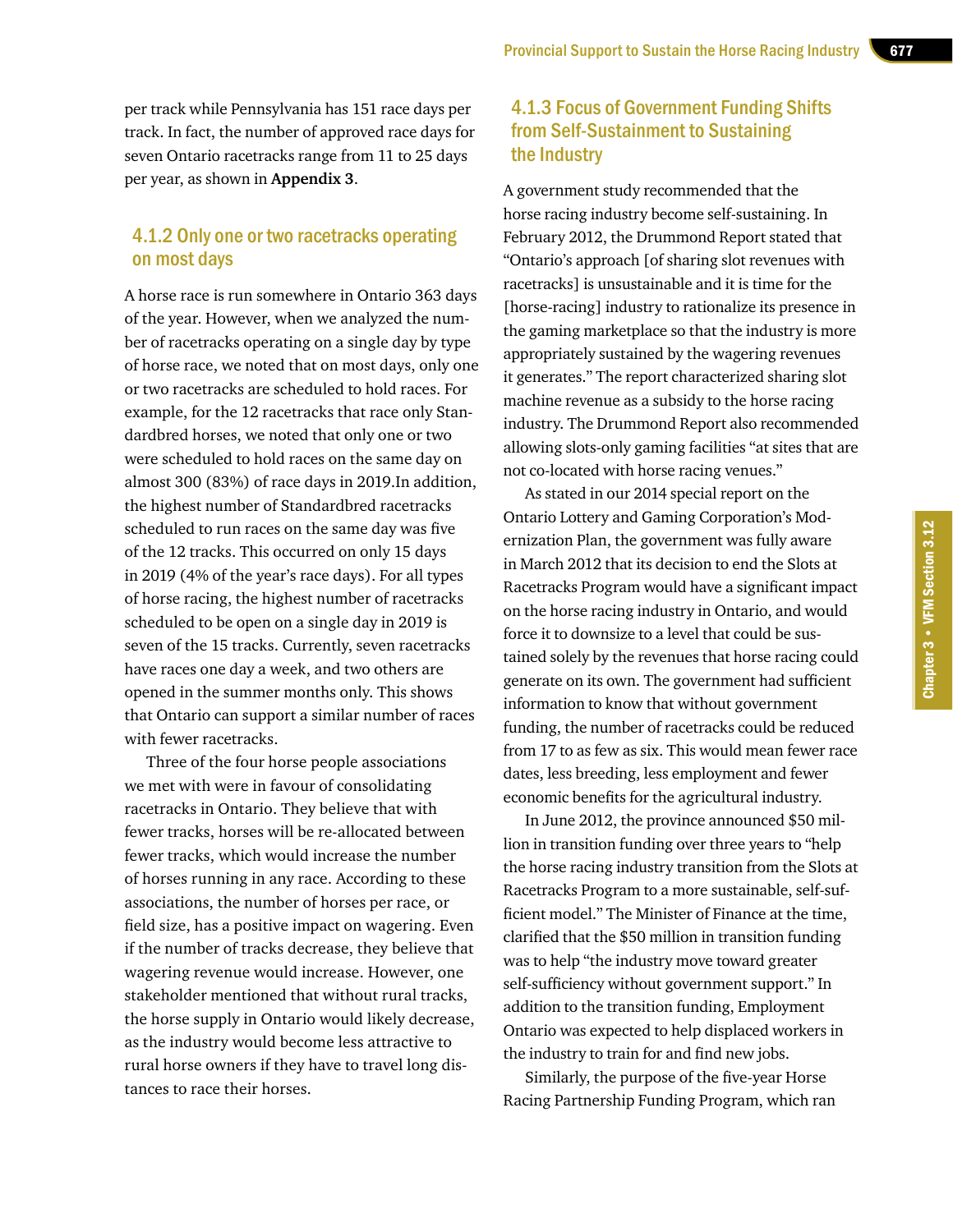from 2014/15 to 2018/19, was to provide funding to allow racetracks to become more self-sustainable through the growth of marketplace revenues.

With the new 19-year, long-term funding agreement, effective April 1, 2019, the objective of government funding shifted from transitioning the industry towards self-sustainment to sustaining the industry. The objective of the long-term funding agreement, is to promote the sustainability of horse racing in Ontario by providing a stable, long-term source of funding for the horse racing sector. The agreement was expected to provide greater certainty and confidence to the horse racing industry, enabling long-term decisions about breeding and racing programs. The submission also states that funding demonstrates a commitment to rural Ontario, including dedicated support for local racetracks and for people behind Ontario-bred horses.

### 4.1.4 Without Government Funding Racetracks Would Not Be Sustainable

Wagering revenue is the largest income stream for the horse racing industry. A successful and self-sustaining industry should be able to generate sufficient income to fund purses and cover racetrack operating costs. Similar views were expressed by the Horse Racing Industry Transition Panel in August 2012 when it proposed a stronger link between racing product—the horse races—and consumer demand shown in wagering. The panel suggested that the size of purses and the number of race dates should be determined by the amount of wagering revenue. According to the panel, for

greater self-sustainability, racing opportunities should increase or decrease in response to consumer demand.

 The Alcohol and Gaming Commission of Ontario (AGCO) and the Ontario Lottery and Gaming Corporation (OLG) agree that for a self-sustaining horse racing industry, purse amounts should be reflected in wagering income. They stated that the health of the industry can be judged by the percentage of purses funded by wagering income.

However, as seen in **Figure 6**, a significant portion of purses is funded by government support. Between 2014/15 and 2018/19, about 60% of purses were funded by the government.

In Ontario, the government provides purse funding to racetracks without any direct link to wagering revenues or income.

Without government support for purses or operations, few racetracks can cover their expenses. The racetracks that can cover expenses are primarily those that receive lease revenue from OLG or private gaming operators for hosting slot machines. Without government support, most racetracks would either close or significantly reduce the number of race days and the size of purses.

One stakeholder noted that there are few horse racing jurisdictions in North America that do not receive some government support. Based on the jurisdictions we researched, only California's industry is being sustained without some sort of government support or other gaming revenue. Another stakeholder felt that for Ontario's industry to become self-sustaining, it would need to increase wagering and/or create new betting products.

Figure 6: Percentage of Purses (Prizes to Horse Owners) Funded by the Government, 2014/15–2018/19 Source of data: Ontario Lottery and Gaming Corporation and Ministry of Agriculutre, Food and Rural Affairs

| Year    | <b>Total Purses Paid</b><br>(\$ million) | <b>Government</b><br><b>Funding for Purses</b><br>(\$ million) | <b>Government</b><br><b>Funding for Purses</b><br>(%) |
|---------|------------------------------------------|----------------------------------------------------------------|-------------------------------------------------------|
| 2014/15 | 137.0                                    | 80.3                                                           | 59                                                    |
| 2015/16 | 138.9                                    | 81.7                                                           | 59                                                    |
| 2016/17 | 136.4                                    | 80.1                                                           | 59                                                    |
| 2017/18 | 131.3                                    | 81.5                                                           | 62                                                    |
| 2018/19 | 142.3                                    | 84.8                                                           | 60                                                    |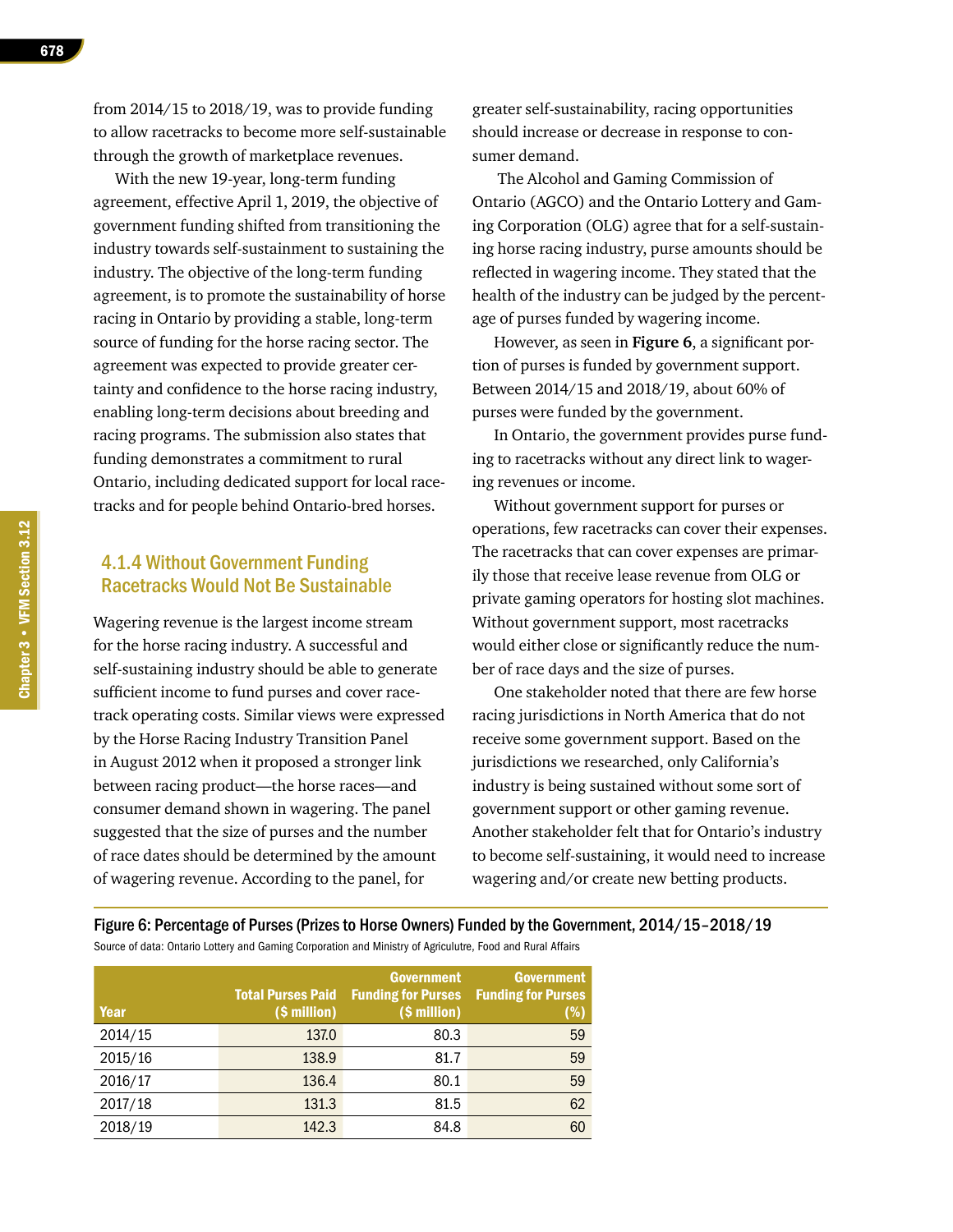### 4.1.5 Although the Level of Wagering has Stayed Relatively Constant in the Last 10 Years, Commissions from Wagering have Declined

Income from wagering is down because Ontarians, and Canadians in other provinces, are not wagering on Ontario horse races as much as they used to. As seen in **Figure 7**, over the last 10 years, from 2008/09 to 2018/19, Ontarians' wagering on Ontario races and non-Ontario races has decreased by 44% and 15% respectively. Wagering by other Canadians on Ontario races has also decreased by 48%. In contrast, over the same period, foreign wagering on Ontario races has seen a significant increase of 108%. According to some stakeholders, this increase is due to the advertising of Ontario races in the U.S., and foreign exchange rates. However, since commissions are significantly lower on foreign wagering, overall wagering commissions have not increased. For foreign wagering, the only income Ontario racetracks generate is the small fee (about 3%) that they charge the foreign racetracks to allow them to bet on Ontario races. It should also be noted that the number of race days also declined

by 42% over the same 10-year period, as previously shown in **Figure 2**.

The portion of wagering dollars retained by Ontario racetracks is significantly different for wagering by Ontario bettors, versus wagering by bettors outside of Ontario. For wagering by Ontario bettors on Ontario races, racetracks retain about 13% as commissions, after taxes and regulatory payments. For wagering by Ontario bettors on non-Ontario races, the commission is reduced to about 10%, after 3% is provided to foreign racetracks to be able to bet on foreign races. For foreign wagering, Ontario racetracks only receive about 3% in commission from the racetrack that took the bet outside Ontario. Across the North American horse racing industry, it is common practice for racetracks that take bets on races occurring in other jurisdictions to pay the track where the race is held a 3% commission.

### 4.1.6 Provincial Funding for the Horse Racing Industry Guaranteed for 19 Years with No Effective Out Clause

Chapter 3 • VFM Section 3.12

Chapter 3 • VFM Section 3.12

One of the key objectives of the new long-term agreement is to reduce reliance on government

### Figure 7: Wagering Customers at Ontario Tracks, How They Place Bets, and Effects on Wagering Commissions, Comparison of 2008/09–2018/19

|                                                                          | <b>Gross Wagering</b><br><b>Retained by</b><br><b>Ontario Tracks</b><br>$(%)^1$<br>A, % of Gross | <b>Gross</b><br><b>Wagering</b><br>2008/09<br>(\$ million)<br>B | <b>Gross</b><br><b>Wagering</b><br>2018/19<br>(\$ million)<br>C. | <b>Gross Wagering</b><br><b>10-Year Change</b><br>(\$ million)<br>$D, C - B$ | <b>Gross</b><br><b>Wagering</b><br>10-Year<br><b>Change</b><br>(%) | <b>Wagering</b><br>Commission<br><b>10-Year Change</b><br>(\$ million)<br>D × A |
|--------------------------------------------------------------------------|--------------------------------------------------------------------------------------------------|-----------------------------------------------------------------|------------------------------------------------------------------|------------------------------------------------------------------------------|--------------------------------------------------------------------|---------------------------------------------------------------------------------|
| Ontario customers wagering<br>on Ontario tracks                          | 13                                                                                               | 404                                                             | 226                                                              | (178)                                                                        | (44)                                                               | (23)                                                                            |
| Ontario customers wagering<br>on non-Ontario tracks <sup>2</sup>         | 10                                                                                               | 715                                                             | 606                                                              | (109)                                                                        | (15)                                                               | (11)                                                                            |
| Canadian customers from<br>outside Ontario wagering on<br>Ontario tracks | 3                                                                                                | 128                                                             | 66                                                               | (62)                                                                         | (48)                                                               | (2)                                                                             |
| Foreign customers wagering<br>on Ontario tracks                          | 3                                                                                                | 338                                                             | 703                                                              | 365                                                                          | 108                                                                | 11                                                                              |
| <b>Net Change</b>                                                        |                                                                                                  | 1,585                                                           | 1,601                                                            | 16                                                                           |                                                                    | (25)                                                                            |

Prepared by the Office of the Auditor General of Ontario using data from Ontario Racing

1. Industry estimates for each type of wagering according to Woodbine Entertainment Group.

2. A licence is required from the Canada Pari-Mutuel Agency to take bets on races outside Ontario. The licensee must be operating a racetrack in Ontario. Woodbine Entertainment Group is the only such licensee in Ontario.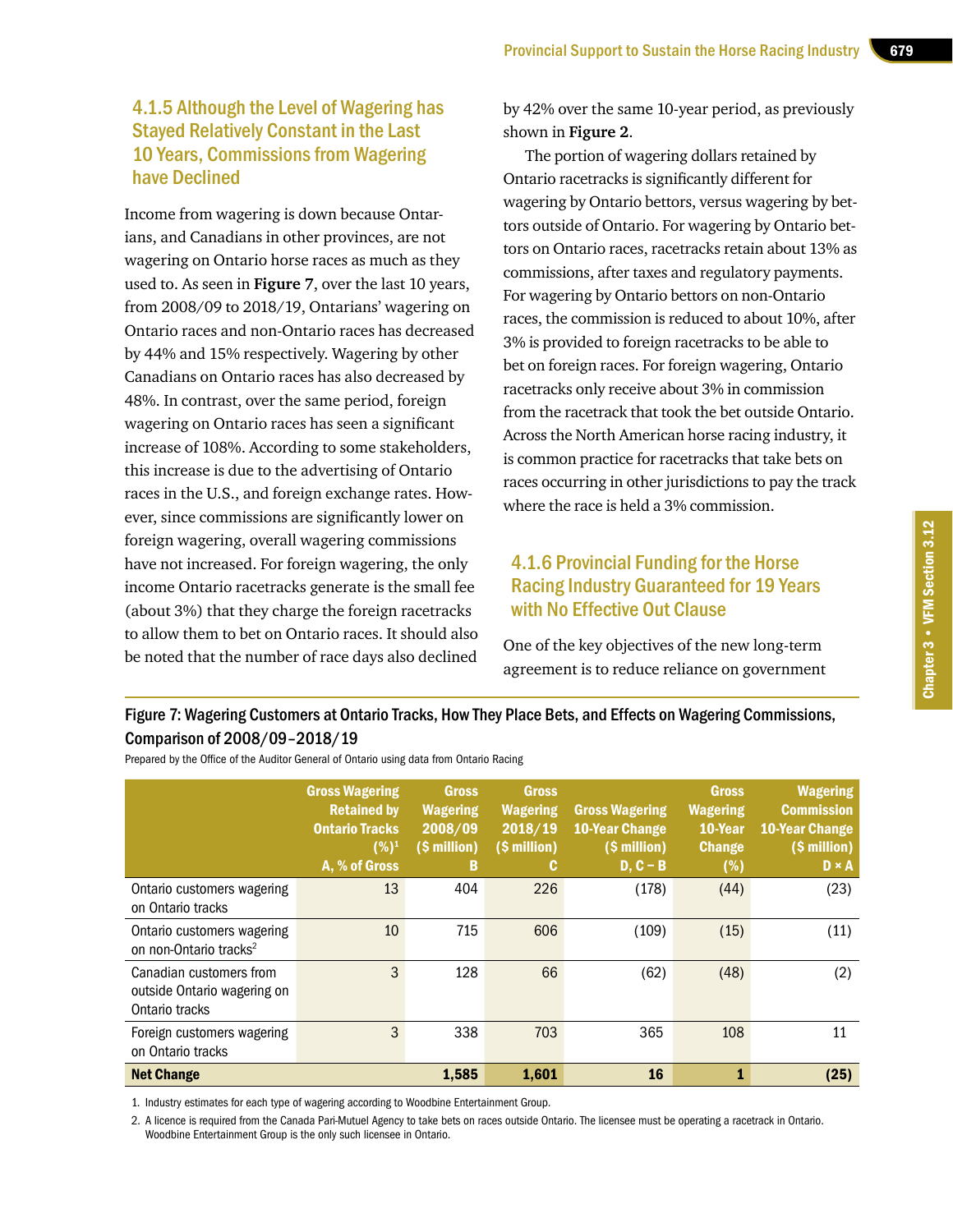funding. However, with 19 years of guaranteed funding until the end of fiscal 2037/38, it is difficult to see how the new agreement will reduce the industry's reliance on provincial support. Furthermore, although some funding reductions are likely during the term of the agreement, such a long-term agreement locks in future governments that could have different priorities.

The new long-term funding agreement does not include any clauses to enable the province to terminate the agreement without cause. The agreement has an initial term of seven years, and two additional renewal terms of six years each, for a total of 19 years. The additional terms are automatically renewed, as long as the racetracks have races on their approved race days each year. In the event that a race cannot be held on an approved date (for example, due to bad weather) the racetrack can reschedule the race or increase the purses for races on other days. The agreement does not include clauses to end the contract after the first or second term.

The province can cancel the agreement if certain events or defaults occur. Examples of such events include: if any of the three major parties to the agreement (Ontario Racing, Woodbine Entertainment Group and its subsidiary Ontario Racing Management) become insolvent; if the parties misrepresent information to OLG that has a material adverse effect; or if the parties, or their respective directors or senior officers, are convicted of a criminal or regulatory offence that has material adverse effects. Other reasons for default are included in **Section 4.5.1**.

The 19-year agreement provides guaranteed funding, and does not provide OLG a way to terminate the agreement at its discretion. We understand that OLG discussed potential termination clauses, but the industry was strongly against it because they wanted certainty over the term of the agreement.

The 19-year term was chosen because it aligns with the contracts that OLG has with service providers who operate provincial casinos. OLG was directed to integrate gaming with horse racing, and the Ministry of Finance believed that the term of the agreement should be similar. However, these two agreements are different because private casino operators generate significant revenues for the province, while horse racing cannot cover its own operating costs without the financial support of the province, as shown in **Figure 8**.

Figure 8: Ontario's Racetracks' Ability to Sustain Purses and Operations Through Wagering Commissions and Other Revenues, with and without Government Support, 2018/19

Source of data: Ontario Lottery and Gaming Corporation and the Woodbine Entertainment Group

|                                                                                  | (\$million) |
|----------------------------------------------------------------------------------|-------------|
| <b>Horse Racing-Related Revenues</b>                                             |             |
| Wagering Commissions (net of taxes)                                              | 127.3       |
| Other Revenue                                                                    | 75.4        |
| <b>Total</b>                                                                     | 202.7       |
| <b>Disbursement Needs</b>                                                        |             |
| Eligible Racetrack Expenses                                                      | 229.9       |
| <b>Total Purses Paid</b>                                                         | 142.2       |
| <b>Total</b>                                                                     | 372.1       |
| <b>Net Position of Racetracks - without Government Support and Lease Revenue</b> | (169.4)     |
| <b>Government Support and Lease Revenue</b>                                      |             |
| Lease Revenue                                                                    | 141.5       |
| Purse                                                                            | 84.8        |
| Operating                                                                        | 9.6         |
| <b>Total</b>                                                                     | 235.9       |
| Net Position of Racetracks – with Government Support and Lease Revenue           | 66.5        |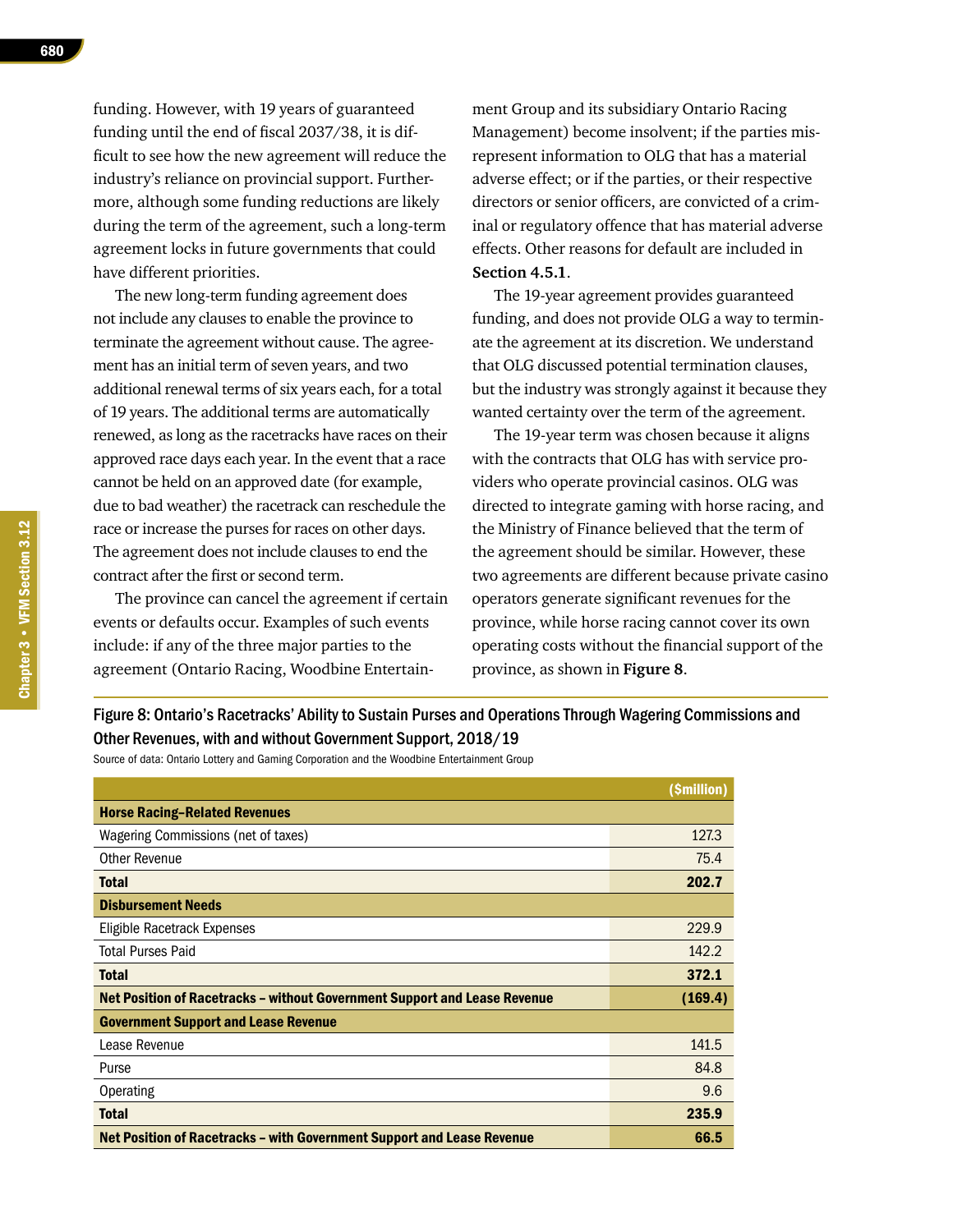We confirmed with OLG that total annual funding under the 19-year agreement will not be reduced if a racetrack closes down. Instead, the money would be redistributed amongst the remaining racetracks because funding is not tied to the number of racetracks. Although the contract includes provisions for certain reductions in funding (discussed in detail in **Section 4.1.8**), based on the most likely scenario over the 19-year period, total funding is likely to reach \$1.4 billion.

### 4.1.7 No economic impact study prior to providing funding to industry

OLG is currently conducting a study on the economic impact, including jobs created by each racetrack, as well as the overall impact of the horse racing industry on Ontario's economy. The study is expected to be completed by March 31, 2020.

We noted that the justification in 2018 that secured funding for the industry for 19 years did not discuss the number of jobs being impacted or the economic activity generated by the horse racing industry, despite the emphasis on sustainability. We would have expected the province to have conducted an economic impact study before finalizing both the five-year funding agreement for \$100 million a year, which took effect April 1, 2014, and the latest 19-year agreement for \$120 million a year initially, which took effect April 1, 2019.

OLG told us that it had not conducted an economic impact study earlier because it did not have the internal capacity to do so. The Horse Racing Division at OLG was formed in 2016 with four staff. It had 10 staff by March 2019.

### 4.1.8 Not All Future Reductions in the Funding Agreement Likely to Materialize

In the new 19-year funding agreement effective April 2019, the government included provisions to reduce the level of funding. Funding could be decreased if there were increases in wagering revenue across the horse racing sector, and increases

in leasing revenue to the Woodbine Entertainment Group (Woodbine) resulting from the expansion of its casino area. We expect leasing revenues from Woodbine's two racetracks to contribute to a reduction in government funding under the agreement. This reduction is expected to reach a maximum of \$51.4 million per year starting in 2023/24. The Ministry of Finance noted that Woodbine is projected to become self-sustaining, however, total funding for tracks aside from Woodbine and Mohawk were not expected to decrease. The funding reduction provisions are as follows:

**Funding reduction due to wagering in Ontario—**For any funding year, if the total amount of revenues from wagering in Ontario is greater than \$1.2 billion, then the amount of the payment to racetracks for the following year would be reduced by 5% of wagering revenues in excess of \$1.2 billion. For example, if the gross wagering in Ontario reaches \$1.4 billion, the amount of government funding would be reduced by \$10 million (\$200M x 5%) in the following year. This funding clawback is highly unlikely, as wagering from Ontarians on races in any jurisdiction has been declining. As of 2018/19, it was only \$833 million (see **Figure 9**). Before any clawback occurs, the Ontario wagering would need to increase by 44%.

**Funding reduction due to wagering outside Ontario—**Similarly, for customers wagering on Ontario races from outside of Ontario, for any funding year, if the total amount of revenues from wagering on Ontario races from outside Ontario is greater than \$1 billion, then payments to racetracks for the following year would be reduced by 1.5% of wagering revenues in excess of \$1 billion. For example, if the gross wagering on Ontario races from outside of Ontario reaches \$1.2 billion, the amount of government funding would be reduced by \$3 million (\$200M x 1.5%) in the following year. This funding clawback is also unlikely to happen, as wagering on Ontario races by non-Ontarians was only \$768 million in 2018/19 (see **Figure 9**). Before any clawback occurs, the non-Ontario wagering on Ontario races would need to increase by 30%.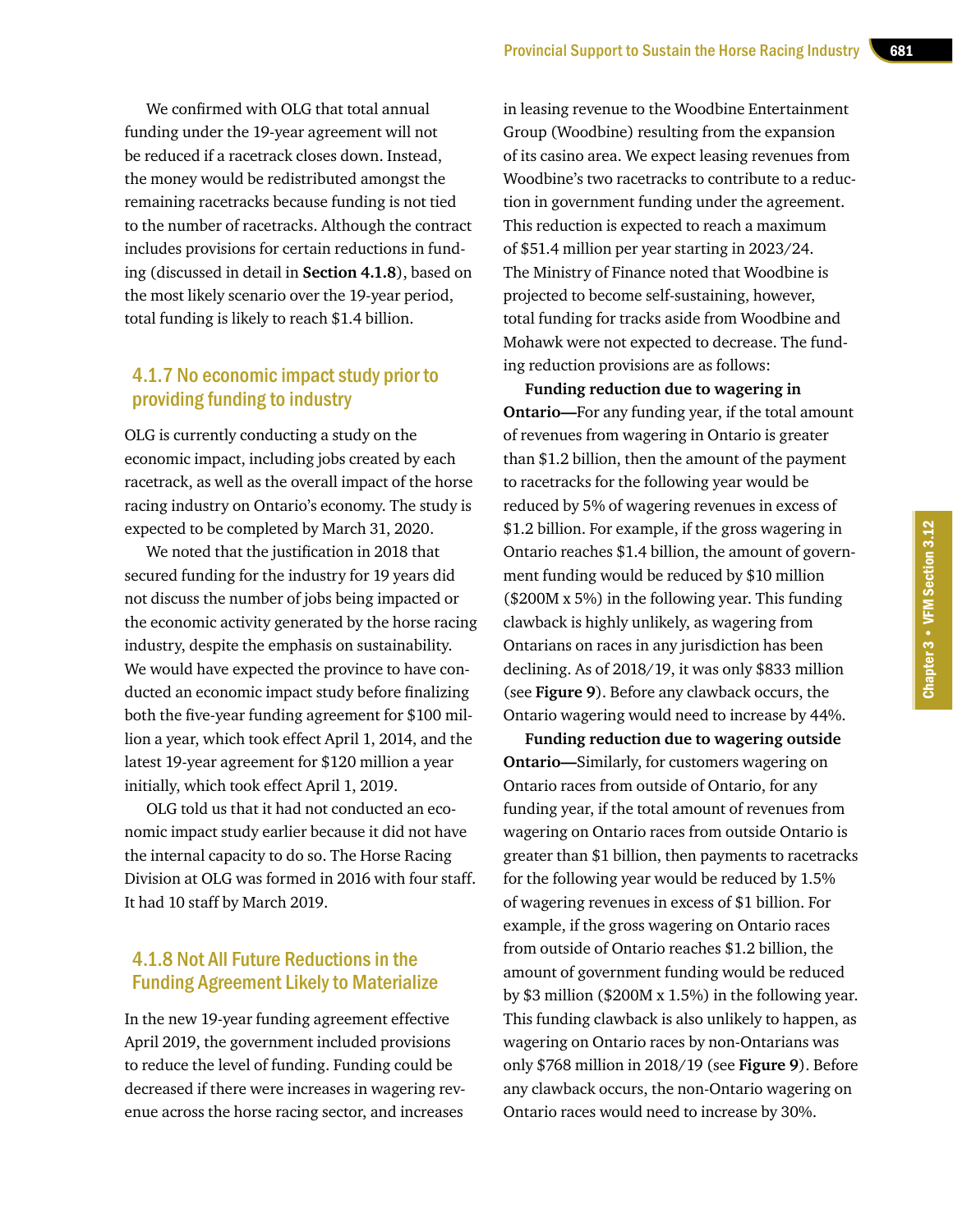### Figure 9: Trend in Wagering (\$ million)

Source of data: Ontario Racing



Further funding reductions to the long-term funding exist if OLG chooses not to accept the industry's proposals for capital improvements and the horse improvement program beyond the 2025/26 fiscal year. The potential annual reduction in these areas is \$16 million.

### RECOMMENDATION 1

In order to reduce the horse racing industry's reliance on government funding and become self-sustaining, we recommend that the Ministry of Finance and the Ontario Lottery and Gaming Corporation:

- complete its impact study of the horse racing industry on Ontario's economy;
- based on the results of the study, construct a long-term plan toward self-sustainment of horse racing through wagering revenues and other options; and
- consider revisiting the latest agreement based on the results of the study.

### OLG RESPONSE

The Ontario Lottery and Gaming Corporation (OLG) agrees with the recommendation and recognizes the importance of reducing the horse racing industry's reliance on government funding. OLG recently launched a comprehensive study to quantify the economic impact of the Ontario horse racing sector. The objective of the study is to establish a credible baseline that can be relied upon by industry members to engage in fact-based discussions that drive sustainability. The study is currently scheduled for completion by the end of the 2019/20 fiscal year.

OLG will use inputs from this study to work with the industry body, Horse Racing Ontario (Ontario Racing), to develop an overarching long-term industry plan for enhanced stability and sustainability. Based on the results of the study and this plan, OLG will determine if there are amendments to the long-term funding agreement that could be explored with the other counterparties to the agreement and seek necessary approvals from the Minister of Finance.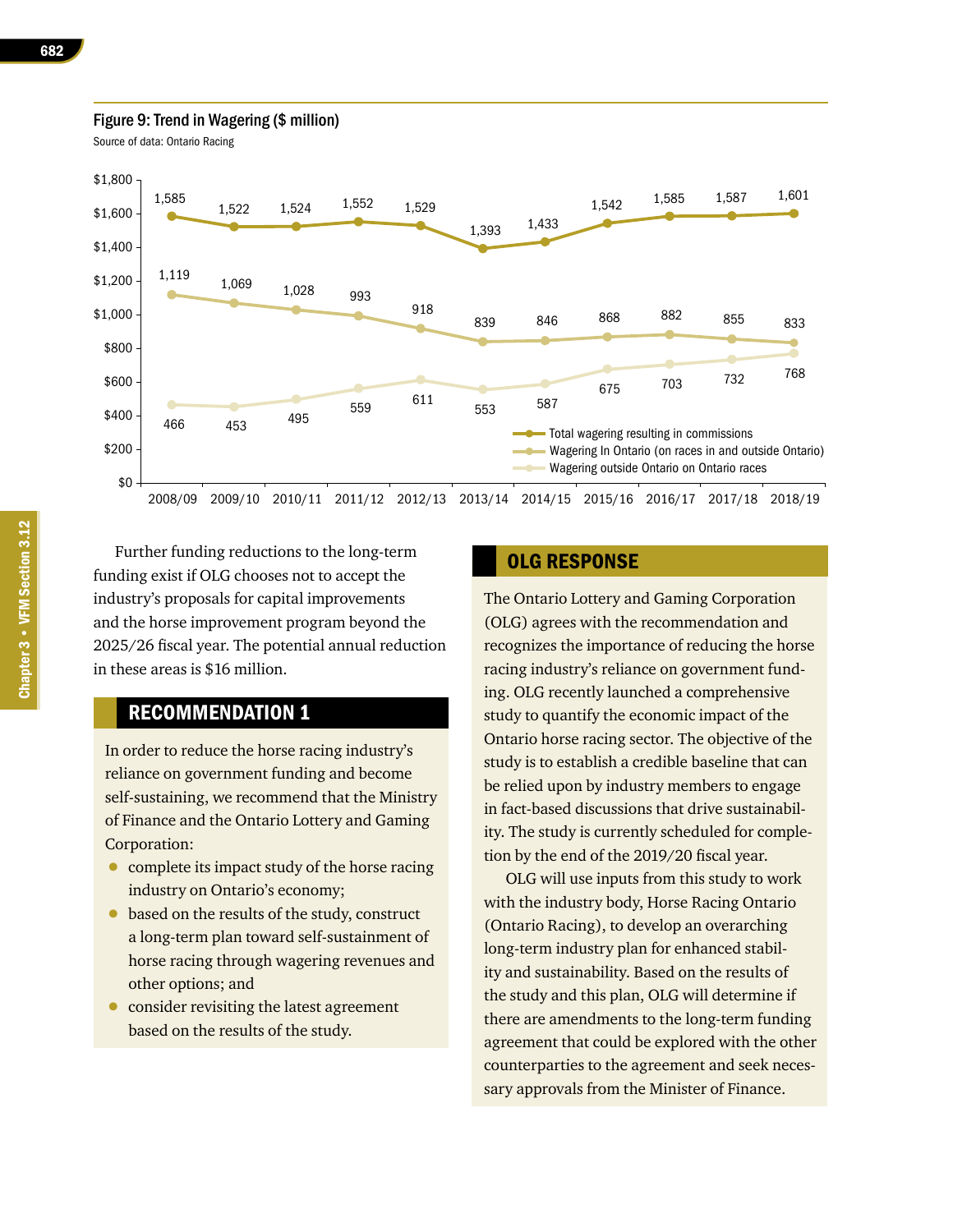### MINISTRY RESPONSE

The Ministry of Finance will work with OLG to assess the outcome of the economic impact study and determine if there are amendments to the long-term funding agreement that could be explored.

### 4.2 OLG's Role in Horse Racing

### 4.2.1 Improvement Needed in OLG's Monitoring Efforts

### OLG conducting audits of racetracks

Over the last two fiscal years (2017/18 and 2018/19), the Ontario Lottery and Gaming Corporation (OLG) audited seven racetracks (Hiawatha, Rideau-Carleton, Flamboro, Georgian, Fort Erie, Grand River and Ajax) to assess their compliance with the five-year Horse Racing Partnership Funding Agreement. The areas reviewed included: use of government funding for operations and purses, financial reporting, governance obligations, insurance coverage and public-sector salary disclosure. The issues in these audits noted below include:

- One racetrack took \$12,000 from the purse account surplus to reimburse itself for a previous year's purse funding shortage instead of carrying the amount forward for the following year, as required under the agreement for the Horse Racing Partnership Funding Program.
- One racetrack had its financial statements reviewed by an external accountant rather than audited, as required by the funding agreement. In addition, it did not disclose significant accounting adjustments to OLG that were made after its initial submission. The funding agreement required that information submitted to OLG should be updated in the event of material change.
- Two racetracks did not deposit government funding received for operational support in a separate, interest-bearing account.
- Four racetracks' liability insurance policies did not meet transfer payment agreement requirements; for example, policies for one of the racetracks did not have minimum coverage of \$2 million for third-party bodily injuries.
- Four racetracks lacked documented governance policies and procedures (such as code of conduct, prudent management of funds and risk management).

OLG requested that these racetracks submit action plans to address the exceptions noted during the audits and followed up to ensure corrective action had been taken.

### OLG does not rely on racetracks' audited financial statements

OLG requires racetracks to submit unaudited information to monitor compliance with the terms of the Horse Race Funding Partnership Funding Agreement.

OLG relies mainly on self-reported information to assess whether the racetracks have used government funding according to the terms of the agreement. OLG gets audited financial statements from racetracks a few months after receiving the self-reported information, but much of the information OLG requires for monitoring purposes cannot be tied directly to the audited financial statements. We noted differences between the audited financial statements, and the information reported to OLG for two racetracks with the same year-end as OLG's reporting cycle.

With respect to the discrepancies noted, OLG informed us that it validates gross wagering amounts reported with information obtained from the Canadian Pari-Mutuel Agency, a federal agency that oversees horse racing wagering. However, OLG staff told us they do not verify expenses reported by racetracks and the amount of purses paid because the funding agreement does not explicitly require it. OLG also advised us that some racetracks have a different year-end, which makes it difficult to compare financial information.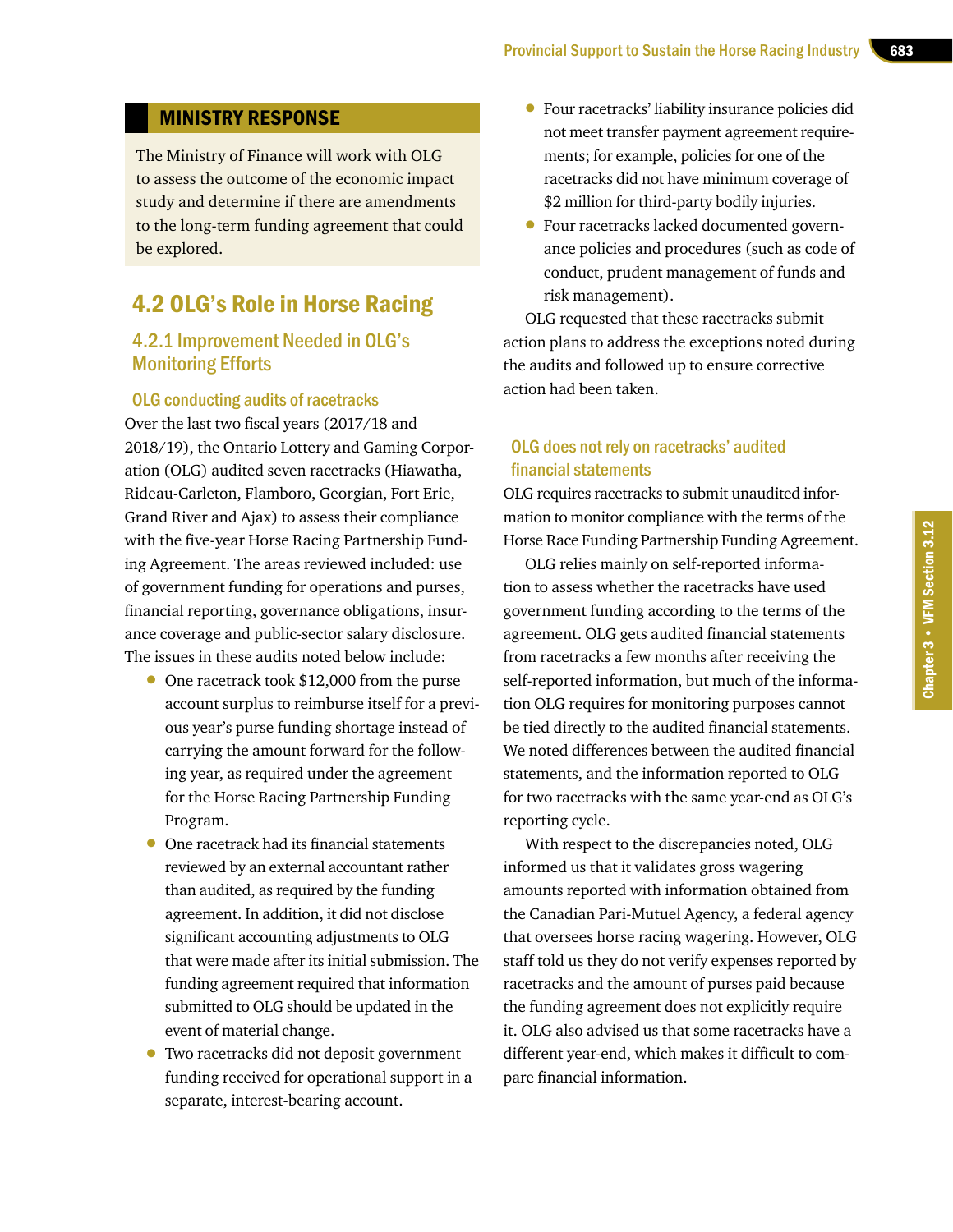We also noted a situation where salary expenses reported by a racetrack exceeded total racing expenses reported. This implies that either total racing expenses are understated or that salary expenses include salaries of persons in ancillary operations that are not part of horse racing operations. Another racetrack we visited told us that salary expenses included staffing costs for all operations, in addition to racing. OLG had never followed up with the racetracks to question the anomaly.

Based on our review of the racetracks' audited financial statements, we identified two tracks that made substantial donations to external parties.

- Ajax Downs made a \$4.8 million donation to a charitable foundation. The racetrack operator told us that this was done to increase its corporate profile. It stated that this funding was received from a related party as a loan, which is expected to be paid back in full. This racetrack received \$4.1 million in government support for purses and operations in 2018/19 and will receive \$5.1 million in 2019/20.
- Clinton Raceway made a \$150,000 donation to help the municipality build a splash pad at a nearby park. This raceway received \$151,000 in government support for purses in 2018/19 and will receive \$944,000 in 2019/20 for purse support and capital improvements.

In another instance, a racetrack paid \$250,000 in severance, negotiated directly with the board of directors, to a retiring senior staff member.

It is unclear why OLG is allowing racetracks that receive government support to make such large donations and other discretionary payments.

Under the new long-term funding agreement, OLG can conduct audits and inspections of the racetracks, Ontario Racing and Ontario Racing Management. In addition, Ontario Racing is responsible for ensuring the proper use of provincial funding by racetracks, in accordance with the terms of the agreement and the approved annual business plans. If any misuse of funds is discovered by Ontario Racing or OLG (through audits or inspections),

Ontario Racing is required to repay or have racetracks repay the funds to OLG.

Based on our sample testing of the Horse Racing Partnership Funding Program which ended on March 31, 2019, we confirmed that provincial funding provided for purses was spent on purses, and that the provincial tax break to the industry of 6.9% was shared with specific industry parties in the correct amounts as intended by the program.

### RECOMMENDATION 2

In order to effectively monitor funding agreements with the horse racing industry, we recommend that the Ontario Lottery and Gaming Corporation:

- have racetracks submit audited financial statements with segmented information for horse racing operations;
- investigate significant differences or unusual items; and
- restrict racetracks from making large discretionary payments, such as donations or large severance payments.

### OLG RESPONSE

OLG will determine if there are amendments to the long-term funding agreement that are necessary with respect to having racetracks submit audited financial statements with segmented information for horse racing operations and restricting racetracks from making large discretionary payments, such as donations or large severance payments. Any amendments to the long-term funding agreement will require agreement by the other counterparties to the agreement, and approval by the Minister of Finance. In addition, OLG agrees to investigate significant differences or unusual items in reporting.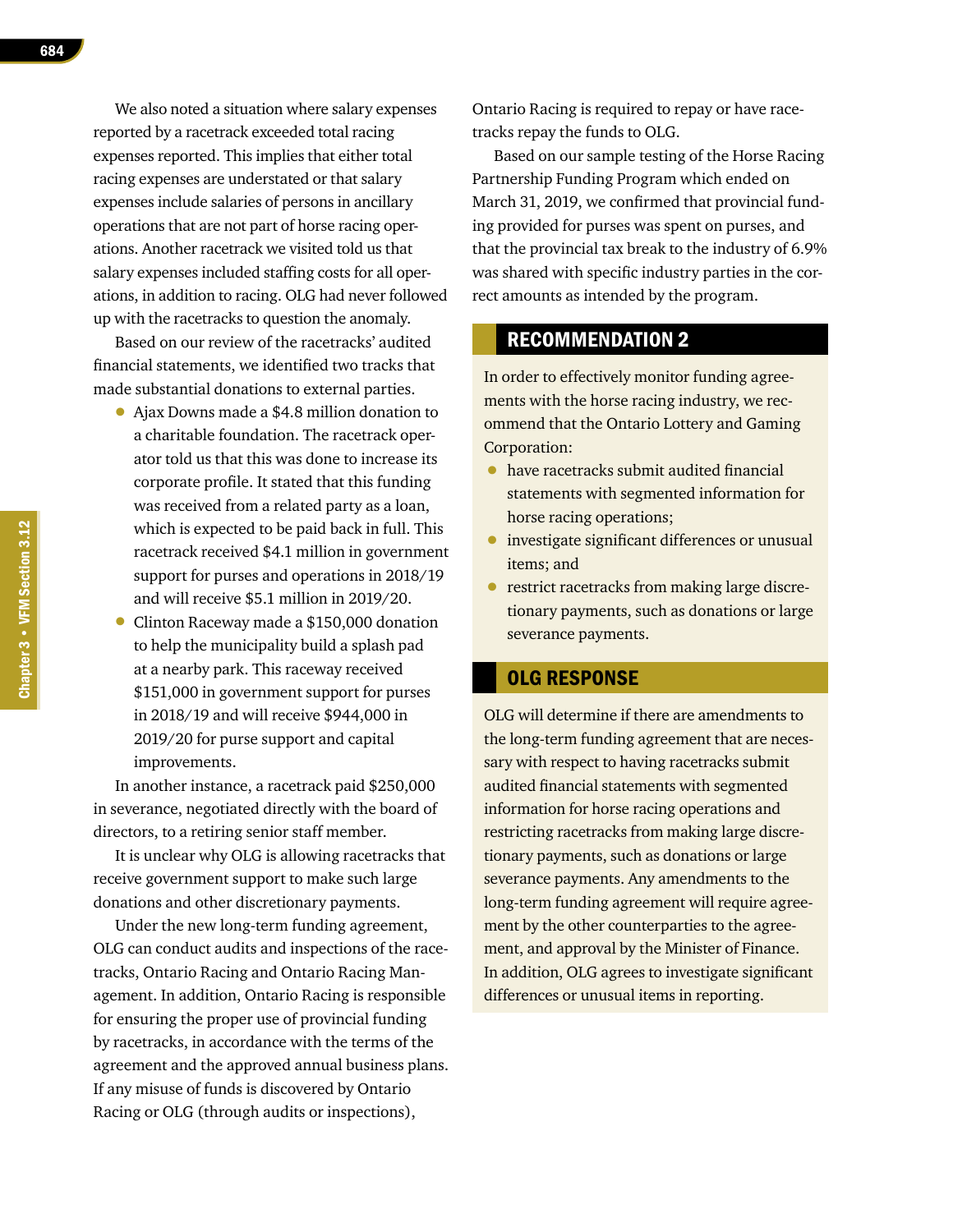### 4.2.2 Impact of OLG's Horse Racing Division on Industry not Clear

In 2015, the Minister of Finance instructed OLG to create a new line of business within the organization that focused on integrating horse racing activities into Ontario's gaming strategy. As a result, the horse racing division was created to:

- create effective stakeholder relationships to support the needs of the horse racing industry;
- contribute to the efficient and effective management of funding through performance measurements;
- develop a strong brand and marketing strategy with the industry; and
- share expertise to help the industry adopt its own Responsible Gambling Program.

OLG established a framework that focuses on the sustainability of the horse racing industry. The framework includes 11 key performance indicators to help monitor progress toward a more sustainable future.

As seen in **Figure 10**, data is reported for only five indicators. The remaining six are expected to be implemented by March 2020. Data related to the performance indicators is collected and reported quarterly on OLG's website. According to OLG, the five indicators for which reliable data could be obtained were implemented. The remaining indicators will be reported when data becomes available from reports by racetracks under the new long-term funding agreement, as well as the economic impact study being conducted by OLG at the time of our audit.

As part of its marketing strategy, OLG created a new horse racing brand under the Ontario Racing (OR) name. The OR brand was created in 2015 in consultation with the industry association, and launched in 2016. OR's marketing campaigns identify Ontario Racing as endorsed by OLG. This provides recognition and authenticity to OR advertising through brand association with OLG.

OLG measures the effectiveness of its advertising campaigns for specified target audiences through a third-party researcher. Based on the findings from the researcher, awareness of horse racing by the Ontario adult population has grown from 13% in 2016 to 22% in 2018. At the time of our audit, OLG had not set a target for the level of awareness it wanted to achieve.

Since 2016, OLG has created two horse-themed slot games that were released through OLG's iGaming website, PlayOLG. These games generated over 65,000-page views on a website that also hosted messaging about horse racing in Ontario and links to an online horse-betting site. In addition, OLG created and released two horse racing–themed instant lottery games, which sold a total of 3.9 million tickets. OLG's goal was to increase awareness and consideration of horse racing as a gaming option by creating new horse-themed products.

However, despite OLG's awareness campaign whose ultimate goal is to increase wagering revenue to help the industry become self-sustaining, wagering on horse racing by people in Ontario continues to decline. OLG has no data to assess whether the marketing initiatives generated increased wagering revenue for the industry overall.

The racetracks we visited confirmed that OLG runs marketing campaigns to attract customers to horse racing. However, none of them could say if OLG's marketing has had any impact on attendance or wagering at their tracks. For its 2019/20 marketing plan, OLG aims to continue to build awareness of horse racing via advertising on multiple media channels, event sponsorship, and supporting the broadcast of premier Canadian races.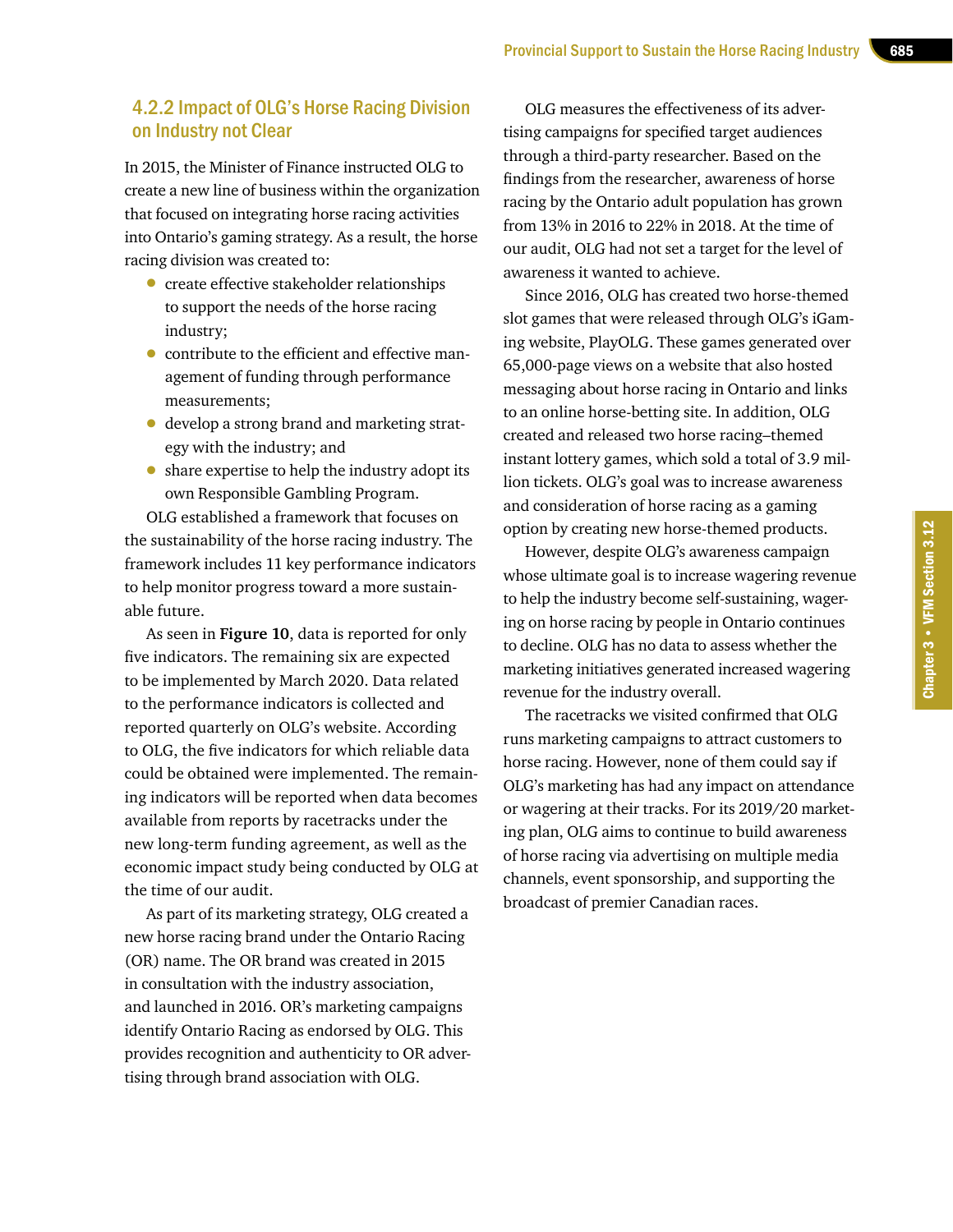| ׇֺ֚֕        |
|-------------|
|             |
| I<br>í      |
|             |
|             |
| I<br>l<br>ı |
|             |
|             |
| ľ           |
|             |
|             |
| r<br>۰      |
|             |
| I           |
|             |
| ׇ֚֡֡        |
|             |
| l           |
|             |
|             |
|             |
| r           |
|             |
| I           |
|             |
|             |
|             |
|             |
| I           |
|             |
|             |
| ֺ֚<br>ׇ֒    |
| Ĵ           |
|             |
|             |
| l           |
| r           |
|             |
|             |
| i           |
|             |
|             |
| í           |
| ׇ֒          |

Figure 10: Ontario Lottery and Gaming Corporation's Horse Racing Performance Indicators<br>Source of data: Ontario Lottery and Gaming Corporation Figure 10: Ontario Lottery and Gaming Corporation's Horse Racing Performance Indicators

Source of data: Ontario Lottery and Gaming Corporation

|                  |                                                                    |                                                                 |                                                                                                                                                                      |                           |                           |                           | 2-Year<br>Increase |
|------------------|--------------------------------------------------------------------|-----------------------------------------------------------------|----------------------------------------------------------------------------------------------------------------------------------------------------------------------|---------------------------|---------------------------|---------------------------|--------------------|
|                  | <b>Major Focus Area</b>                                            | <b>Performance</b><br>Indicator                                 | <b>Definition</b>                                                                                                                                                    | <b>Results</b><br>2016/17 | 2017/18<br><b>Results</b> | <b>Results</b><br>2018/19 | (%)<br>(Decrease)  |
|                  | More Self-Sufficient Sector that Sustains Jobs                     |                                                                 |                                                                                                                                                                      |                           |                           |                           |                    |
| ÷                | Grow fan base and enhance<br>wagering revenue                      | Gross Bet on Ontario<br><b>Races</b>                            | Total gross wagering on Ontario races                                                                                                                                | \$940 million             | \$967 million             | \$995 million             | 5.9                |
| $\sim$           | Grow fan base and enhance<br>wagering revenue                      | Commissions (Revenue)<br><b>Gross Wagering</b><br>to Racetracks | on the Ontario product, Ontario wagering on the foreign<br>Sum of racetrack commissions from Ontario wagering<br>product and foreign wagering on the Ontario product | $\ast$                    | ∗                         | $\ast$                    |                    |
| က                | Growth of live racing to grow new<br>fan base                      | <b>Total Count of Tickets</b><br>Sold                           | Total number of wagering tickets sold                                                                                                                                | 8.81 million              | 8.66 million              | 7.55 million              | (14.3)             |
| 4                | Ontario breeding sector to breed<br>quality Ontario horses         | Average Ontario<br>Yearling Sales Price                         | all Thoroughbred and Standardbred yearling sales<br>Average sales price of Ontario yearlings sold at<br>(Ontario and abroad)                                         | \$41,384                  | \$43,774                  | \$47,784                  | 15.5               |
|                  |                                                                    |                                                                 | (A yearling is a horse less than two years old. This is<br>the age at which horses are sold as race horses)                                                          |                           |                           |                           |                    |
| ιó.              | ace horses (breed-to-race model)<br>Balance supply and demand for  | Wager to Purse                                                  | Amount of wagering revenue generated per purse                                                                                                                       | $\ast$                    | $\ast$                    | $\ast$                    |                    |
| ق                | race horses (breed-to-race model<br>Balance supply and demand for  | Average Field Size                                              | Average number of starters (not unique) per race in<br>Ontario                                                                                                       | 8.0                       | 79                        | 7.9                       | (1.3)              |
| Z.               | race horses (breed-to-race model)<br>Balance supply and demand for | Total # of Unique<br><b>Starters</b>                            | Total number of unique horses starting races in Ontario                                                                                                              | 7,086                     | 6,782                     | 6,840                     | (3.5)              |
| ∞                | race horses (breed-to-race model)<br>Balance supply and demand for | Total # of Registered<br>Foals                                  | Total number of foals produced and registered in a<br>horse (breed) improvement program                                                                              | $\ast$                    | ∗                         | $\ast$                    |                    |
|                  | Appropriate Return on Investment to Taxpayers                      |                                                                 |                                                                                                                                                                      |                           |                           |                           |                    |
| တ                | Gov't support offset by resulting<br>economic activity and jobs    | <b>Total FTEs Employed</b>                                      | Total FTEs involved in the horse racing                                                                                                                              | $\ast$                    | ∗                         | $\ast$                    |                    |
| S.               | Gov't support offset by resulting<br>economic activity and jobs    | Reinvestment Rate<br>Racetrack Capital                          | Total capital expenditures incurred by racetracks in<br>support of horse racing operations as a % of total<br>government funding                                     | $\ast$                    | ∗                         | $\ast$                    |                    |
| $\overline{1}$ . | Reduced reliance on government<br>funding over time                | <b>Total Other Racetrack</b><br>Revenue                         | Revenue generated from non-racing activities at all<br>Ontario racetracks                                                                                            | $\ast$                    | ₩                         | $\ast$                    |                    |

\* OLG does not report on these performance indicators. OLG does not report on these performance indicators.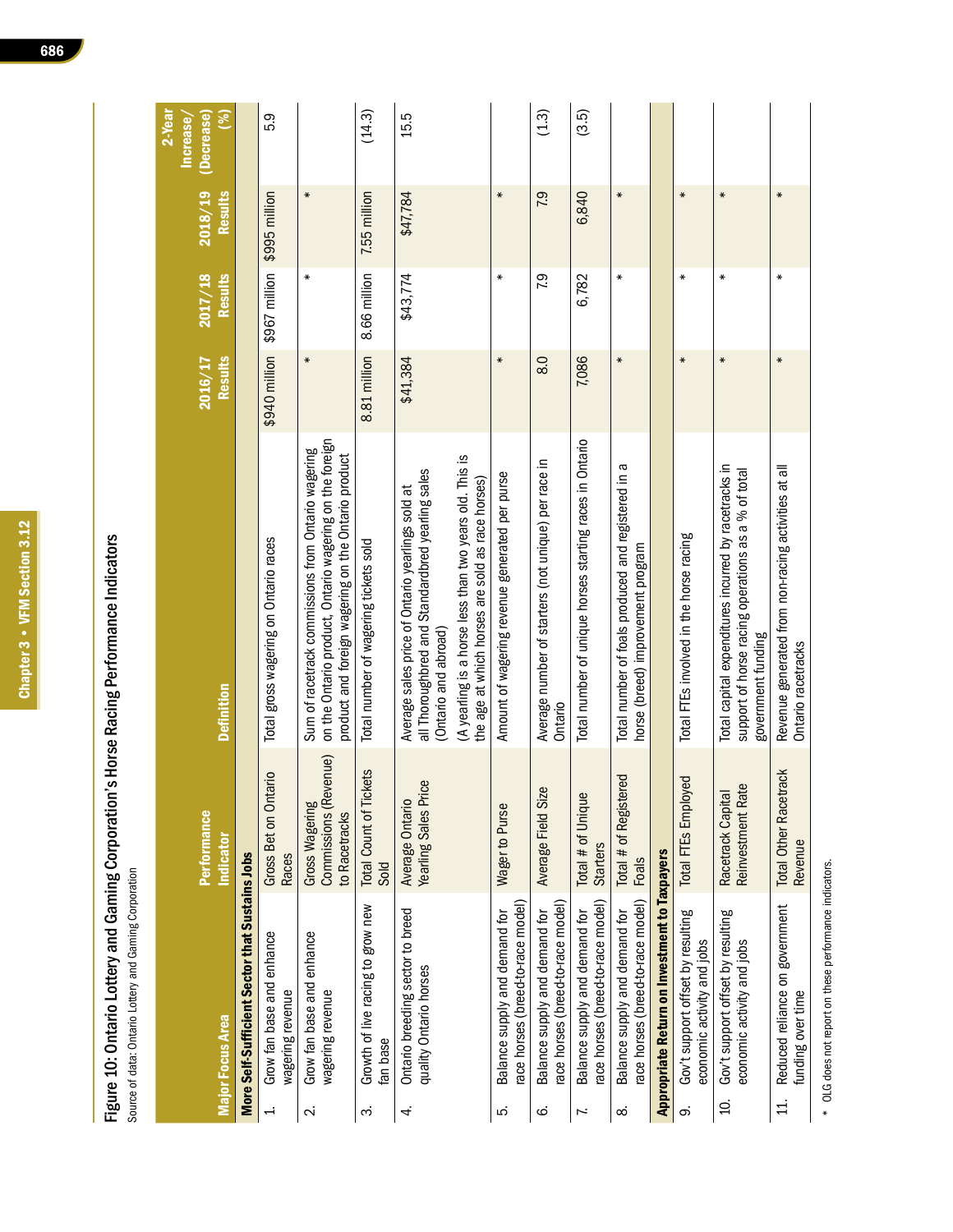### RECOMMENDATION 3

In order to further support the horse racing industry to become self-sustainable, we recommend that the Ontario Lottery and Gaming Corporation:

- assess the impact of its marketing campaign in attracting customers to horse racing; and
- work with the industry to bring in new direct revenue streams and to increase wagering revenues.

### OLG RESPONSE

OLG agrees with the recommendation and will work with third-party researchers to improve metrics that assess the impact of marketing campaigns, including in respect of attracting new customers and attendance. OLG will also work with the industry body, Ontario Racing, to support new industry driven revenue opportunities identified within Ontario Racing Business Plans, without increasing direct or indirect government funding.

### 4.3 Oversight by the Alcohol and Gaming Commission of Ontario is Reactive Rather Than Proactive

Over the past five fiscal years, AGCO has conducted limited accountability reviews and governance audits of racetracks in Ontario. An accountability review looks at compliance with terms and conditions contained in the licence to operate a racetrack. A governance audit looks at the overall effectiveness of the racetrack's governance structure (such as, the composition and role of the board and conflict of interest policies) and processes and controls related to revenues, expenditures, cash management and financial reporting cycles. The commission told us it only performs audits or investigations in response to allegations made against a racetrack.

Over the last five years, AGCO has conducted accountability reviews on five of the 15 racetracks

(Ajax, Dresden, Flamboro, Lakeshore and Woodbine). Four reviews were completed in 2015 and the last review was completed in 2017. AGCO also conducted governance audits on two racetracks (Hanover and Woodbine). The audit of Hanover noted deficiencies with governance, including an undeclared conflict of interest incident by management, and poor controls over food and beverage sales, and other expenditures. At the time of our audit, AGCO had not followed up to confirm corrective action was taken. The Woodbine audit followed up on conditions placed on their operating licence in 2014 that resulted from governance issues identified in an earlier audit. The follow-up audit found that Woodbine had made progress in strengthening its governance framework, but noted that improvements were required in their anti-money laundering and risk-management policies. AGCO was satisfied that Woodbine had taken adequate action to address the concerns.

### RECOMMENDATION 4

In order to provide comprehensive and efficient oversight of the racing industry, we recommend that Alcohol and Gaming Commission of Ontario (AGCO):

- conduct proactive oversight on racetracks on a regular basis; and
- follow up on deficiencies noted during audits or investigations to ensure corrective action has been taken.

### AGCO RESPONSE

The AGCO agrees with the need for both proactive and reactive regulatory oversight of Ontario's racetracks. AGCO staff are present at all racetrack sites when racing occurs to verify that the rules of racing are followed; for example, racing participants are licensed and race horses are assessed for fitness by official veterinarians.

However, given the various sectors the AGCO is responsible for (that is, alcohol,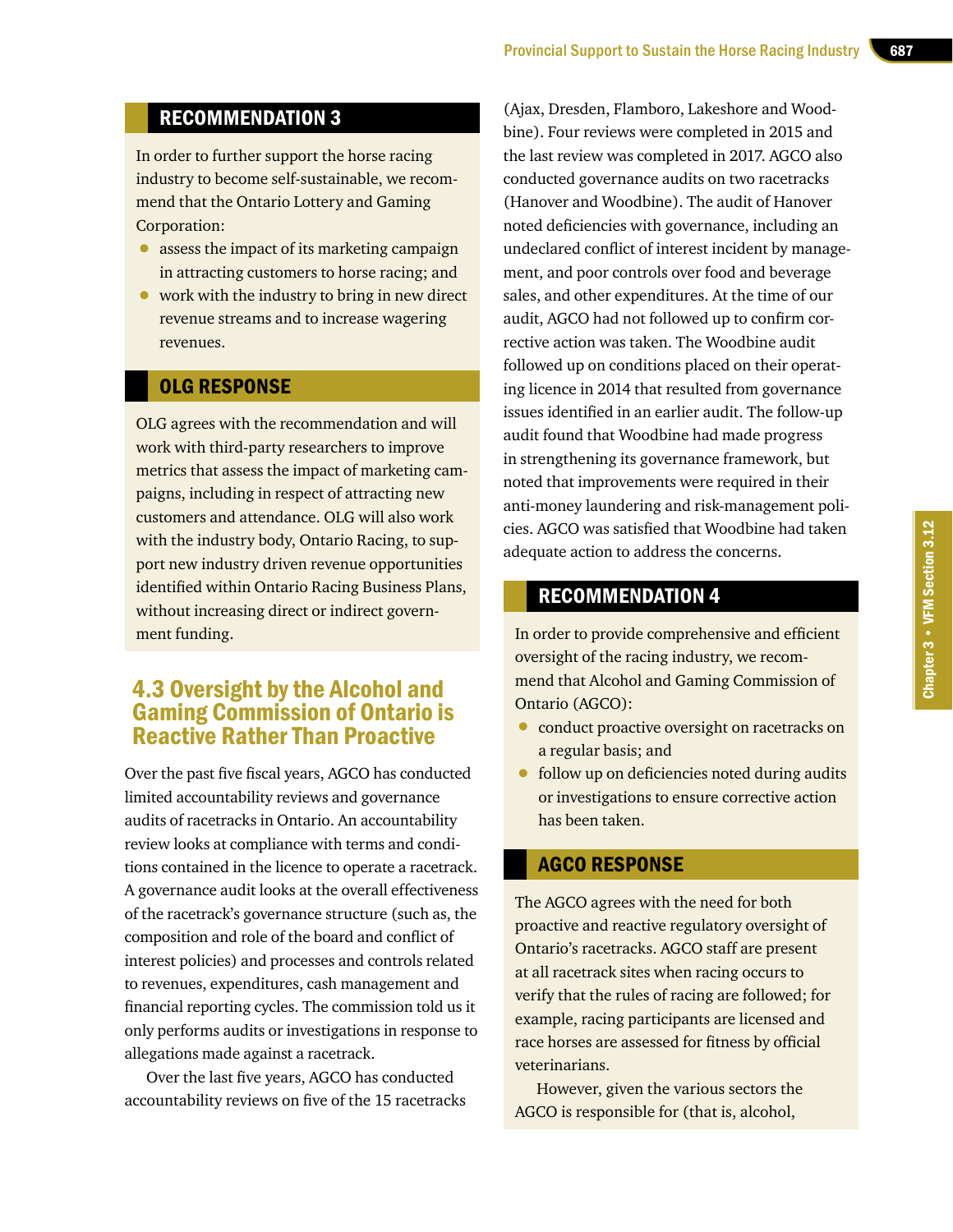gaming, cannabis and horse racing) and finite resources, it is important for the AGCO to prioritize compliance activities, such as accountability reviews and governance audits, based on risk across all sectors. While resources remain finite, the AGCO will continue to improve its deployment moving forward to help ensure efficient and effective regulatory compliance across all sectors.

The AGCO's 2020/21 Audit Plan includes a review of Woodbine Entertainment Group properties that will follow up on higher risk areas and address many of the issues raised in the report.

### 4.4 Some Stakeholders Raised Concerns as Future Funding Decisions Shift from Province to Industry

The funding for the 15 racetracks under the new long-term funding agreement is expected to remain consistent for the first two years until the end of the 2020/21 fiscal year. There is no guarantee that all 15 racetracks will be funded beyond 2021, as the responsibility for deciding how funds are to be allocated and to which tracks has transferred from the province to the industry through Ontario Racing.

Some stakeholders we spoke with raised concerns that Woodbine Entertainment Group (Woodbine) had too much influence over key decisions made by Ontario Racing.

Woodbine is a significant player in the industry as it owns and operates the two largest racetracks in the province, and in 2018/19 generated about 90% of the industry's wagering revenue and paid out over 70% of the purses paid in Ontario.

In addition, Woodbine operates all of Ontario's wagering (on-track, off-track and online), because it holds the only wagering permit issued by the Canadian Pari-Mutuel Agency in Ontario, as recommended by the Horse Racing Industry Transition Panel in 2013. Before 2013, each racetrack owned its on-track and off-track wagering permit for the jurisdiction in which it operated. The wagering revenue generated was under the control of that racetrack.

The 19-year, long-term funding agreement was negotiated primarily between Woodbine and OLG, and Woodbine was made the administrator for Ontario Racing. In May 2018, a subsidiary of Woodbine (Ontario Racing Management) was contracted to provide all management and operational services on behalf of Ontario Racing. Key members of the management team of Ontario Racing Management are also employees of Woodbine.

Under the new long-term funding agreement, the amount paid to Woodbine's subsidiary to administer the funding has almost doubled to \$3.4 million annually. Previously, the Ministry of Finance was funding OLG \$1.8 million annually to administer and provide oversight over the Horse Racing Partnership Funding Program. OLG told us that the \$3.4 million in administration costs was an amount negotiated with Woodbine. According to OLG, the additional funding was provided because the role of the administrator had expanded. For instance, the administrator now has to prepare an annual business plan, a three-year strategic plan and to perform racetrack office operations for all racetracks in the province, such as setting race days, processing purse payments, accepting wagers and allocating revenue and costs to racetracks. Many of these centralized functions were previously performed by Woodbine on behalf of the Standardbred Alliance tracks at Woodbine's expense.

As well, Woodbine, along with OLG, Ontario Racing, and Woodbine's subsidiary (Ontario Racing Management) are the only signatories to the new 19-year, long-term funding agreement. In addition, key events that would constitute a default of the agreement involve Woodbine. For example,

- Woodbine ceases to be a member of Ontario Racing;
- Woodbine's subsidiary (Ontario Racing Management) ceases to be a wholly-owned subsidiary of Woodbine; and
- Woodbine's subsidiary ceases to be responsible for the management of Ontario Racing.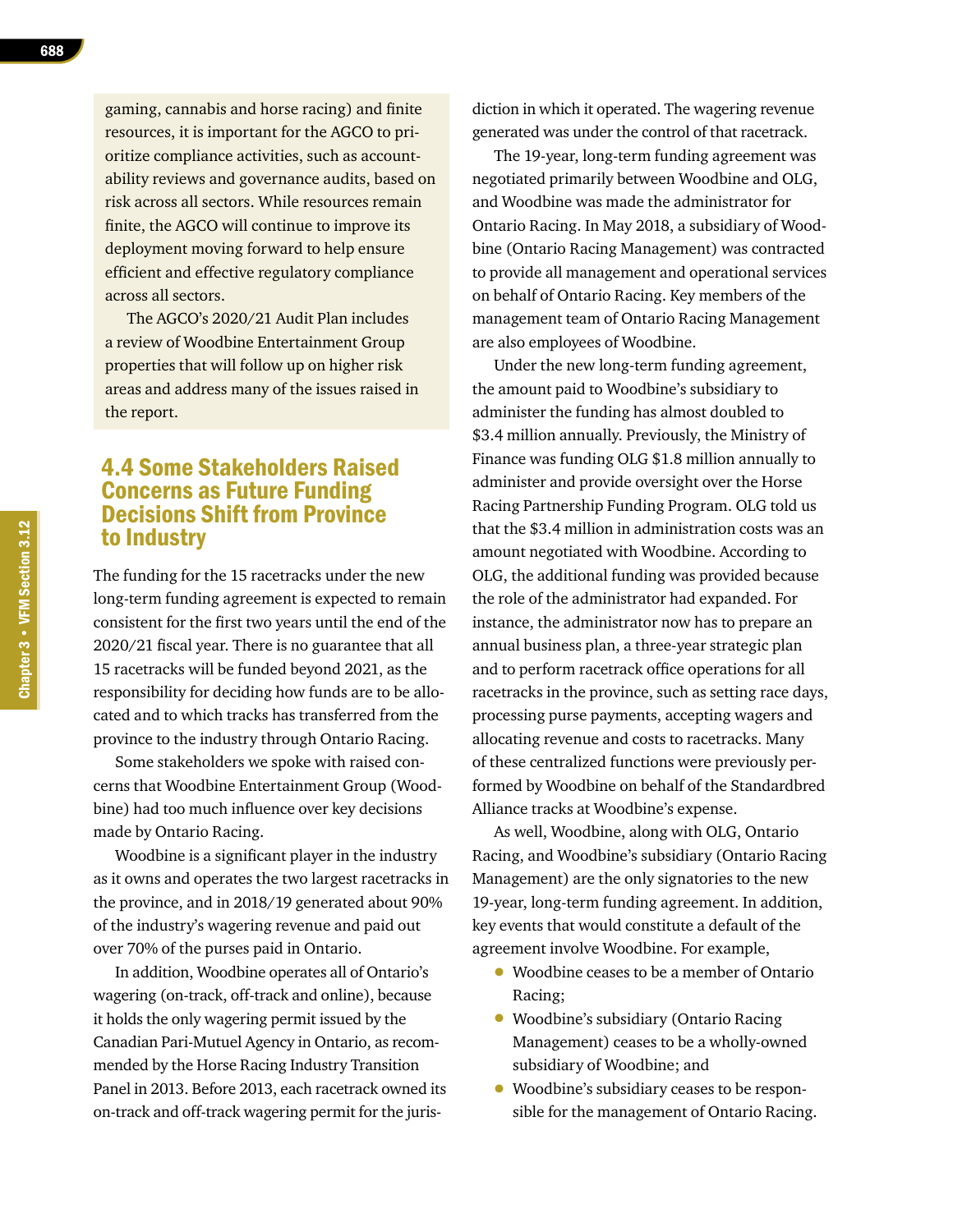Woodbine has two of eleven seats on the Ontario Racing Board. The Board is to be composed of 11 members (five racetrack representatives, five horse people representatives, and one independent chair). OLG told us that its intentions in structuring the Ontario Racing Board was to create an industry group with representation across all levels of racetracks and all breeds of racehorses.

Because the first two years of funding under the new long-term funding agreement was determined by OLG, the Board has yet to make any substantive funding decisions. Therefore, it is difficult to assess the Board's effectiveness and whether all parties to the horse racing industry continue to be fairly represented.

While OLG and AGCO have a role in approving annual business plans and race dates, the Ontario Racing Board makes the substantive decisions.

One decision made by the Ontario Racing Board was to transfer the administration of the Thoroughbred Horse Improvement Program from the Canadian Thoroughbred Horse Society to Woodbine's subsidiary, Ontario Racing Management. The society administered the horse improvement program for over 20 years. According to a member of Ontario Racing, the reason for transferring the program was to bring all funding under Ontario Racing, and to evaluate the best way to administer the Horse Improvement Program to maximize the benefits of the funding.

### RECOMMENDATION 5

To ensure all parties to the horse racing industry are fairly represented, we recommend that the Ontario Lottery and Gaming Corporation periodically review feedback from members of Ontario Racing and the industry regarding the composition of the Ontario Racing Board and nominee selection processes, to assess the ongoing effectiveness of the Board and take corrective action if necessary.

### OLG RESPONSE

OLG agrees with the recommendation and will review feedback from industry parties with respect to being fairly represented, and will work with Ontario Racing to take corrective action if necessary.

### 4.5 Public Reporting by Industry

### 4.5.1 Industry Discloses Little Public Information

For an industry that relies heavily on public funding for its sustainability, there is little public information available regarding its operations and financial health. Specifically, there is no public reporting of gross wagers collected and wagering commissions by racetrack, how the provincial tax reduction on wagering is shared between the various racetracks and horse people, purses paid by racetracks, revenue and expenses related to racing operations separate from other operations, and key statistics regarding people working in the industry. Only one of the 15 racetracks (Fort Erie) make its financial statements publicly available on its website.

In addition, under the new long-term funding agreement, racetracks are no longer required to publicly disclose the names and salaries of employees making over \$100,000. This is because the new agreement is a commercial agreement rather than a transfer payment agreement and therefore, is not subject to the *Public Sector Salary Disclosure Act*.

Under the Horse Racing Partnership Funding Program which ended March 2019, the salaries and names of racetrack employees making over \$100,000 were disclosed on OLG's website by racetrack. We noted that 69 racetrack employees made over \$100,000 in 2018. Most of them (62 people or 90%) were Woodbine employees. The salaries of three Woodbine employees exceeded \$350,000. In contrast, only five of the remaining 13 racetracks had staff that made more than \$100,000 in salaries. The salaries of employees at these five tracks ranged from \$110,000 to \$160,000. Eight other tracks did not pay any employee more than \$100,000.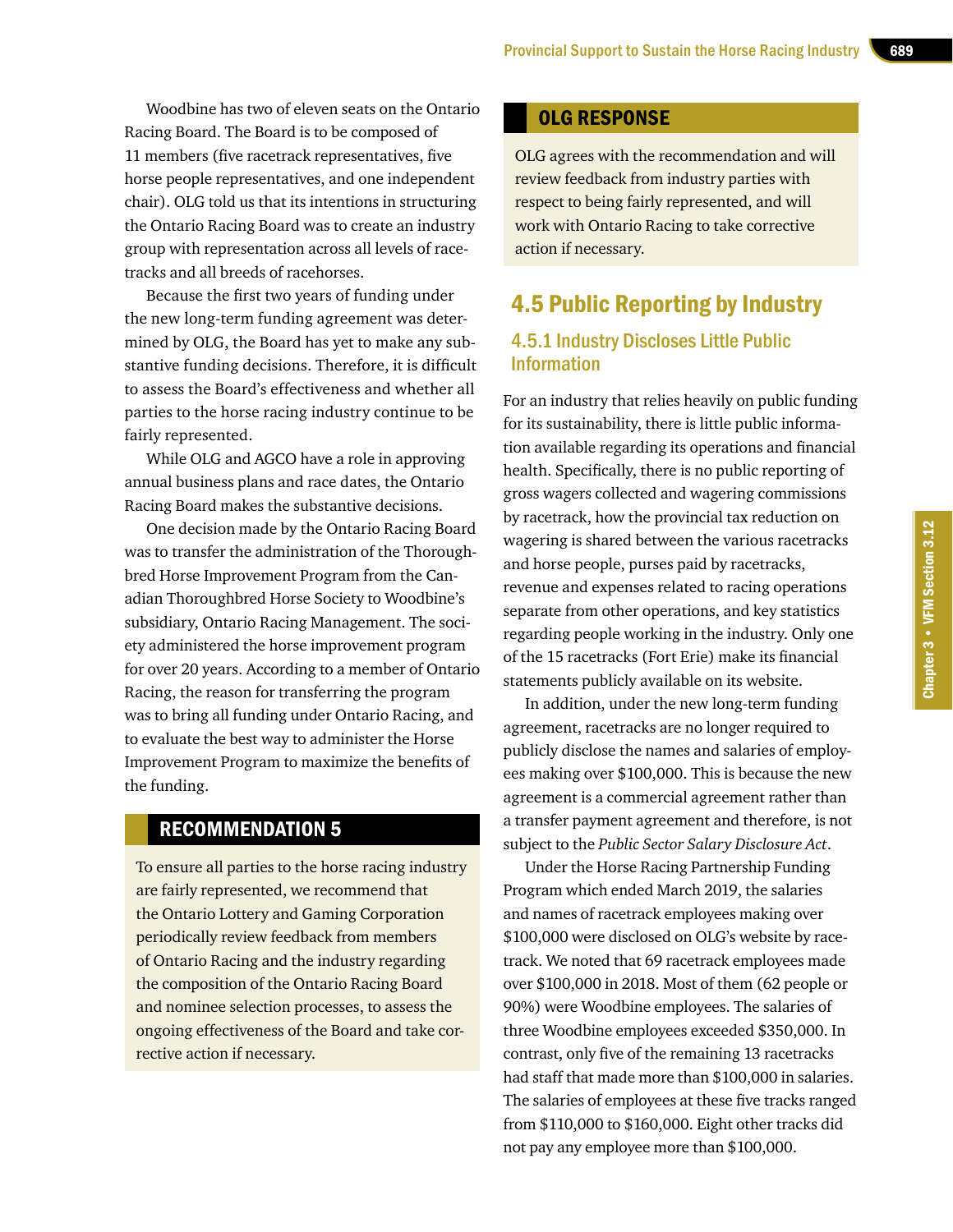Over a three-year period from 2016 to 2018, the number of Woodbine staff making more than \$100,000 increased by 17%. Over the same period, the number of race days, amount of purses and wagering commissions remained relatively stable. According to Woodbine, during this period it revamped its core business to pursue real estate development, opened Mohawk Park year-round, opened new food and beverage outlets and expanded its simulcasting, innovation and technology network to world-class standards—these changes were specifically designed to generate additional revenue to support the horse industry and towards Woodbine's strategic goal of being selfsufficient and not rely on government support.

Furthermore, we noted that a review conducted by a third party engaged by the AGCO in 2012 identified excessive pay-outs to retired executives at Woodbine. At that time, the industry was sharing in revenues generated by slot machines at racetracks. Neither the AGCO nor OLG, which has been responsible since 2016 for ensuring the appropriate use of provincial funding by the horse racing industry, has performed any similar reviews since then, despite the government's millions of dollars in direct support payments to the industry. Without this support, racetracks would have to use their own funds to support purses, which would leave less money for salaryrelated expenditures and other operating costs.

### Reporting Requirements Added to Long-Term Funding Agreement for Greater Transparency

We noted that non-Woodbine tracks indicated to the province in 2018 that they did not have sufficient information about how Woodbine deploys its resources for the benefit of the sector.

Reporting under the new long-term funding agreement is expected to increase transparency for people in the industry. The agreement requires Ontario Racing (the private industry association) to produce a strategic plan every three years, an annual business plan, audited financial statements, an annual attestation of its compliance with the terms of the agreement, and quarterly and semiannual financial reporting. This information is expected to be shared with all board members. Ontario Racing is also expected to report publicly about how provincial funding is used.

### RECOMMENDATION 6

In order for the horse racing industry to be transparent with horse people associations and the public, we recommend that the Ontario Lottery and Gaming Corporation work with racetracks to have them publicly disclose information on racetrack operations including wagering revenue and commissions, distribution of the provincial tax reduction, purses paid by racetracks, revenue and expenses related to racing operation separate from other operations, key statistics regarding people working in the industry, and their audited financial statements.

### OLG RESPONSE

OLG recognizes the importance of transparency. The new funding agreement, implemented April 1, 2019, incorporates enhancements to industry reporting obligations. After completion of the first year of the agreement, OLG will determine if there are amendments to the long-term funding agreement that are necessary to address the auditor's recommendation. Any amendments to the long-term funding agreement will require agreement by the other counterparties to the agreement and approval by the Minister of Finance.

### RECOMMENDATION 7

To ensure the transparency of salaries paid in the horse racing industry, we recommend that the Ontario Lottery and Gaming Corporation continue, under the new funding agreement, to require Ontario Racing Management and the racetracks that receive government funding to publicly disclose the names and salaries of employees making over \$100,000, similar to the terms under the previous funding agreement.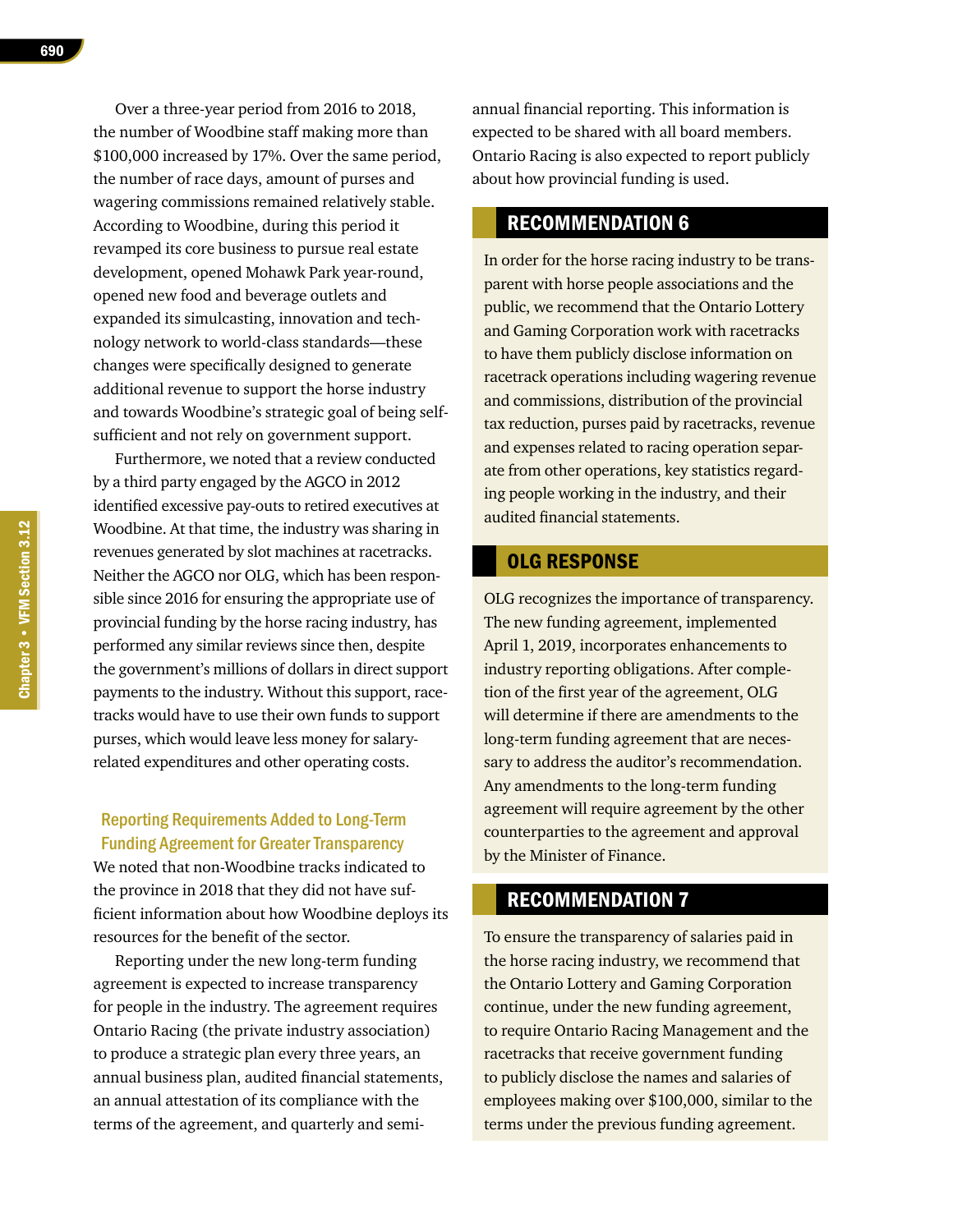### RESPONSE FROM OLG AND AGCO

OLG agrees with this recommendation and will make amendments to the long-term funding agreement with respect to requiring Ontario Racing Management and racetracks that receive government funding to publicly disclose employees making over \$100,000. Any amendments to the long-term funding agreement will require agreement by the other counterparties to the agreement and approval by the Minister of Finance.

### 4.5.2 Actual Wagering Payouts Not Reported Publicly

Due to declining attendance at horse races, all Ontario racetracks have stopped charging admission fees and no longer record attendance at racetracks. However, racetracks have stated that although increased attendance at racetracks would be preferred, it does not impact their success because most wagering happens off-track or online. In 2018/19, only 5% of gross wagering involved bettors going to the track to place a bet on a race happening at that racetrack.

We reached out to senior management at all racetracks to discuss opportunities to diversify their operations in order to generate additional revenue streams. Some racetracks hold wiener dog races, concerts or tractor competitions, but most of these events generate either insignificant income or losses. All racetracks we visited believe that horse racing needs support to operate, either through direct government funding or support from some other form of gaming (such as casinos, lotteries, slots and sportsbooks). Some other provinces and US states we researched provide support to horse racing either through direct funding or allowing them to share in other gaming revenues.

The Canadian Pari-Mutuel Agency (Federal Agency) regulates and supervises pari-mutuel betting in Canada on horse races to ensure that it is conducted fairly for the public. For example, it ensures no bets are made after the races start, and

performs drug testing on horses both in and out of competition. It also ensures that no racetrack takes out more from the betting pool than the approved take-out rate of 35% of total wagers collected. (Racetracks established payout rates for their various betting pools which must be approved by the Federal Agency.) According to our discussions with the Federal Agency, the agency tests almost all of the wagering pools through its IT system to ensure that payout ratios are exactly as approved by the CPMA and publicly disclosed by racetracks. In addition, all racetracks are required to disclose to bettors their take-out percentage under the Canada's Criminal Code's *Pari-Mutuel Betting Supervision Regulations* (the percent of gross commissions racetracks keep for themselves from wagering). However, none of Ontario's racetracks publicly report the amount collected through bets, the amount paid out to winning bettors, or the amount won per bet for each betting pool.

According to Woodbine's public website, the take-out ratios for betting pools on races at the Woodbine racetrack in October 2019 were as follows: Win—11.65%, Place and Show—13.65%, Exacta—17.2%, Trifecta—19.7%, Pick 4 and Pick 5—21.7%, Double and Super High-5—11.7%, and all other wagers 23.0%. The take-out percentages are comparable to other Canadian and US tracks. **Figure 11** outlines the actual take-out for wagering on live races at Woodbine and Mohawk racetracks combined (including bets on non-Ontario races).

### RECOMMENDATION 8

In order to increase confidence through greater transparency, we recommend that the Ontario Lottery and Gaming Corporation require racetracks to publicly provide wagering take-out and payout information by pool.

### OLG RESPONSE

OLG recognizes the importance of transparency in this area to the customer. Regulation of the disclosure of wagering take-outs and payout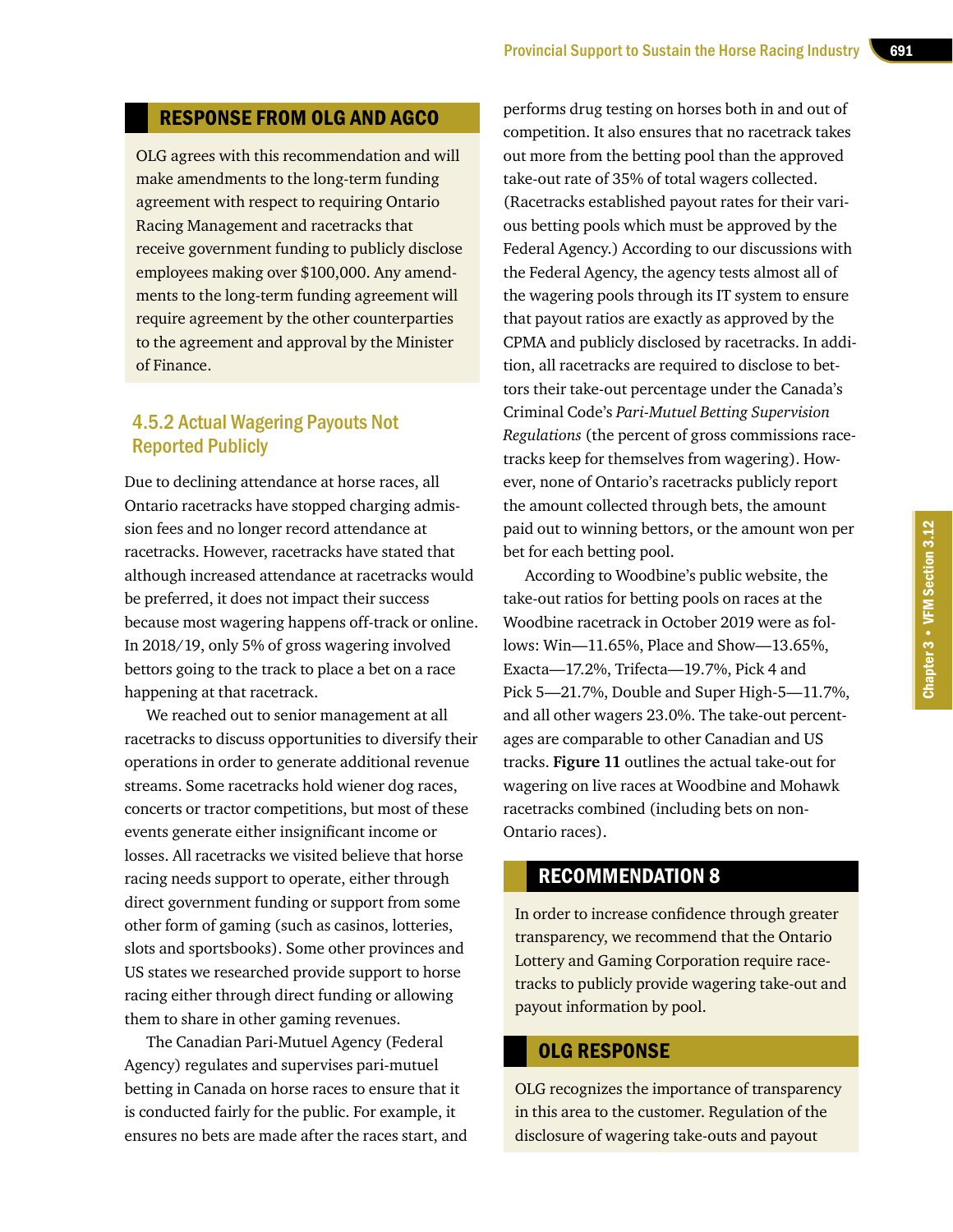### Figure 11: Woodbine Entertainment Group's Take Out on Live Racing at Woodbine and Mohawk Racetracks, 2018/19

Source of data: Woodbine Entertainment Group

| <b>Type of Betting Pool</b> | <b>Total Bets</b><br>(\$ million) | # of Bets*  | Pay Out<br>(\$ million) | # of Winning<br>Tickets* | $%$ Kept By<br><b>Racetrack</b> |
|-----------------------------|-----------------------------------|-------------|-------------------------|--------------------------|---------------------------------|
| Double                      | 23.1                              | 2,467,551   | 19.3                    | 359,642                  | 16.4                            |
| Exacta                      | 189.5                             | 23,068,264  | 150.5                   | 3,071,976                | 20.6                            |
| Pick 3                      | 36.0                              | 5,725,047   | 26.5                    | 817,897                  | 26.3                            |
| Pick 4                      | 53.4                              | 3,178,837   | 40.1                    | 410,480                  | 24.9                            |
| Pick 5                      | 31.5                              | 1,279,062   | 25.5                    | 75,572                   | 19.0                            |
| Place                       | 62.3                              | 8,741,915   | 51.2                    | 2,611,706                | 17.7                            |
| Show                        | 32.2                              | 5,340,420   | 26.6                    | 2,173,925                | 17.2                            |
| Super High-5                | 14.2                              | 3,798,803   | 12.1                    | 293,970                  | 14.5                            |
| Superfecta                  | 100.6                             | 20,251,666  | 74.2                    | 1,251,051                | 26.3                            |
| Trifecta                    | 148.8                             | 32,725,394  | 110.3                   | 2,699,074                | 25.9                            |
| Win                         | 180.5                             | 17,722,198  | 151.4                   | 3,074,065                | 16.1                            |
| <b>Total</b>                | 872.1                             | 124,299,157 | 687.8                   | 16,839,357               | 21.1                            |

\* Estimates for number of tickets based on average amount bet per ticket by betting pool and racetrack. Number of winning tickets is based on a percentage by betting pool and racetrack, taken from a sample of data and applied against the whole.

information is currently under the jurisdiction of the Canadian Pari-Mutuel Agency (CPMA) under the Pari-Mutuel Betting Supervision Regulations. OLG will work with the CPMA on possible reporting enhancements on wagering take-out and payout information.

### 4.6 Concerns over Money Laundering in the Horse Racing Industry

In February 2018, the federal Department of Finance began a review of Canada's Anti-Money Laundering and Anti-Terrorist Financing Regime. In the consultation document, the department outlined that the horse racing sector was vulnerable to money laundering similar to the casino sector. In response, the Woodbine Entertainment Group (Woodbine) and Racetracks of Canada, stated that the industry has controls in place to self-regulate. It also stated that the imposition of additional requirements on an industry that is already struggling would create an undue burden on the industry, and would pose challenges to those responsible for overseeing compliance. As of August 2019, no money laundering-related requirements have been placed on racetracks by the federal government.

Woodbine is the only racetrack licenced to conduct pari-mutuel wagering in Ontario. This means that it collects the bets for all racetracks in the province. We reviewed Woodbine's processes for preventing, detecting and deterring money laundering. Procedures included in its anti-money laundering policy included:

- Identifying customers who engage in suspicious activity, such as purchasing multiple cash cards without wagering, or placing a large amount of cash into their accounts but placing small bets or not betting at all, and then cashing out by converting a voucher into a cheque from the racetrack;
- Suspected money laundering activity is to be reported to management for investigation;
- Woodbine's board is to receive status reports on associated risk and related issues;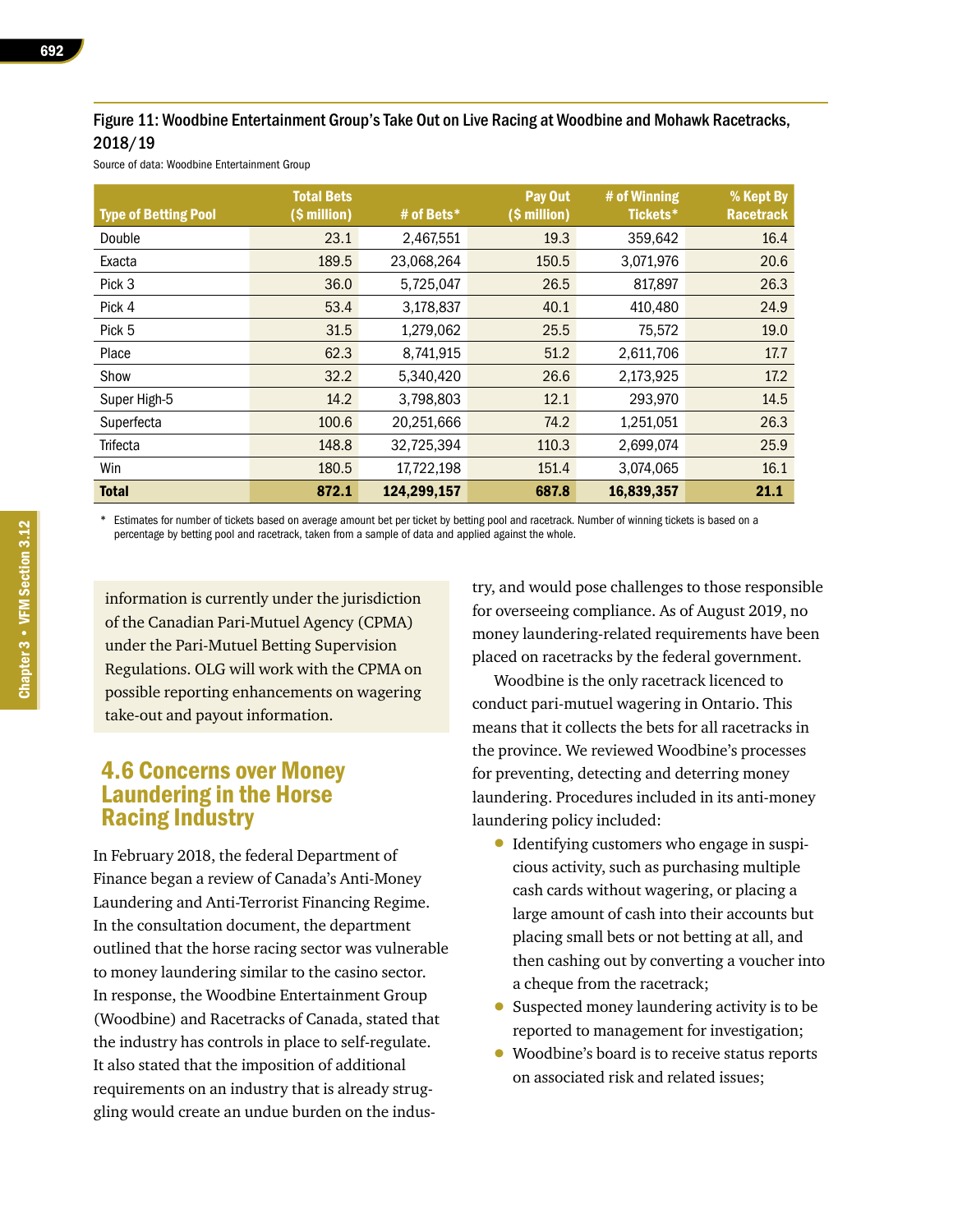- regular audits are to be conducted by Woodbine's internal audit group on compliance with the internal anti-money laundering policy; and
- All wagering department employees are to receive training on the policy every two years.

We noted that internal audit had completed only one review on compliance with the anti-money laundering policy in early 2017. Woodbine was found to be in compliance with its policy.

We requested a list of all suspicious transactions and cheques over \$10,000 at Woodbine's two racetracks for the period January 1, 2018, to July 31, 2019. Woodbine informed us that over the 19-month period, it issued 113 cheques in excess of \$10,000 to customers totalling about \$4 million. Woodbine informed us that management did not escalate these cheques to the subcommittee of the board for review, because it did not suspect any of these cheques to involve money laundering. One potential money laundering transaction was reported to the subcommittee. This involved a betting machine voucher worth \$100,000 identified in May 2018, but the matter was not further reported to law enforcement. Woodbine confirmed that in the last ten years, no financial transactions have been reported to any law enforcement agency or government agency (such as the Alcohol and Gaming Commission of Ontario or the Canadian Pari-Mutuel Agency).

We reviewed the 113 cheques over \$10,000 to confirm that the cheques were generated due to winning bets and that it was not a case of withdrawing cash deposits that may signal potential money-laundering transactions. There were 91 cheques to people that bet online and 22 cheques to people that placed their bets in person, either at the racetrack or teletheatre. As part of Woodbine's money laundering controls, wagering managers are required to sign-off on cheques and ensure the money is generated from winning wagers. However, for cheques generated through online wagers, no supporting documentation of the winning bets was attached. We followed-up on five online bettors that withdrew more than \$100,000, accounting for 43% of the withdrawals over the last 19 months. We confirmed that in all cases, the withdrawals were directly attributable to a recent, large, winning bet. For the 22 cheques that were generated by people who placed their bets in person, Woodbine had only retained supporting documents for the winning bets related to ten of these cheques.

### RECOMMENDATION 9

In order to reduce the risk of money laundering at racetracks, we recommend that the Alcohol and Gaming Commission of Ontario and the Ontario Lottery and Gaming Corporation work with racetracks to:

- collect and monitor all suspicious transactions, including withdrawals over \$10,000 along with the necessary supporting documentation; and
- report the information to law enforcement, where necessary.

### RESPONSE FROM OLG AND AGCO

The AGCO and OLG agree that the detection and prevention of money laundering is important in the racing industry. For all industries in Canada, anti-money laundering reporting is federally regulated under the *Proceeds of Crime (Money Laundering) and Terrorist Financing Act* by the Financial Transactions and Reports Analysis Centre of Canada (FINTRAC).

While OLG is responsible for compliance with FINTRAC regulation for gaming in Ontario given its role as the entity that 'conducts and manages' gaming on behalf of the province, OLG holds no such authority in the racing industry.

While the racing industry is not currently regulated by FINTRAC, the AGCO will work with FINTRAC and the CPMA on the provision of further anti-money laundering training and awareness to racetrack personnel on the identification and reporting of suspicious transactions.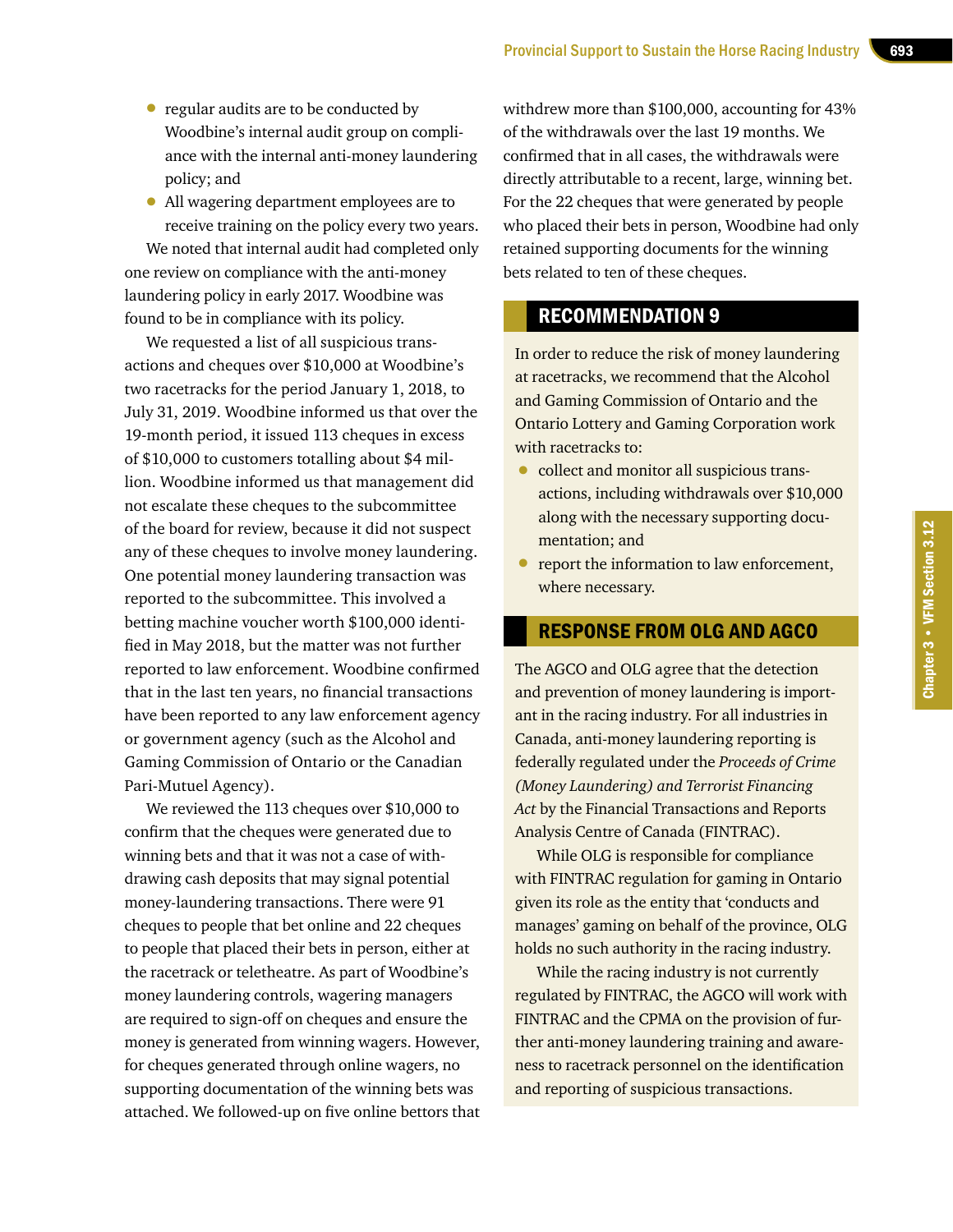### Appendix 1: Glossary of Terms

Prepared by the Office of the Auditor General of Ontario

Alcohol and Gaming Commission of Ontario: provincial government agency responsible for regulating Ontario's alcohol, gaming and horse racing sectors and cannabis retail stores.

Betting pool: gamblers place a bet into a pool and make a selection on an outcome; the pool is evenly divided between those that have made the correct selection; each winner's payoff depends on the number of gamblers and the number of winners.

Canadian Pari-Mutuel Agency (CPMA): a special federal government operating agency within Agriculture and Agri-Food Canada that regulates and supervises pari-mutuel betting in Canada on horse races, ensuring that pari-mutuel betting is conducted in a way that is fair to the public.

Gaming bundle: land-based gaming sites and operations, combined regionally; OLG introduced bundles to transfer day-to-day operations to private-sector service providers while retaining overall management.

Horse people: people involved in the horse racing industry including owners, breeders, groomers, trainers and jockeys.

Ontario Lottery and Gaming Corporation: the Ontario government agency that conducts and manages gaming facilities, the sale of province-wide lottery games, internet gaming, bingo and other electronic gaming products at Charitable Gaming Centres; responsible for marketing, performance metrics and oversight of government funding for the horse racing industry in Ontario, and for responsible gambling programs.

Ontario Racing: a non-profit horse racing industry association, recognized by the provincial government as the authority for horse racing in Ontario; directly responsible for setting an annual program of races, attracting new horse owners, implementing breed improvement programs.

Ontario Racing Commission: established in 1950 to govern, direct, control and regulate the horse racing industry in Ontario; the Horse Racing Licence Act, transferred regulatory responsibilities for horse racing from the ORC to the Alcohol and Gaming Commission of Ontario (AGCO).

Ontario Racing Management: provides all material management and operational services on behalf of Ontario Racing; a wholly owned subsidiary of Woodbine Entertainment Group.

Pari-mutuel taxes: a levy on each bet placed in Canada on horse races; in Canada, the CPMA levies 0.8% on each horse race.

Payouts: the amount of money a casino pays out in gambling winnings; the percentage of total money given back to the player who wins, or the amount of money a casino pays out relative to the amount that a player spends, is the payout percentage.

Purse: prize money for top finishers in a particular horse race; prize money goes to the horse owners.

Take outs: the amount of money that a racetrack will take for itself from betting pools; the maximum take out allowed is 35%, as stated under the Criminal Code of Canada, Pari-Mutuel Betting Supervision Regulations.

Teletheatres: off-track betting facilities in which horse races are viewed on television; they are operated by racetracks and licensed by the AGCO.

Wagering: making a bet, or betting.

Woodbine Entertainment Group: an Ontario corporation without share capital; runs horse racing, dining and entertainment venues, including Woodbine and Mohawk racetracks; founded in 1881 as the Ontario Jockey Club.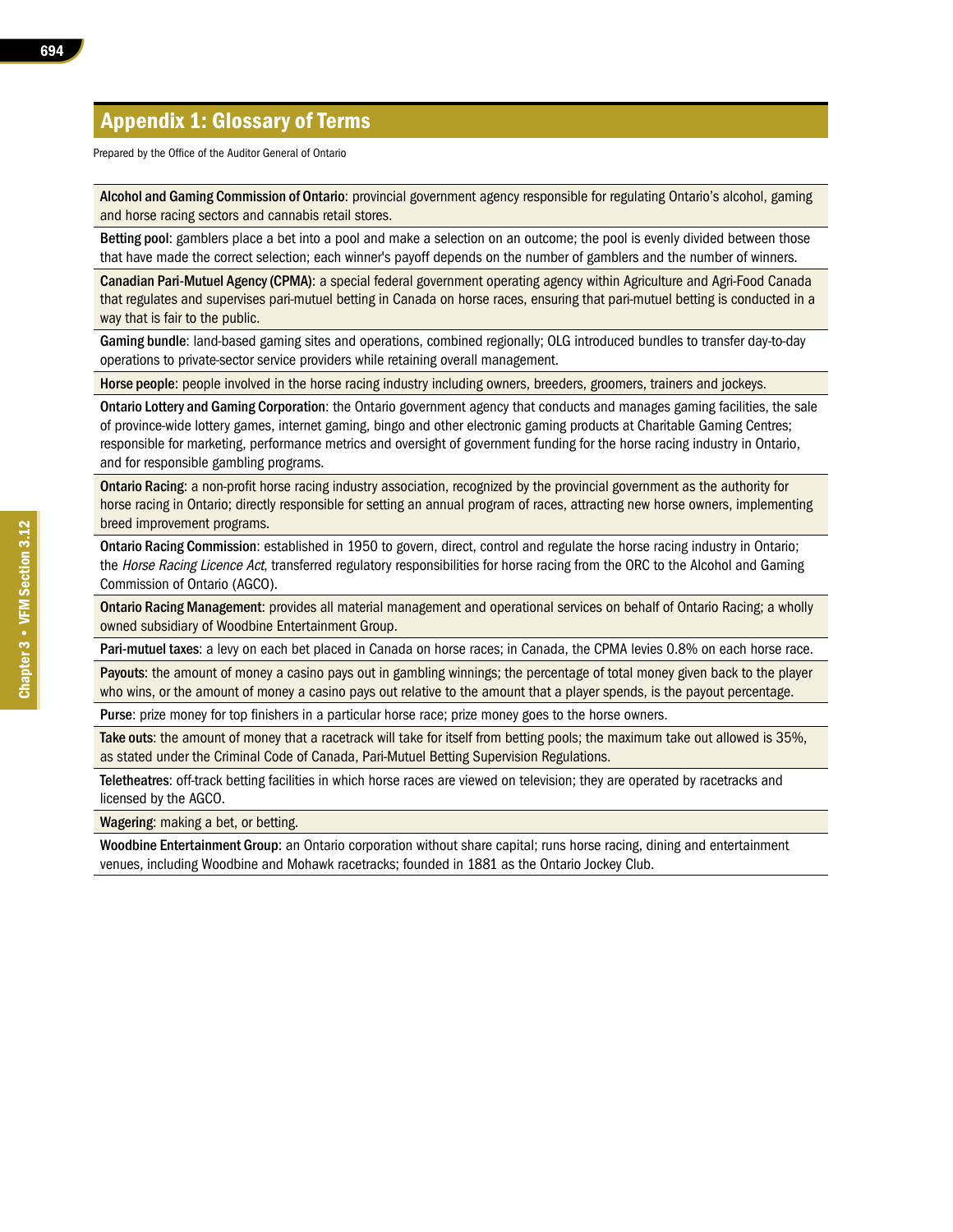



Source of data: Ontario Racing Source of data: Ontario Racing

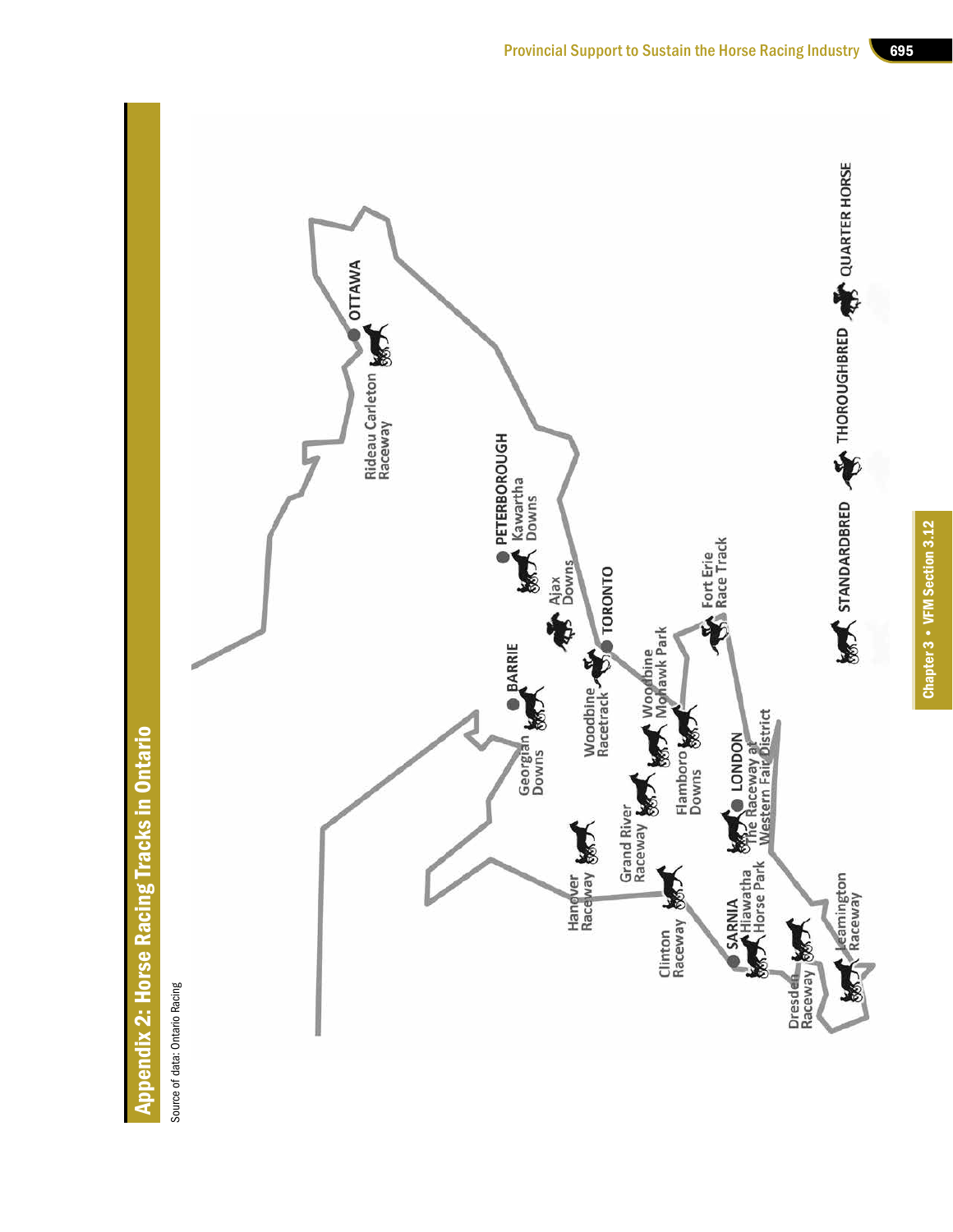Chapter 3 • VFM Section 3.12 Chapter 3 • VFM Section 3.12

# Appendix 3: Approved Funding per Racetrack and Other Program Recipients for 2019/20 Appendix 3: Approved Funding per Racetrack and Other Program Recipients for 2019/20

Source of data: Ontario Racing Source of data: Ontario Racing

| Racetrack<br>Totals(5)                                                                                            | 5,079,150  | 944,125 | 1,122,160    | 9,701,100                | 12,808,200      | 2,921,500                | 3,582,190          | 1,168,390 | 1,469,100 | 1,351,300         | 909,500    | 19,729,430                                                 | 5,664,545       | 9,219,500    | 30,429,570                                            | 106,224,760  |
|-------------------------------------------------------------------------------------------------------------------|------------|---------|--------------|--------------------------|-----------------|--------------------------|--------------------|-----------|-----------|-------------------|------------|------------------------------------------------------------|-----------------|--------------|-------------------------------------------------------|--------------|
| Funding (\$)<br>Capital                                                                                           | 745,250    | 284,725 | 352,660      | 650,000                  | 1,500,000       | 188,500                  | 291,090            | 508,990   |           |                   |            |                                                            | 728,545         | 650,000      |                                                       | 5,899,760    |
| Improvement                                                                                                       |            |         |              |                          |                 |                          |                    |           |           |                   |            |                                                            |                 |              |                                                       |              |
| <b>Operating</b><br><b>Optional Slots</b><br>At Racetrack<br>Enhanced<br>Support<br>(Relating to<br>Program) (\$) |            |         | 125,000      |                          | 1,800,000       |                          |                    |           |           |                   |            |                                                            |                 |              |                                                       | 1,925,000    |
| <b>Transition</b><br><b>Allocation</b><br><b>Purses and</b><br>Operations) (\$)<br>Support for<br>Additiona       | 1,500,000  | 60,000  | 44,000       | 160,000                  | 500,000         | 46,000                   | 58,000             | 60,000    | 84,000    | 200,000           | 52,000     |                                                            | 86,000          | 150,000      |                                                       | 3,000,000    |
| 6<br>Enhanced<br>Purse Support                                                                                    | 183,900    | 74,400  | 54,500       | 971,100                  | 294,200         | 287,000                  | 353,100            | 74,400    | 104,100   | 89,300            | 64,500     |                                                            | 530,000         | 919,500      |                                                       | 4,000,000    |
| Horse<br>Retirement<br>Aftercare (\$)                                                                             |            |         |              |                          |                 |                          |                    |           |           |                   |            |                                                            |                 |              | 429,570                                               | 429,570      |
| <b>Operating</b><br>Support (S)                                                                                   | 2,000,000  |         | 286,000      |                          | 5,214,000       |                          |                    |           | 546,000   | 432,000           | 338,000    |                                                            |                 |              |                                                       | 8,816,000    |
| Purse Support<br><u>ය</u>                                                                                         | 650,000    | 525,000 | 385,000      | 7,920,000                | 3,500,000       | 2,400,000                | 2,880,000          | 525,000   | 735,000   | 630,000           | 455,000    | 19,729,430                                                 | 4,320,000       | 7,500,000    | 30,000,000                                            | 82,154,430   |
| # of Race Days                                                                                                    | 25         | 15      | $\mathbf{1}$ | 132                      | $\overline{40}$ | $\overline{a}$           | $\frac{8}{3}$      | 15        | 21        | $\overline{21}$   | 13         | 221                                                        | 72              | 125          | 133                                                   | 932          |
| Racetracks                                                                                                        | Ajax Downs | Clinton | Dresden      | Flamboro<br><b>Downs</b> | Fort Erie       | Georgian<br><b>Downs</b> | <b>Grand River</b> | Hanover   | Hiawatha  | Kawartha<br>Downs | Leamington | Woodbine (for<br>Standardbred<br>Mohawk and<br>$racing)^1$ | Rideau-Carleton | Western Fair | Woodbine (for<br>Thoroughbred<br>racing) <sup>1</sup> | <b>Total</b> |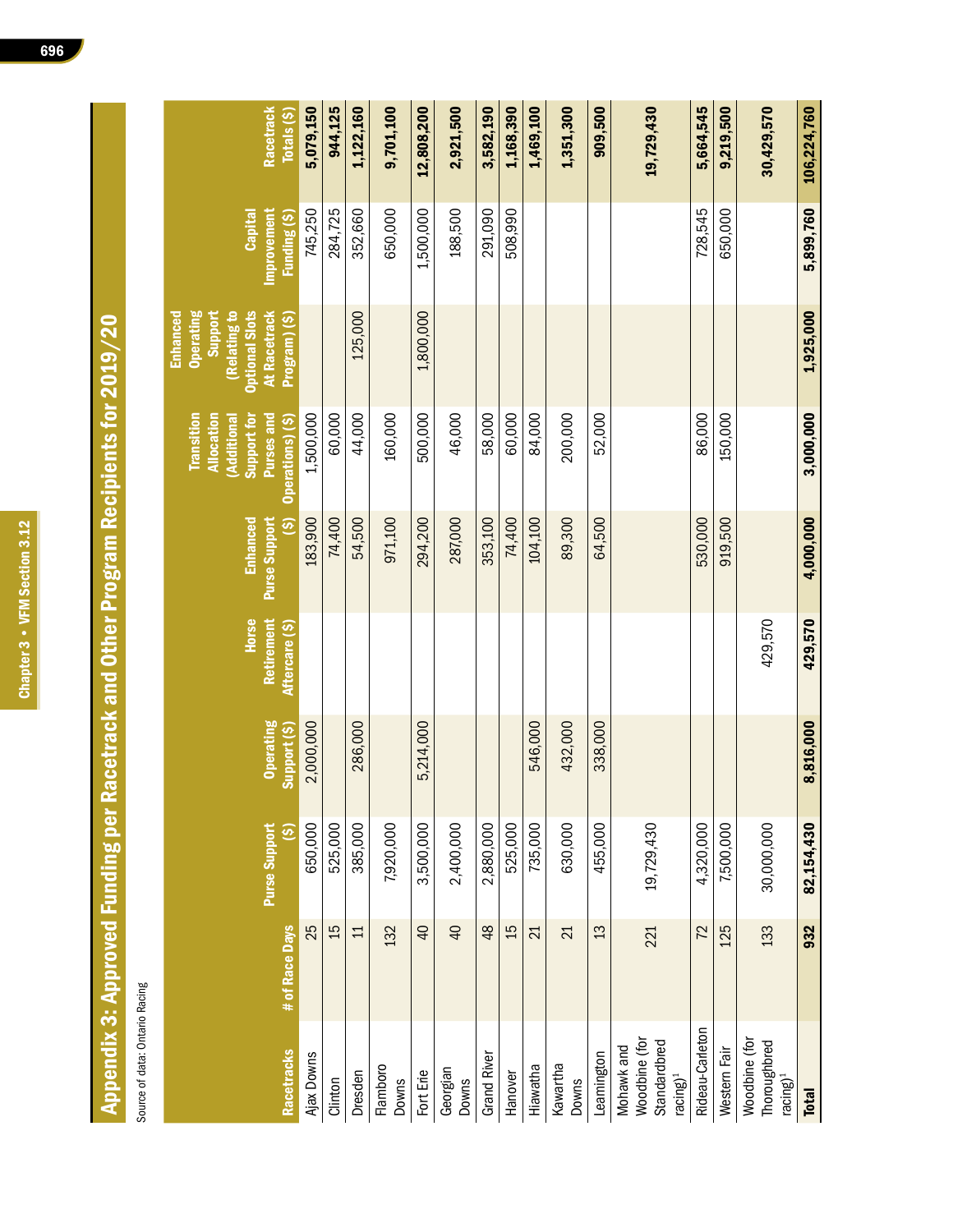| Program <sup>3</sup><br><b>Standardbred</b><br>Horse<br>2,375,000<br>Improvement |                                             | <b>Ontario Inc.</b> Ontario Racing Total (all other<br>recipients)<br>(QROOI) <sup>3</sup> Management<br><b>Standardbred Quarter Racing</b><br>Owners of<br><b>Breeders</b><br>of Ontario<br>(SBOA) <sup>3</sup><br>Canadian<br>Thoroughbred<br>$(CHIS)^4$<br>Horse Society<br>Guelph <sup>3</sup><br>Equine<br><b>Ontario</b><br>Society<br>(OSAS) <sup>3</sup><br>Standardbred<br>Adoption<br>Long Run<br>Society<br>'Long Run) <sup>3</sup><br><b>Retirement</b> | 3,400,000 13,400,000<br>1,000,000<br>2,000,000<br>2,000,000<br>100,000<br>75,000<br>75,000 | 119,624,760 |
|----------------------------------------------------------------------------------|---------------------------------------------|---------------------------------------------------------------------------------------------------------------------------------------------------------------------------------------------------------------------------------------------------------------------------------------------------------------------------------------------------------------------------------------------------------------------------------------------------------------------|--------------------------------------------------------------------------------------------|-------------|
|                                                                                  |                                             |                                                                                                                                                                                                                                                                                                                                                                                                                                                                     |                                                                                            |             |
| <b>Overall Total</b>                                                             | <b>Other Program Recipients<sup>2</sup></b> | mprovement<br><b>Thoroughbred</b><br><b>Horse</b><br>Program <sup>3</sup>                                                                                                                                                                                                                                                                                                                                                                                           | 2,375,000                                                                                  |             |

1. Managed by Woodbine Entertainment Group. 1. Managed by Woodbine Entertainment Group.

- 2. All payments to Other Program Recipients are Horse Improvement Program payments, except for Ontario Racing Management (ORM). ORM payment is for administration. 2. All payments to Other Program Recipients are Horse Improvement Program payments, except for Ontario Racing Management (ORM). ORM payment is for administration.
- 3. Ontario Racing's approved business plan notes that it is in the process of conducting a value for money audit of the Horse Improvement Programs. The results of this audit would be incorporated within the allocations of 3. Ontario Racing's approved business plan notes that it is in the process of conducting a value for money audit of the Horse Improvement Programs. The results of this audit would be incorporated within the allocations of the next fiscal year. the next fiscal year.
	- 4. Ontario Racing's approved business plan notes that the Canadian Thoroughbred Horse Society has not signed the Membership Agreement. No funding would be provided to the Society until final execution of such<br>an agreement 4. Ontario Racing's approved business plan notes that the Canadian Thoroughbred Horse Society has not signed the Membership Agreement. No funding would be provided to the Society until final execution of such an agreement.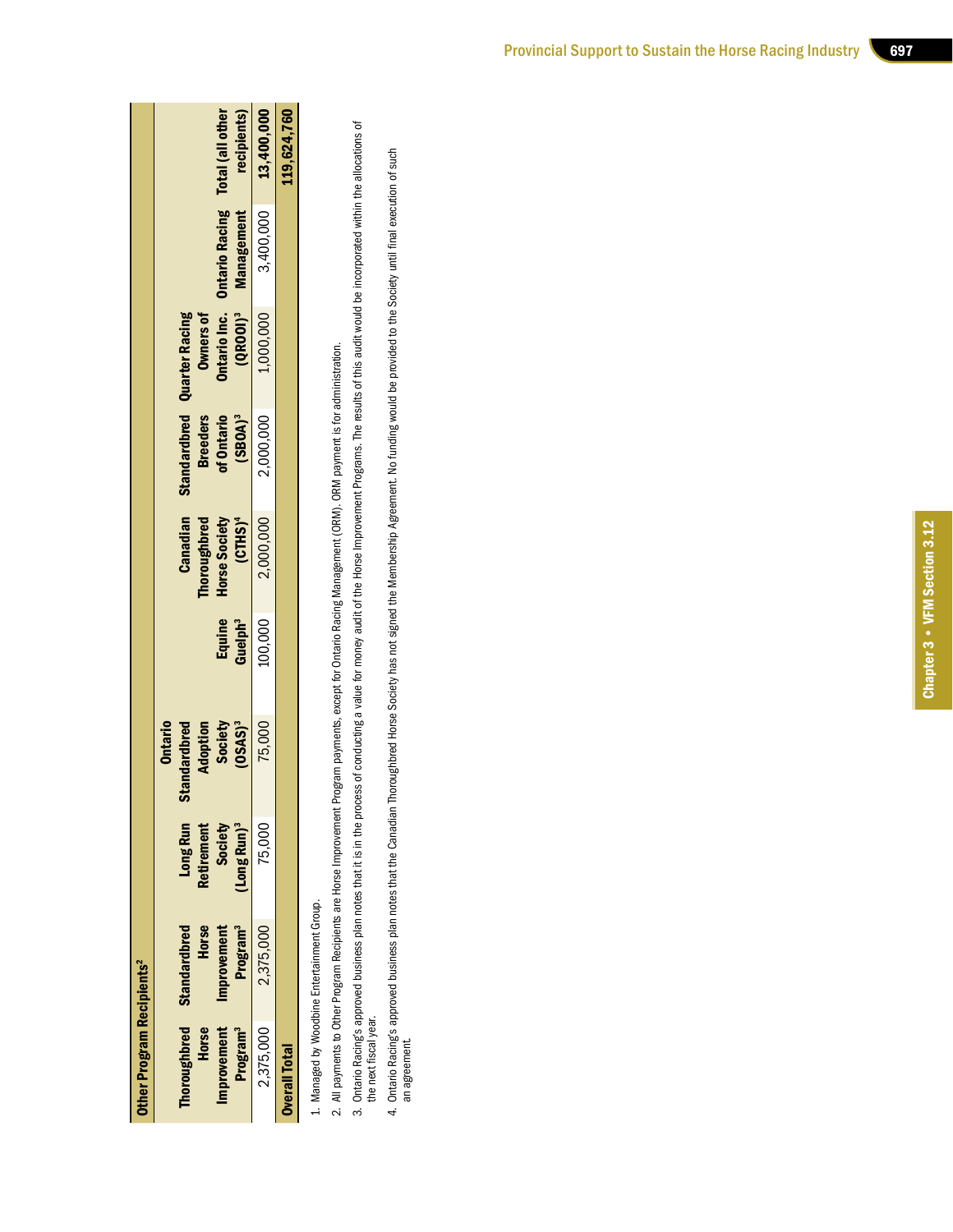## Appendix 4: Projected Annual Funding to the Industry under 19-Year Long-Term Funding Agreement,<br>2019/20 -2037/38 Appendix 4: Projected Annual Funding to the Industry under 19-Year Long-Term Funding Agreement, 2019/20 –2037/38

Source of data: Ontario Racing Source of data: Ontario Racing

| Total (\$)                                                       | 119,725,000 | 119,788,500        | 116,728,845   | 116,670,979 | 65,214,850    | 65,160,405    | 65,107,593 | 63,400,000 | 63,400,000    | 63,400,000    | 63,400,000    | 63,400,000     | 63,400,000    | 63,400,000    | 63,400,000    | 63,400,000    | 63,400,000 | 63,400,000     | 63,400,000     | 1,429,196,172 |
|------------------------------------------------------------------|-------------|--------------------|---------------|-------------|---------------|---------------|------------|------------|---------------|---------------|---------------|----------------|---------------|---------------|---------------|---------------|------------|----------------|----------------|---------------|
|                                                                  |             |                    |               |             |               |               |            |            |               |               |               |                |               |               |               |               |            |                |                |               |
| <b>Ontario Racing</b><br>Management<br>$\widetilde{\mathcal{S}}$ | 3,400,000   | 3,400,000          | 3,400,000     | 3,400,000   | 3,400,000     | 3,400,000     | 3,400,000  | 3,400,000  | 3,400,000     | 3,400,000     | 3,400,000     | 3,400,000      | 3,400,000     | 3,400,000     | 3,400,000     | 3,400,000     | 3,400,000  | 3,400,000      | 3,400,000      |               |
| Horse<br><b>Improvement</b><br>Programs <sup>2</sup> (\$)        | 10,000,000  | 10,000,000         | 10,000,000    | 10,000,000  | 10,000,000    | 10,000,000    | 10,000,000 | 10,000,000 | 10,000,000    | 10,000,000    | 10,000,000    | 10,000,000     | 10,000,000    | 10,000,000    | 10,000,000    | 10,000,000    | 10,000,000 | 10,000,000     | 10,000,000     |               |
| improvement<br>Funding <sup>2</sup> (\$)<br>Capital              | 6,000,000   | 6,000,000          | 6,000,000     | 6,000,000   | 6,000,000     | 6,000,000     | 6,000,000  | 6,000,000  | 6,000,000     | 6,000,000     | 6,000,000     | 6,000,000      | 6,000,000     | 6,000,000     | 6,000,000     | 6,000,000     | 6,000,000  | 6,000,000      | 6,000,000      |               |
| <b>Operating</b><br><b>Enhanced</b><br>Support (\$)              | 1,925,000   | 1,988,500          | 1,928,845     | 1,870,979   | 1,814,850     | 1,760,405     | 1,707,593  |            |               |               |               |                |               |               |               |               |            |                |                |               |
| Transition<br>Support for<br>Purses (\$)                         | 3,000,000   | 3,000,000          |               |             |               |               |            |            |               |               |               |                |               |               |               |               |            |                |                |               |
| Purse Support<br>$\overline{\mathcal{S}}$<br><b>Enhanced</b>     | 4,000,000   | 4,000,000          | ,000,000<br>4 | 4,000,000   | ,000,000<br>4 | ,000,000<br>4 | 4,000,000  | 4,000,000  | ,000,000<br>4 | ,000,000<br>4 | ,000,000<br>4 | ,000,000<br>4  | ,000,000<br>4 | ,000,000<br>4 | ,000,000<br>4 | ,000,000<br>4 | 4,000,000  | ,000,000<br>4  | ,000,000<br>4  |               |
| <b>Operational</b><br>Purse and<br>Support <sup>1</sup> (\$)     | 91,400,000  | 91,400,000         | 91,400,000    | 91,400,000  | 40,000,000    | 40,000,000    | 40,000,000 | 40,000,000 | 40,000,000    | 40,000,000    | 40,000,000    | 40,000,000     | 40,000,000    | 40,000,000    | 40,000,000    | 40,000,000    | 40,000,000 | 40,000,000     | 40,000,000     |               |
| <b>Fiscal Year</b>                                               | 2019/20     | 2020/21            | 2021/22       | 2022/23     | 2023/24       | 2024/25       | 2025/26    | 2026/27    | 2027/28       | 2028/29       | 2029/30       | 2030/31        | 2031/32       | 2032/33       | 2033/34       | 2034/35       | 2035/36    | 2036/37        | 2037/38        |               |
| <b>Agreement</b><br><b>Year of</b>                               |             | $\scriptstyle\sim$ | S             | 4           | ပ             | ဖ             |            | ∞          | တ             | $\Omega$      |               | $\overline{2}$ | 13            | $\sharp$      | 15            | 91            |            | $\frac{8}{10}$ | $\overline{c}$ |               |

1. Funding to Woodbine Entertainment Group to be reduced dollar for dollar up to a maximum of \$51,400,000 in any year starting in 2021/22. Maximum reduction expected to be reached starting 2023/24. 1. Funding to Woodbine Entertainment Group to be reduced dollar for dollar up to a maximum of \$51,400,000 in any year starting in 2021/22. Maximum reduction expected to be reached starting 2023/24. 2. Starting in 2026/27 the Ontario Lottery and Gaming Corporation can choose not to accept the industry's proposals for funding in these areas, potentially reducing total annual funding to \$47.4 million. 2. Starting in 2026/27 the Ontario Lottery and Gaming Corporation can choose not to accept the industry's proposals for funding in these areas, potentially reducing total annual funding to \$47.4 million.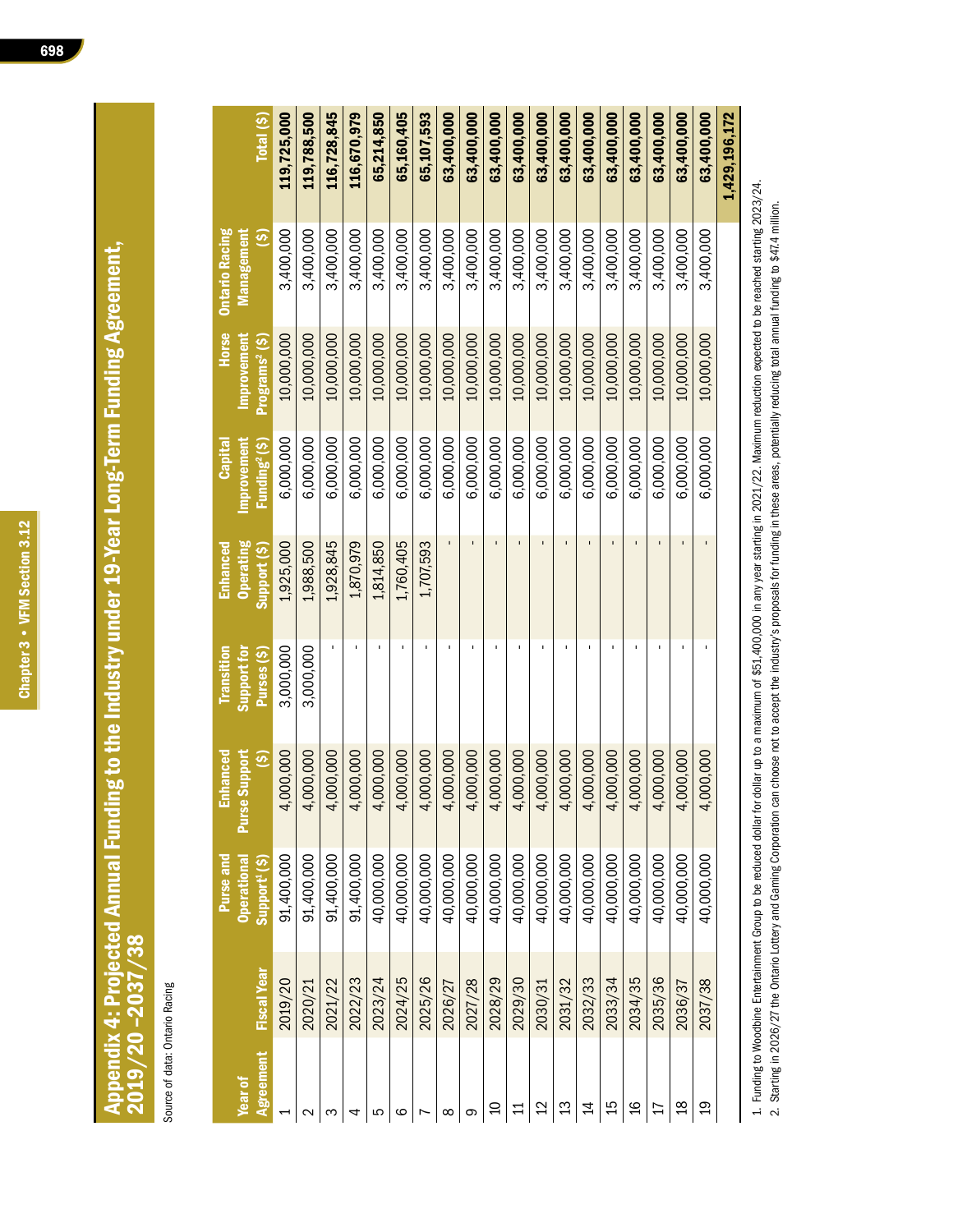### Appendix 5: Regulation, Administration and Oversight of Horse Racing Industry, April 2014 to March 2016

Prepared by the Office of the Auditor General of Ontario



- Provincial government organization
- Federal government organization
- Private Industry Organizations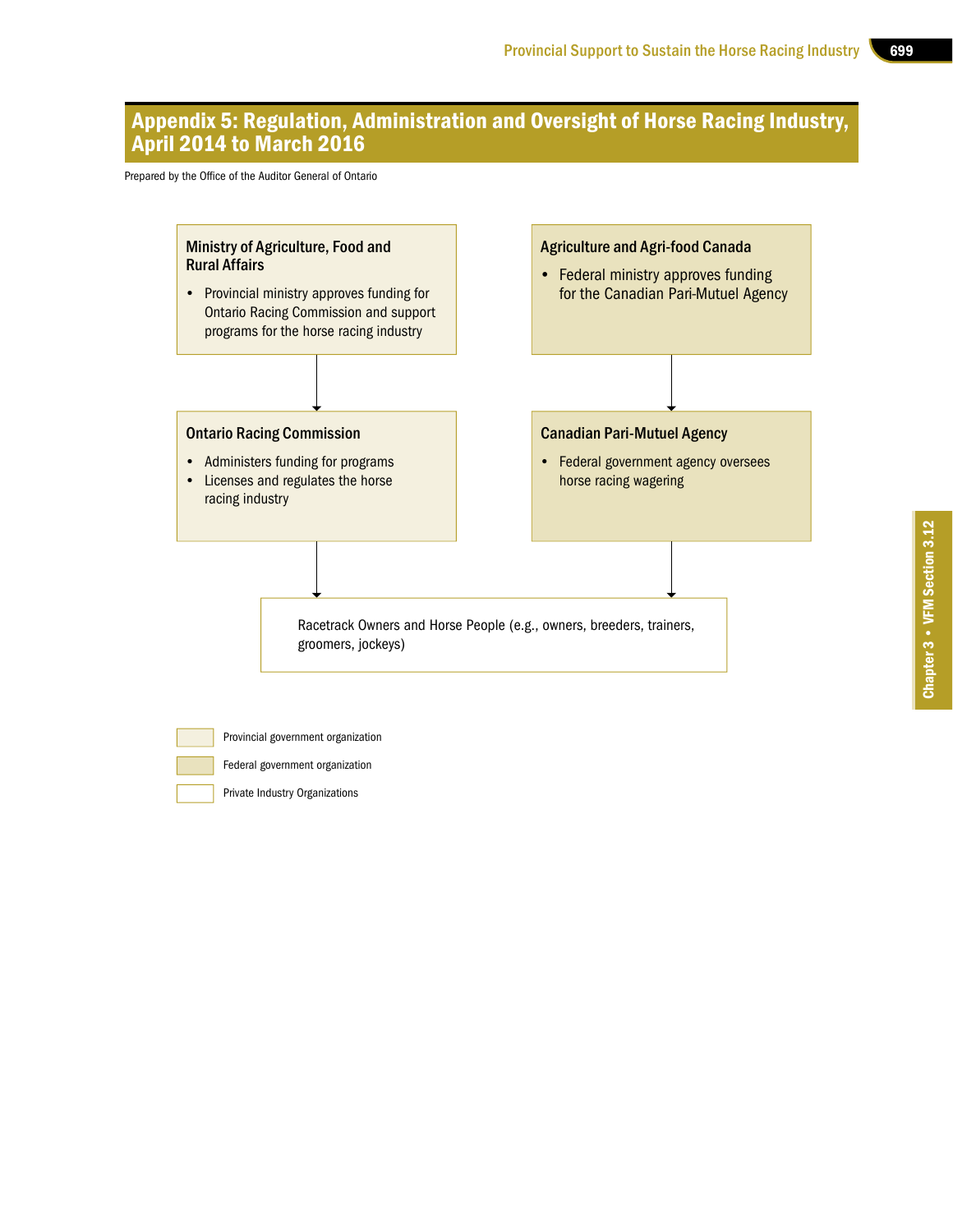### Appendix 6: Regulation, Administration and Oversight of Horse Racing Industry, as of April 2019

Prepared by the Office of the Auditor General of Ontario



Federal government organization

Private Industry Organization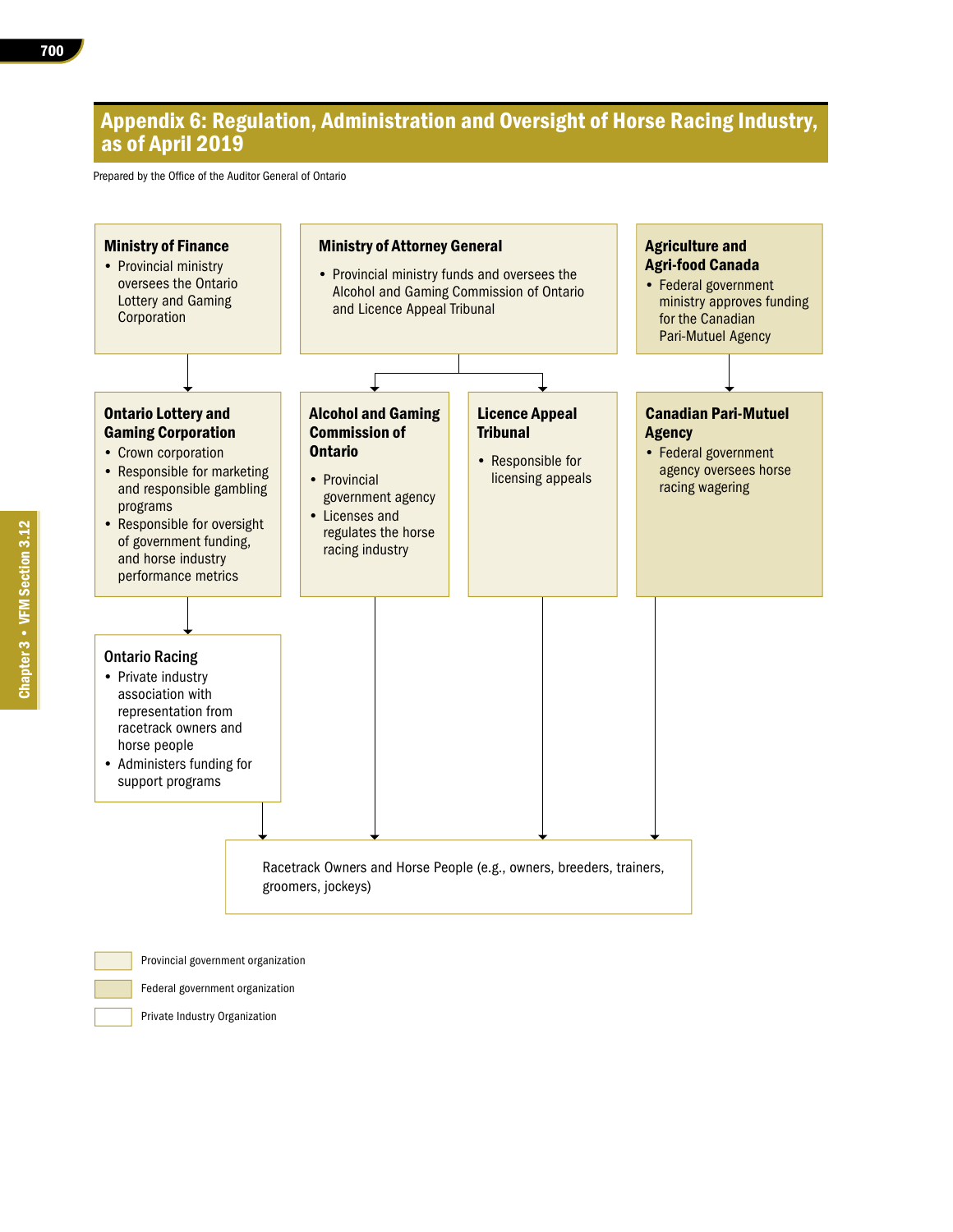### Appendix 7: Audit Criteria

Prepared by the Office of the Auditor General of Ontario

- 1. Provincial funding is helping increase the demand for live horse racing in Ontario, and in turn helping the industry become self-sustaining.
- 2. There are clear accountability provisions and governance structures in place for allocating and administering government funding to intended recipients in the horse racing industry.
- 3. Recipients are using the funding provided by the government for the purposes intended under the terms of agreements.